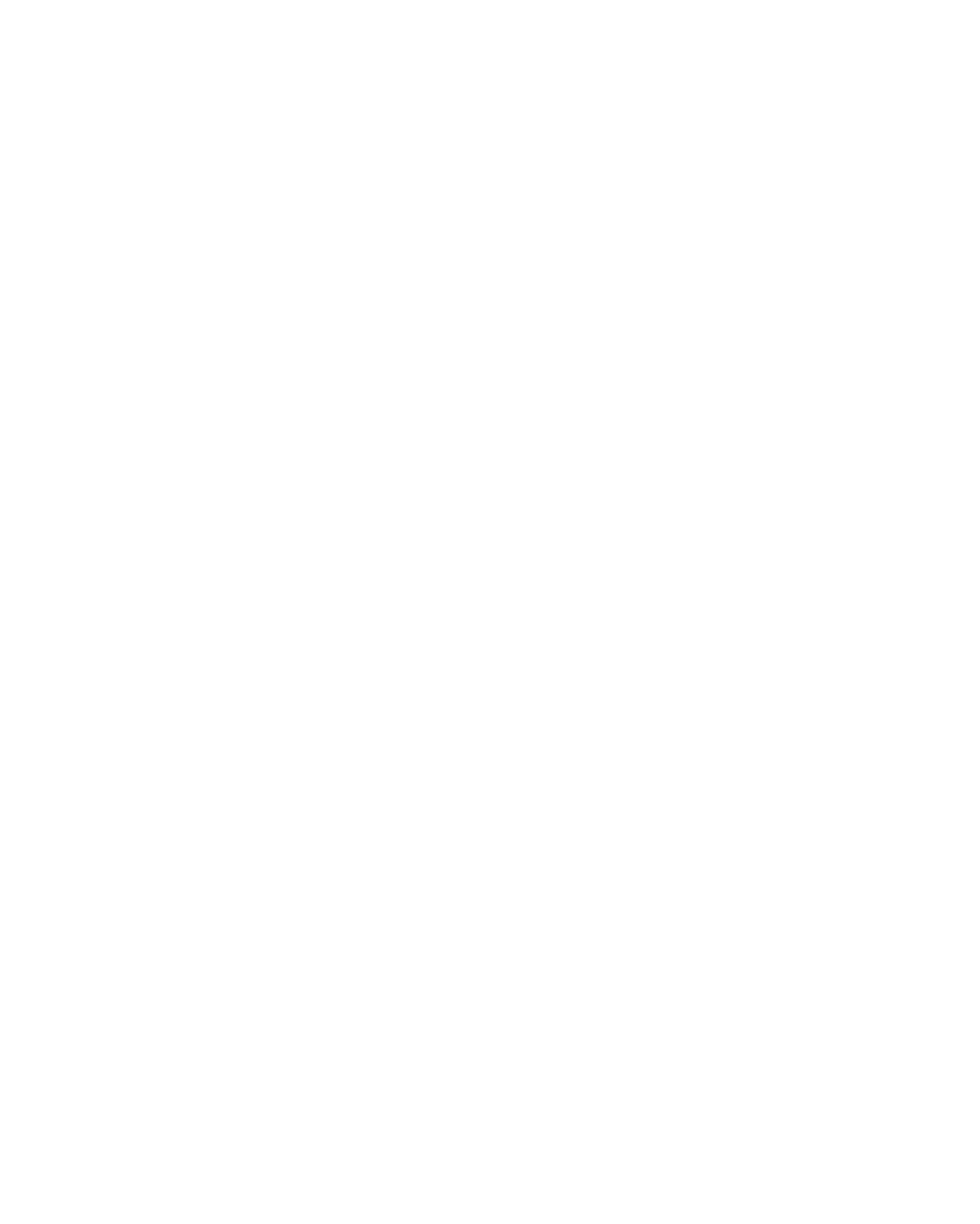| <b>Content</b>                                                                               | <b>Turinys</b>                                                         |
|----------------------------------------------------------------------------------------------|------------------------------------------------------------------------|
| <b>Foreword</b>                                                                              | Pratarmė                                                               |
| I. Context, scope, purposes                                                                  | I. Kontekstas, aprėptis, tikslai                                       |
| and principles                                                                               | ir principai                                                           |
| <b>Setting the context</b>                                                                   | <b>Kontekstas</b>                                                      |
| <b>Scope and Concepts</b>                                                                    | Aprėptis ir sąvokos                                                    |
| <b>ESG: purposes and principles</b>                                                          | ESG: tikslai ir principai                                              |
| <b>II. European standards</b><br>and guidelines for quality assurance<br>in higher education | II. Europos aukštojo mokslo kokybės<br>užtikrinimo nuostatos ir gairės |
| Part 1. Standards and guidelines                                                             | 1 dalis. Vidinio kokybės užtikrinimo                                   |
| for internal quality assurance                                                               | nuostatos ir gairės                                                    |
| <b>Part 2: Standards and guidelines</b>                                                      | 2 dalis. Išorinio kokybės užtikrinimo                                  |
| for external quality assurance                                                               | nuostatos ir gairės                                                    |
| <b>Part 3: Standards and guidelines</b>                                                      | 3 dalis. Nuostatos ir gairės kokybės                                   |
| for quality assurance agencies                                                               | užtikrinimo agentūroms                                                 |
| <b>III. Annex: Summarylist of standards</b>                                                  | III priedas. Nuostatų santrauka                                        |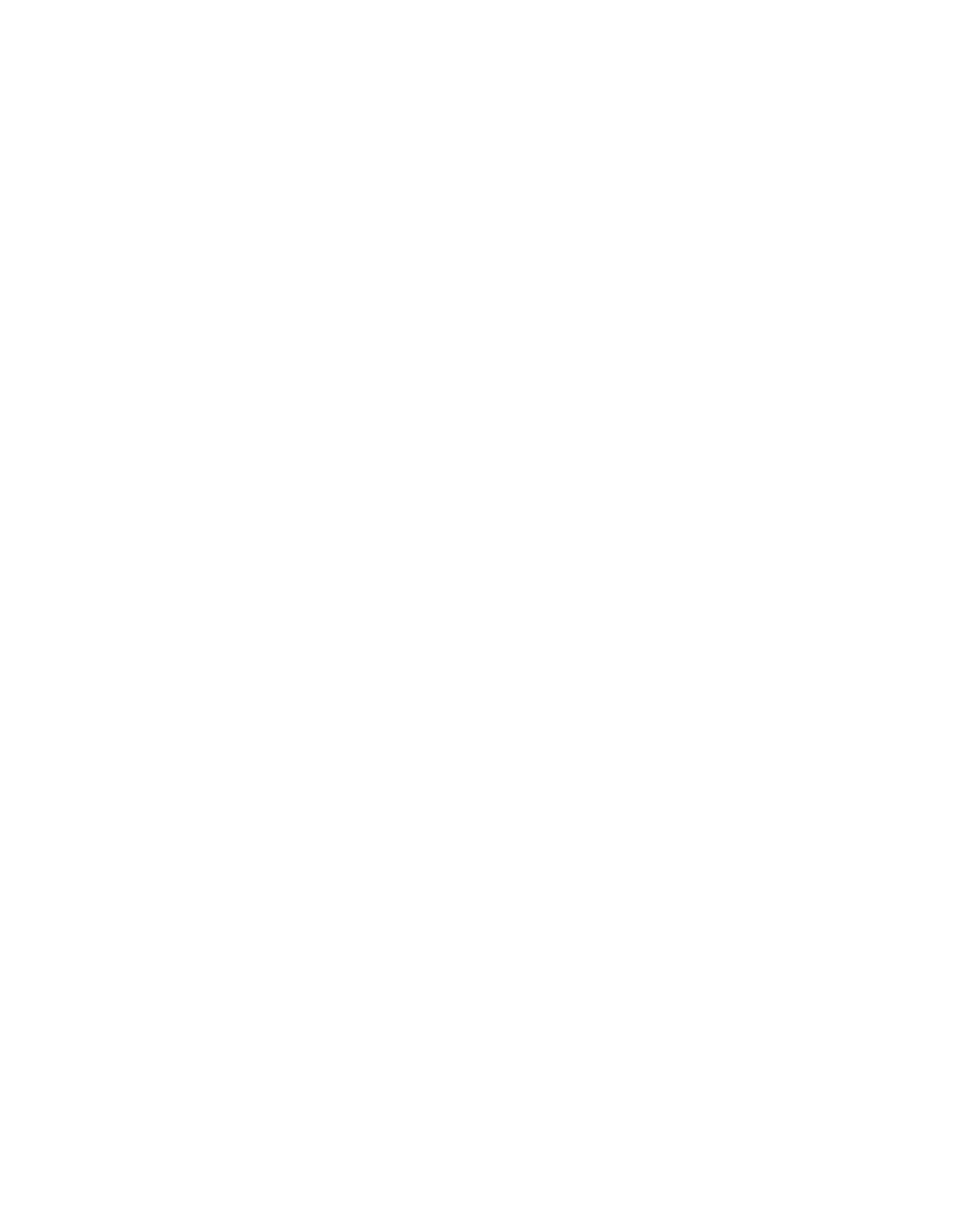### **Foreword**

The Standards and guidelines for quality assurance in the European Higher Education Area (ESG) were adopted by the Ministers responsible for higher education in 2005 following a proposal prepared by the European Association for Quality Assurance in Higher Education (ENQA) in cooperation with the European Students' Union (ESU)<sup>1</sup>, the European Association of Institutions in Higher Education (EURASHE) and the European University Association (EUA).

Since 2005, considerable progress has been made in quality assurance as well as in other Bologna action lines such as qualification frameworks, recognition and the promotion of the use of learning outcomes, all these contributing to a paradigm shift towards student-centred learning and teaching.

Given this changing context, in 2012 the Ministerial Communiqué invited the E4 Group (ENQA, ESU, EUA, EURASHE) in cooperation with Education International (EI), BUSINESSEUROPE and the European Quality Assurance Register for Higher Education (EQAR) to prepare an initial proposal for a revised ESG "to improve their clarity, applicability and usefulness, including their scope'.

The revision included several consultation rounds involving both the key stakeholder organisations and ministries. The many comments, proposals and recommendations received have been carefully analysed and taken very seriously by the Steering Group (SG). They are reflected in the resulting version of the ESG. Moreover this edition also reflects a consensus among all the organisations involved on how to take forward quality assurance in the European Higher Education Area and, as such, provides a firm basis for successful implementation.

### **Pratarmė**

Europos aukštojo mokslo erdvės kokybės užtikrinimo nuostatas ir gaires (ESG) 2005 m. patvirtino už aukštąjį mokslą atsakingi ministrai, atsižvelgdami į pasiūlymą, kurį pateikė Europos aukštojo mokslo kokybės užtikrinimo asociacija (ENQA) kartu su Europos studentų sąjunga (ESU)1 , Europos aukštojo mokslo institucijų asociacija (EURASHE) ir Europos universitetų asociacija (EUA).

Nuo 2005 m. padaryta ženkli pažanga kokybės užtikrinimo, taip pat kitose Bolonijos proceso srityse, tokiose kaip kvalifikacijų sąrangos, kvalifikacijų pripažinimas, studijų rezultatų naudojimo skatinimas. Šie pokyčiai padeda pereiti prie į studentą orientuoto mokymosi ir mokymo.

Atsižvelgdami į šią besikeičiančią situaciją, 2012 m. ministrai oficialiu pranešimu pakvietė E4 grupę (ENQA, ESU, EUA, EURASHE) kartu su "Education International" (EI), BUSINESSEUROPE ir Europos aukštojo mokslo kokybės užtikrinimo registru (EQAR) pateikti pradinį atnaujintų ESG pasiūlymą, kad jos būtų "aiškesnės, geriau pritaikomos ir naudingesnės, įskaitant jų aprėptį".

ESG peržiūra vyko keliais konsultacijų ciklais, įtraukiant pagrindines suinteresuotąsias organizacijas ir ministerijas. Iniciatyvinė grupė atidžiai išanalizavo ir rimtai įvertino daugelį gautų komentarų, pasiūlymų ir rekomendacijų. Tai atspindėta dabartinėje ESG versijoje. Be to, ši dokumento redakcija rodo visų dalyvavusių organizacijų bendrą sutarimą dėl tolesnio kokybės užtikrinimo Europos aukštojo mokslo erdvėje ir kartu suteikia tvirtą pagrindą sėkmingai jas įgyvendinti.

- 1 ESUformerly known as ESIB National Unions of Students in Europe.
- 1 ESU anksčiau buvo žinoma kaip ESIB Europos nacionalinės studentų sąjungos.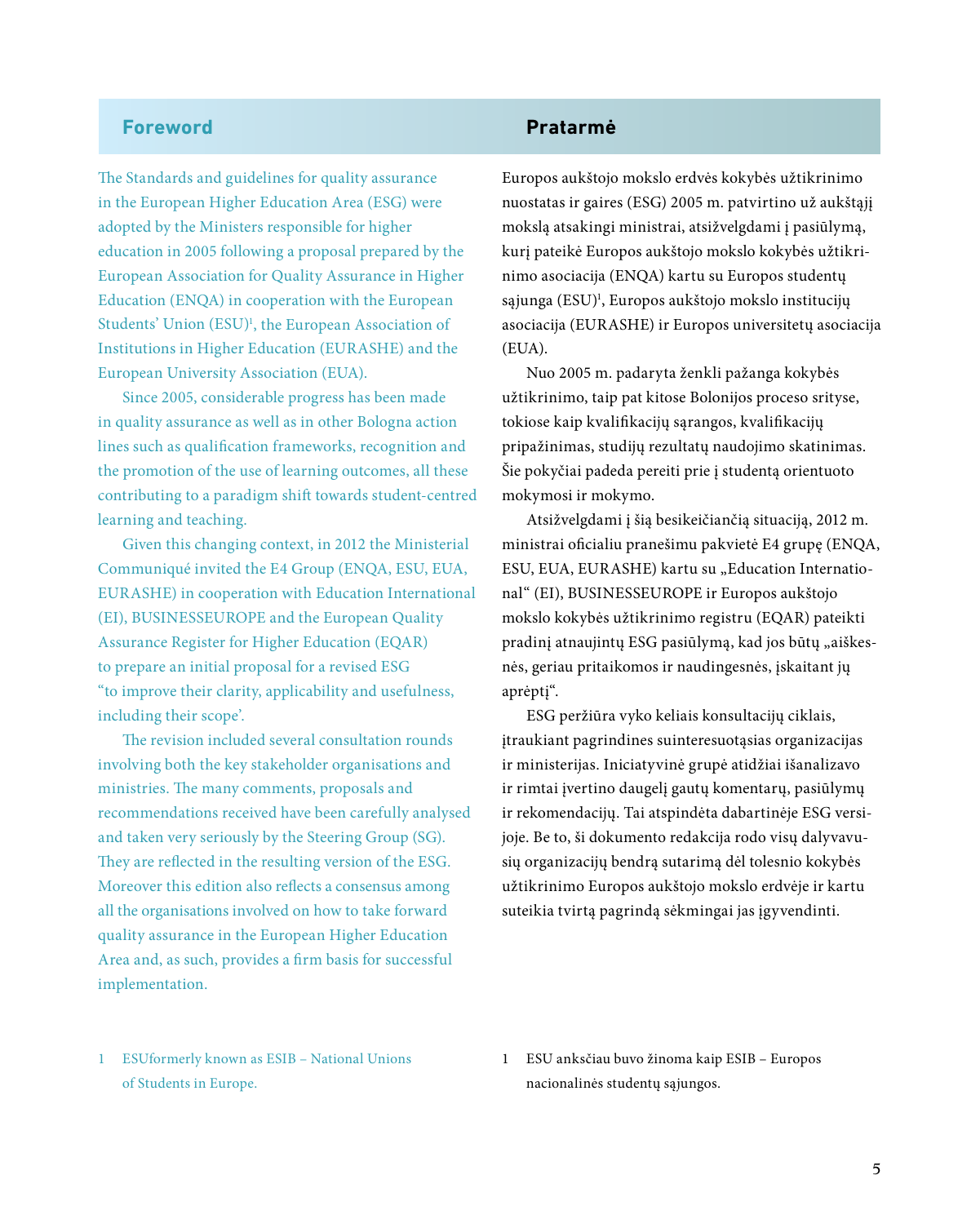European Association for Quality Assurance in Higher Education (ENQA)

European Students' Union (ESU)

European University Association (EUA)

European Association of Institutions in Higher Education (EURASHE)

In cooperation with:

Education International (EI)

BUSINESSEUROPE

European Quality Assurance Register for Higher Education (EQAR)

Europos aukštojo mokslo kokybės užtikrinimo asociacija (ENQA)

Europos studentų sąjunga (ESU)

Europos universitetų asociacija (EUA)

Europos aukštojo mokslo institucijų asociacija (EURASHE)

Bendradarbiaujant su:

"Education International" (EI)

BUSINESSEUROPE

Europos aukštojo mokslo kokybės užtikrinimo registru (EQAR)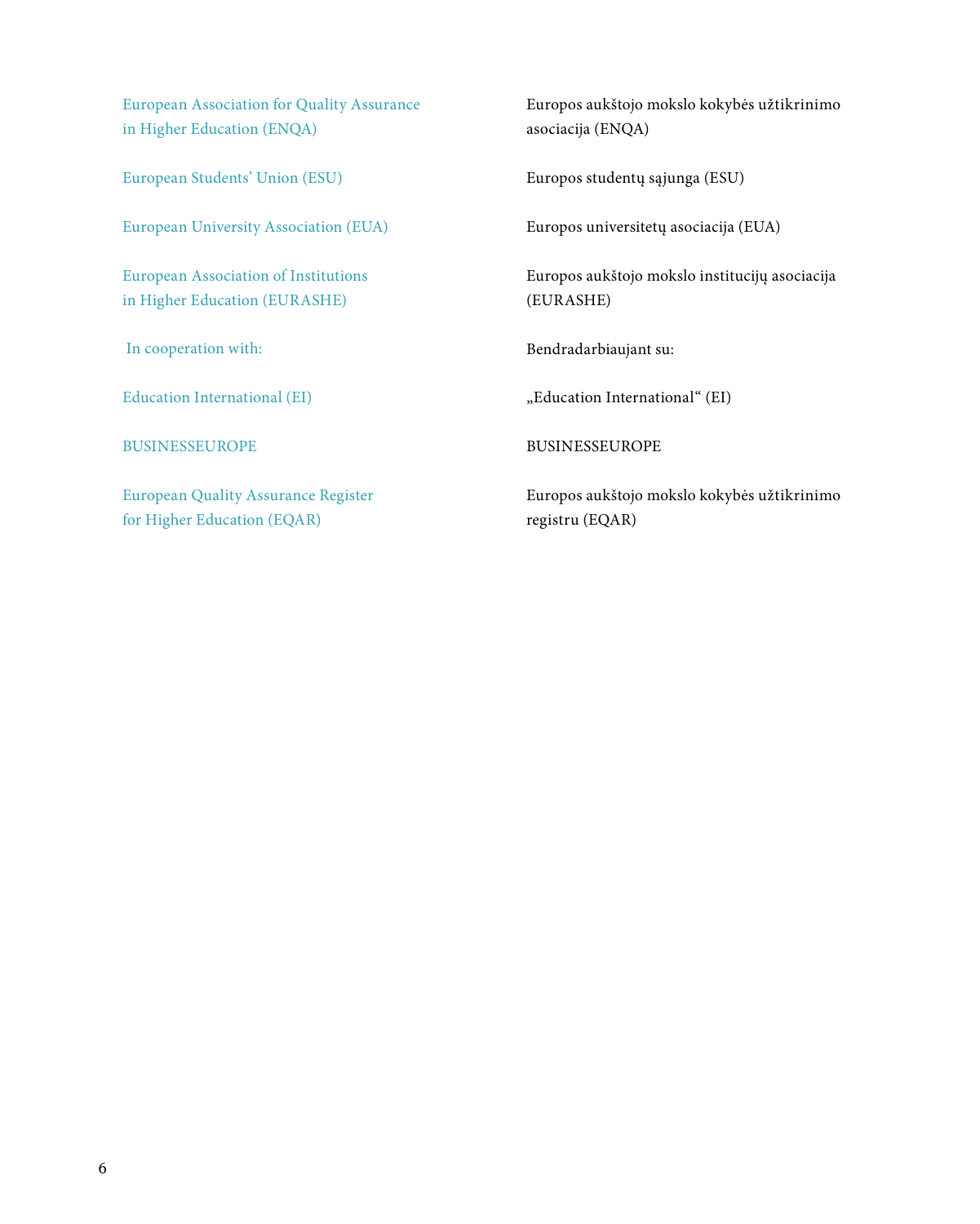### **I. Context, scope, purposes and principles**

### Setting the Context

Higher education, research and innovation play a crucial role in supporting social cohesion, economic growth and global competitiveness.Given the desire for European societies to become increasingly knowledge-based, higher education is an essential component of socioeconomic and cultural development.At the same time, an increasing demand for skills and competences requires higher education to respond in new ways.

Broader access to higher education is an opportunity for higher education institutions to make use of increasingly diverse individual experiences. Responding to diversity and growing expectations for higher education requires a fundamental shift in its provision; it requires a more student-centred approach to learning and teaching, embracing flexible learning paths and recognising competences gained outside formal curricula. Higher education institutions themselves also become more diverse in their missions, mode of educational provision and cooperation, including growth of internationalisation, digital learning and new forms of delivery.2 The role of quality assurance is crucial in supporting higher education systems and institutions in responding to these changes while ensuring the qualifications achieved by students and their experience of higher education remain at the forefront of institutional missions.

### **I. Kontekstas, aprėptis, tikslai ir principai**

### Kontekstas

Aukštasis mokslas, mokslinė veikla ir inovacijos atlieka svarbią funkciją palaikant socialinę sanglaudą, ekonomikos augimą ir pasaulinį konkurencingumą. Atsižvelgiant į Europos visuomenės siekį vis labiau remtis žiniomis, aukštasis mokslas yra esminis socialinės ir ekonominės bei kultūrinės plėtros elementas. Be to, augant įgūdžių ir kompetencijų poreikiui, aukštasis mokslas turi iš naujo prisitaikyti prie esamos situacijos.

Dėl didesnio aukštojo mokslo prieinamumo aukštosios mokyklos gali pasinaudoti vis didėjančia individualios patirties įvairove. Ši įvairovė ir augantys lūkesčiai verčia iš esmės keisti veiklos pobūdį. Tai reikalauja daugiau į studentą orientuoto mokymo ir mokymosi metodų, lanksčių mokymosi būdų taikymo ir kompetencijos, įgytos studijuojant ne pagal formaliąją studijų programą, pripažinimo. Pačios aukštosios mokyklos irgi tampa įvairesnės. Tai atspindi jų tikslai, studijų vykdymo ir bendradarbiavimo formos, įskaitant besiplečiančią veiklą tarptautiniu mastu, skaitmeninį mokymąsi bei naujus mokymo būdus<sup>2</sup>. Aukštojo mokslo sistemoms ir institucijoms reaguojant į šiuos pokyčius, labai svarbu užtikrinti kokybę, kartu siekiant, kad studentų įgyta kvalifikacija ir jų aukštojo mokslo patirtis liktų esminė institucijų misijos dalis.

2 Communication from the European Commission: Opening up Education: Innovative teaching and learning for all through new Technologies and Open Educational Resources, COM(2013) 654 final,

http://ec.europa.eu/education/news/doc/openingcom\_ en.pdf

2 Europos Komisijos pranešimas: Švietimo plėtra: inovatyvus mokymas ir mokymasis visiems, pasitelkiant naujas technologijas ir atvirai prieinamus švietimo išteklius (KOM (2013) 654 galutinis,

http://ec.europa.eu/education/news/doc/openingcom\_ en.pdf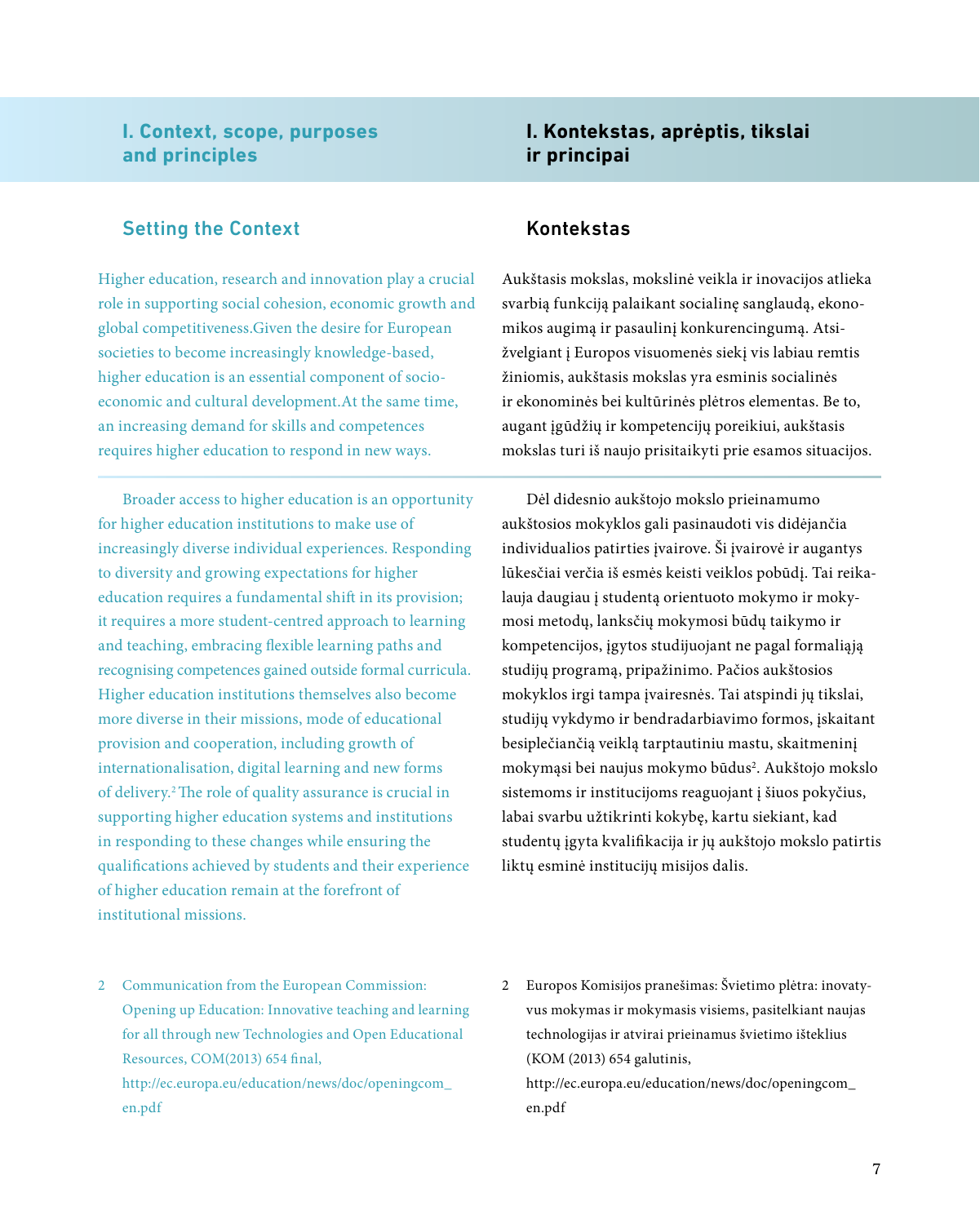A key goal of the Standards and Guidelines for Quality Assurance in the European Higher Education Area (ESG) is to contribute to the common understanding of quality assurance for learning and teaching across borders and among all stakeholders. They have played and will continue to play an important role in the development of national and institutional quality assurance systems across the European Higher Education Area (EHEA) and cross-border cooperation. Engagement with quality assurance processes, particularly the external ones, allows European higher education systems to demonstrate quality and increase transparency, thus helping to build mutual trust and better recognition of their qualifications, programmes and other provision.

Pagrindinis Europos aukštojo mokslo erdvės kokybės užtikrinimo nuostatų ir gairių (ESG) uždavinys – padėti vienodai suprasti mokymo ir mokymosi kokybės užtikrinimą įvairiose šalyse ir tarp visų aukštojo mokslo dalininkų. ESG buvo ir toliau lieka svarbios plėtojant nacionalines ir institucines kokybės užtikrinimo sistemas Europos aukštojo mokslo erdvėje (EAME) ir bendradarbiaujant su kitomis šalimis. Dalyvavimas kokybės užtikrinimo procesuose (ypač išoriniuose) leidžia parodyti Europos aukštojo mokslo sistemų veikimo kokybę ir užtikrinti didesnį skaidrumą, taip kuriant abipusį pasitikėjimą ir labiau pripažįstant kvalifikacijas, programas ir kitą veiklą.

The ESG are used by institutions and quality assurance agencies as a reference document for internal and external quality assurance systems in higher education.Moreover, they are used by the European Quality Assurance Register (EQAR), which is responsible for the register of quality assurance agencies that comply with the ESG.

### Scope and Concepts

The ESG are a set of standards and guidelines for internal and external quality assurance in higher education. The ESG are not standards for quality, nor do they prescribe how the quality assurance processes are implemented, but they provide guidance, covering the areas which are vital for successful quality provision and learning environments in higher education. The ESG should be considered in a broader context that also includes qualifications frameworks, ECTS and diploma supplement that also contribute to promoting the transparency and mutual trust in higher education in the EHEA.

Mokslo ir studijų institucijos bei kokybės užtikrinimo agentūros ESG remiasi kaip pamatiniu vidinių ir išorinių aukštojo mokslo kokybės užtikrinimo sistemų dokumentu. Be to, ESG naudojasi Europos aukštojo mokslo kokybės užtikrinimo registras (EQAR), atsakingas už kokybės užtikrinimo agentūrų, kurių veikla atitinka ESG, registrą.

### Aprėptis ir sąvokos

ESG yra nuostatų ir gairių dėl vidinio ir išorinio aukštojo mokslo kokybės užtikrinimo rinkinys. ESG nelaikytinos kokybės standartais ar nurodymais, kaip turi būti vykdomi kokybės užtikrinimo procesai. Šiame dokumente pateikiamos gairės, orientuotos į svarbias sritis, siekiant sėkmingai užtikrinti aukštojo mokslo veiklos ir mokymosi aplinkos kokybę. ESG turėtų būti suvokiamos platesniame kontekste, apimančiame ir kvalifikacijų sąrangas, ECTS bei diplomo priedėlį, kurie taip pat padeda skatinti aukštojo mokslo skaidrumą ir tarpusavio pasitikėjimą EAME.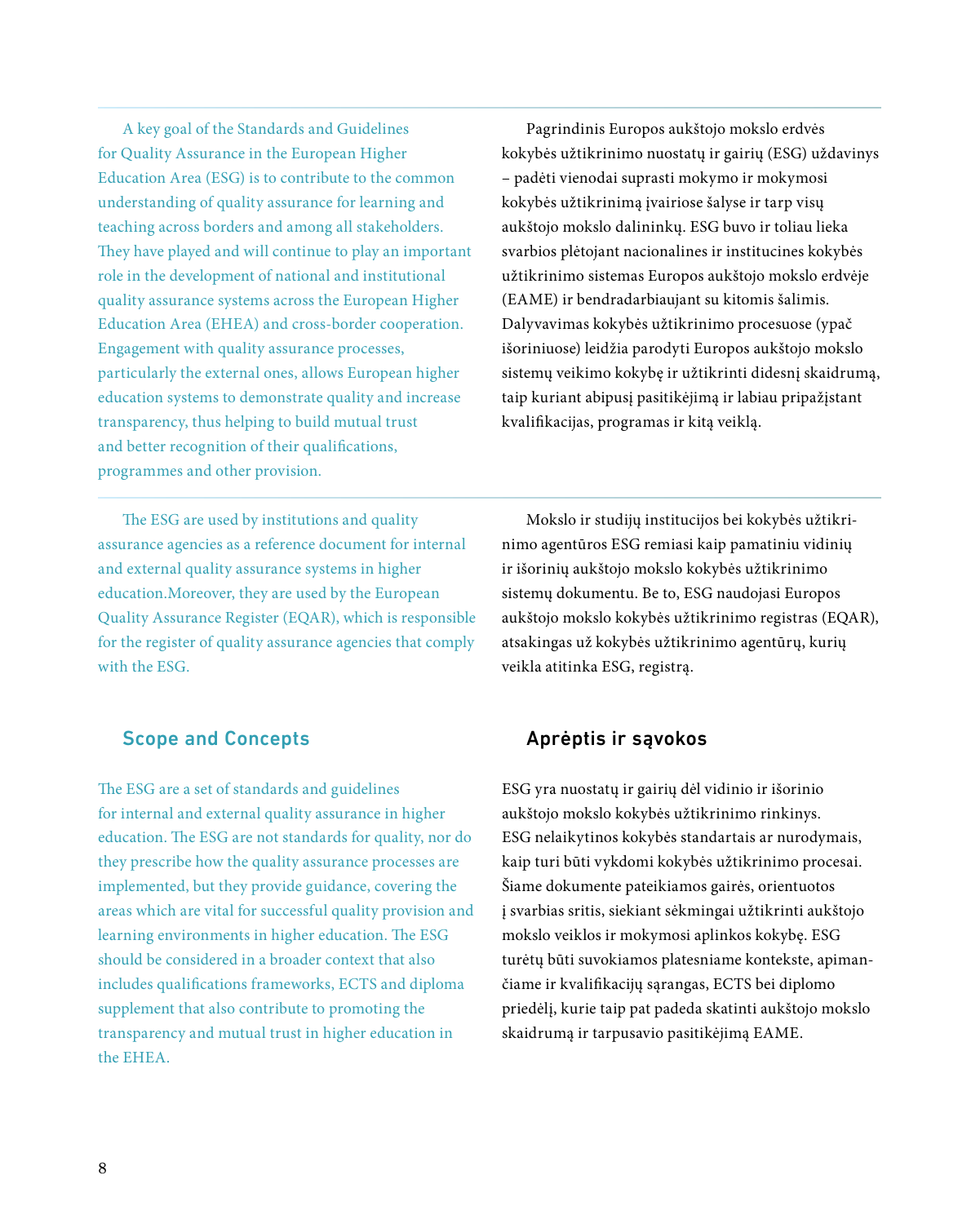**The focus of the ESG is on quality assurance related to learning and teaching in higher education, including the learning environment and relevant links to research and innovation.** In addition institutions have policies and processes to ensure and improve the quality of their other activities, such as research and governance.

**The ESG apply to all higher education offered in the EHEA regardless of the mode of study or place of delivery.** Thus, the ESG are also applicable to all higher education including transnational and cross-border provision. **In this document the term "programme" refers to higher education in its broadest sense,** including that which is not part of a programme leading to a formal degree.

Higher education aims to fulfil multiple purposes; including preparing students for active citizenship, for their future careers (e.g. contributing to their employability), supporting their personal development, creating a broad advanced knowledge base and stimulating research and innovation<sup>3</sup>. Therefore, stakeholders, who may prioritise different purposes, can view quality in higher education differently and quality assurance needs to take into account these different perspectives. Quality, whilst not easy to define, is mainly a result of the interaction between teachers, students and the institutional learning environment. Quality assurance should ensure a learning environment in which the content of programmes, learning opportunities and facilities are fit for purpose.

**ESG yra sutelktos į mokymo ir mokymosi kokybės užtikrinimą aukštojo mokslo erdvėje, įskaitant mokymosi aplinką bei atitinkamus ryšius su moksline veikla ir inovacijomis.** Be to, aukštosios mokyklos yra numačiusios politiką ir procesus, skirtus užtikrinti ir tobulinti kitos jų vykdomos veiklos, tokios kaip mokslas ir valdymas, kokybę.

**ESG apima visą aukštąjį mokslą EAME, neatsižvelgiant į studijų rūšį ar teikimo vietą.** Todėl ESG taip pat yra taikomos ir tarptautiniam švietimui bei studijų vykdymui užsienyje. **Šiame dokumente terminas "programa" vartojamas kalbant apie aukštąjį mokslą plačiąja prasme**, įskaitant ir tai, kas nėra įtraukta į studijų programą, kurią baigus suteikiamas formalus laipsnis.

Aukštasis mokslas siekia įvairių tikslų, įskaitant aktyvaus studentų pilietiškumo ugdymą, studentų rengimą jų ateities karjerai (pavyzdžiui, didinant jų įsidarbinimo galimybes), paramą asmeniniam tobulėjimui skatinti, plačios pažangios žinių bazės kūrimą bei mokslinės veiklos ir inovacijų skatinimą<sup>3</sup>. Taigi socialiniai dalininkai, kurių prioritetiniai tikslai gali skirtis, į aukštojo mokslo kokybę taip pat gali žvelgti įvairiai. Todėl užtikrinant kokybę reikia atsižvelgti į šias skirtingas perspektyvas. Kokybė, nors ir nelengvai apibrėžiama, iš esmės yra tarpusavio sąveikos tarp dėstytojų, studentų ir institucinės mokymosi aplinkos rezultatas. Kokybės užtikrinimas turėtų padėti sukurti tokią mokymosi aplinką, kur studijų programų turinys, mokymosi galimybės ir ištekliai atitiktų išsikeltą tikslą.

- 3 Recommendation Rec (2007)6 by Council of Europe's Committtee of Ministers on the public responsibility for higher education and research,
	- http://www.coe.int/t/dg4/higher education/News/ pub\_res\_EN.pdf
- 3 Europos Tarybos Ministrų Komiteto rekomendacija Nr. Rec (2007)6 "Dėl viešosios atsakomybės už aukštąjį mokslą ir mokslinius tyrimus", http://www.coe.int/t/dg4/highereducation/News/ pub\_res\_EN.pdf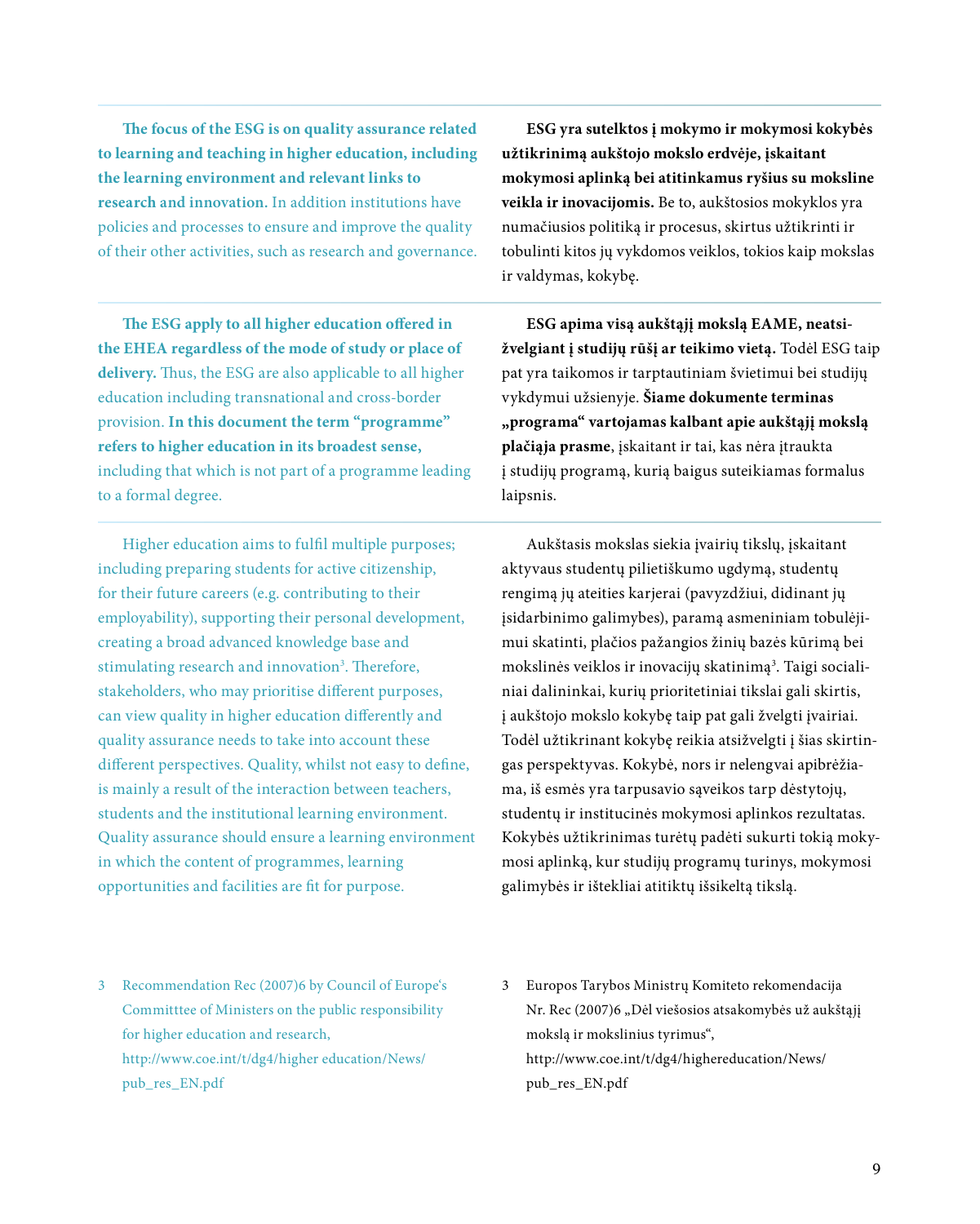At the heart of all quality assurance activities are the twin purposes of accountability and enhancement. Taken together, these create trust in the higher education institution's performance. A successfully implemented quality assurance system will provide information to assure the higher education institution and the public of the quality of the higher education institution's activities (accountability) as well as provide advice and recommendations on how it might improve what it is doing (enhancement). Quality assurance and quality enhancement are thus inter-related. They can support the development of a quality culture that is embraced by all: from the students and academic staff to the institutional leadership and management.

**The term 'quality assurance' is used in this document to describe all activities within the continuous improvement cycle (i.e. assurance and enhancement activities).**

Unless otherwise specified, in the document stakeholders are understood to cover all actors within an institution, including students and staff, as well as external stakeholders such as employers and external partners of an institution.

The word institution is used in the standards and guidelines to refer to higher education institutions. Depending on the institution's approach to quality assurance it can, however, refer to the institution as whole or to any actors within the institution.

Visos kokybės užtikrinimo veiklos pagrindą sudaro glaudžiai tarpusavyje susiję tikslai – atskaitomybė ir tobulinimas. Drauge įgyvendinami šie tikslai leidžia sukurti pasitikėjimą aukštosios mokyklos vykdoma veikla. Sėkmingai įdiegta kokybės užtikrinimo sistema suteiks aukštajai mokyklai ir visuomenei informacijos, patvirtinančios aukštosios mokyklos veiklos kokybę (atskaitomybė), taip pat orientuos į veiklos gerinimą per teikiamus patarimus ir rekomendacijas (tobulinimas). Taigi kokybės užtikrinimas ir tobulinimas yra neatsiejami vienas nuo kito. Tai gali paskatinti kokybės kultūros plėtojimą, kuris yra svarbus visiems - pradedant nuo studentų ir akademinio personalo ir baigiant aukštųjų mokyklų vadovais bei administratoriais.

Šiame dokumente terminas "kokybės užtikrini**mas" vartojamas apibūdinant visą veiklą tolesnio kokybės gerinimo cikle (t. y. užtikrinimo ir tobulinimo veiklos).** 

Jei nenurodyta kitaip, šiame dokumente "dalininkai" yra suprantami kaip visi institucijos viduje veikiantys asmenys, įskaitant studentus ir personalą bei išorinius socialinius dalininkus, tokius kaip darbdaviai ir kiti institucijos partneriai.

Nuostatose ir gairėse žodis "institucija" yra vartojamas kaip mokslo ir studijų institucijos atitikmuo. Priklausomai nuo institucijos požiūrio į kokybės užtikrinimą, minėtasis terminas gali būti vartojamas tiek kalbant apie instituciją kaip apie visumą, tiek apie bet kokius institucijos viduje veikiančius asmenis.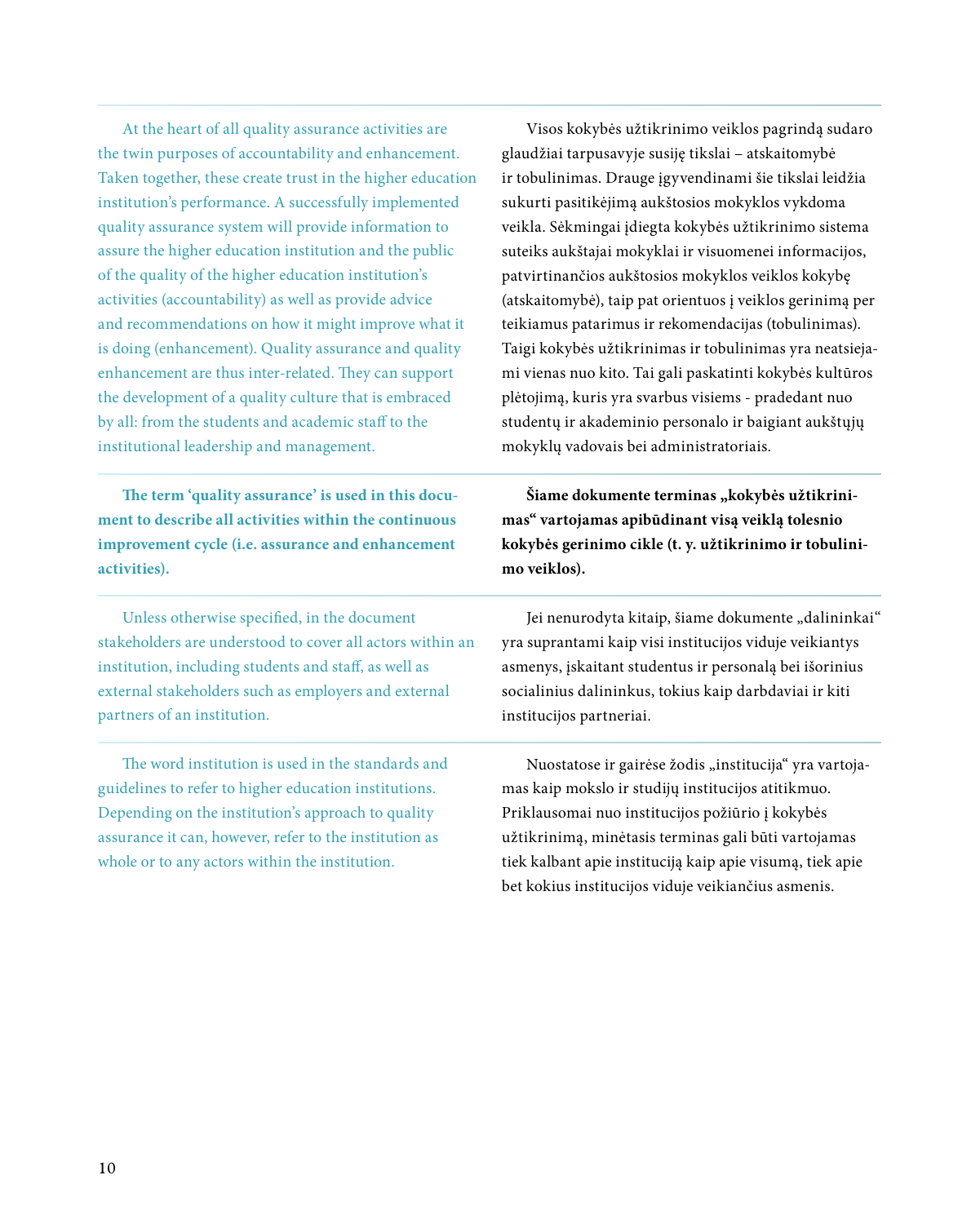### ESG: purposes and principles

The ESG have the following purposes:

■ **They set a common framework** for quality assurance systems for learning and teaching at European, national and institutional level;

■ **They enable the assurance and improvement of quality** of higher education in the European higher education area;

■ **They support mutual trust**, thus facilitating recognition and mobility within and across national borders;

■ **They provide information on quality assurance**  in the EHEA.

These purposes provide a framework within which the ESG may be used and implemented in different ways by different institutions, agencies and countries. The EHEA is characterised by its diversity of political systems, higher education systems, socio-cultural and educational traditions, languages, aspirations and expectations. This makes a single monolithic approach to quality and quality assurance in higher education inappropriate. Broad acceptance of all standards is a precondition for creating common understanding of quality assurance in Europe. For these reasons, the ESG need to be at a reasonably generic level in order to ensure that they are applicable to all forms of provision.

ESG: tikslai ir principai

Nuostatų ir gairių (ESG) tikslai:

**■ nustatyti bendrą** mokymo ir mokymosi kokybės užtikrinimo **struktūrą** Europos, nacionaliniu ir instituciniu lygiu;

**■ užtikrinti ir gerinti** aukštojo mokslo **kokybę** Europos aukštojo mokslo erdvėje;

**■ remti tarpusavio pasitikėjimą**, taip palengvinant pripažinimą ir judumą šalies viduje ir tarp valstybių;

**■ teikti informaciją apie kokybės užtikrinimą**  EAME.

Šie tikslai suteikia pagrindą, leidžiantį įvairioms institucijoms, agentūroms ir šalims skirtingais būdais taikyti ir įgyvendinti ESG. EAME pasižymi politinių, aukštojo mokslo sistemų, socialinių ir kultūrinių bei švietimo tradicijų, kalbų, siekių ir lūkesčių įvairove, todėl būtų neteisinga turėti vienintelį požiūrį į aukštojo mokslo kokybę ir kokybės užtikrinimą. Visuotinai priimtinos nuostatos sudaro prielaidą sukurti bendrą kokybės užtikrinimo sampratą Europoje. Dėl šių priežasčių ESG turi būti gana bendro pobūdžio, kad jas būtų galima pritaikyti prie įvairių studijų teikimo formų.

The ESG provide the criteria at European level against which quality assurance agencies and their activities are assessed<sup>4</sup>. This ensures that the quality

4 Agencies that apply for inclusion in the European Quality Assurance Register (EQAR) undergo an external review for which the ESG provide the criteria. Also the European Association for Quality Assurance in Higher Education (ENQA) relies on compliance with the ESG when it comes to granting quality assurance agencies full membership status in the organisation.

ESG nustato kriterijus, pagal kuriuos vertinamos kokybės užtikrinimo agentūros ir jų veikla Europoje4 . Taip užtikrinama, kad kokybės užtikrinimo agentūros

4 Agentūros, siekiančios būti įtrauktos į Europos aukštojo mokslo kokybės užtikrinimo registrą (EQAR), išoriškai įvertinamos pagal ESG nustatytus kriterijus. Europos aukštojo mokslo kokybės užtikrinimo asociacija (ENQA) taip pat remiasi ESG priimdama sprendimus dėl kokybės užtikrinimo agentūros tapimo visateise šios organizacijos nare.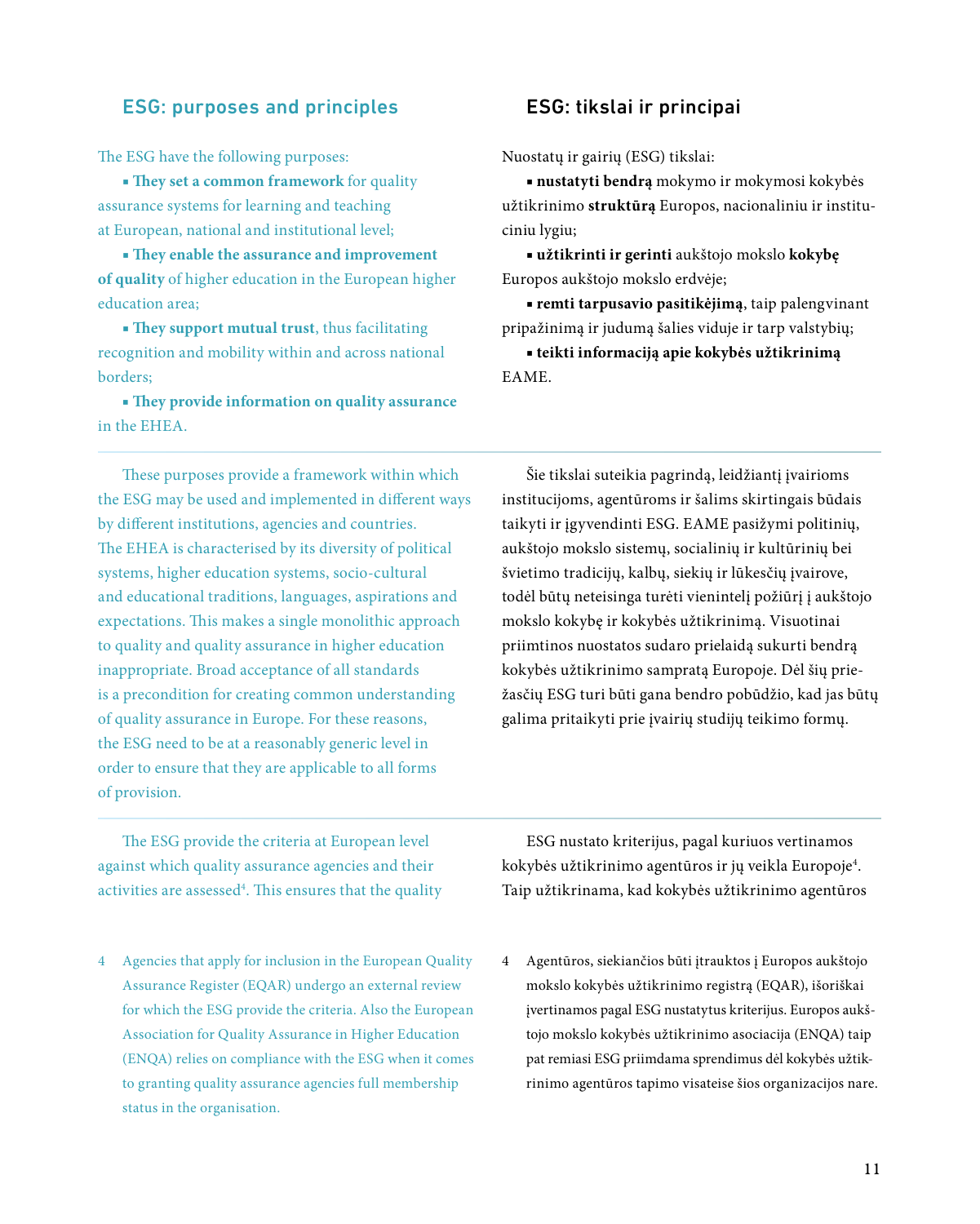assurance agencies in the EHEA adhere to the same set of principles and the processes and procedures are modelled to fit the purposes and requirements of their contexts.

The ESG are based on the following four principles for quality assurance in the EHEA:

■ Higher education institutions have primary responsibility for the quality of their provision and its assurance;

■ Quality assurance responds to the diversity of higher education systems, institutions, programmes and students;

■ Quality assurance supports the development of a quality culture;

■ Quality assurance takes into account the needs and expectations of students, all other stakeholders and society.

**II. European standards and guidelines for quality assurance in higher education** 

The standards for quality assurance have been divided into three parts:

- Internal quality assurance
- External quality assurance
- Quality assurance agencies

It should be kept in mind, however, that the three parts are intrinsically interlinked and together form the basis for a European quality assurance framework. External quality assurance in Part 2 recognises the standards for internal quality assurance in Part 1 thus ensuring that the internal work undertaken by institutions is directly relevant to any external quality assurance that they undergo. In the same way Part 3 refers to Part 2. Thus, these three parts work on a complementary basis in higher education institutions

laikytųsi vienodų principų EAME, o procesai ir procedūros būtų kuriami taip, kad atitiktų tikslus ir reikalavimus, atsižvelgiant į jų kontekstą.

ESG pagrįstos šiais keturiais kokybės užtikrinimo EAME principais:

**■** už mokslo ir studijų institucijų teikiamų paslaugų kokybę ir jos užtikrinimą pirmiausia yra atsakingos jos pačios;

**■** užtikrinant kokybę, atsižvelgiama į aukštojo mokslo sistemų, institucijų, programų ir studentų įvairovę;

**■** kokybės užtikrinimas padeda plėtoti kokybės kultūrą;

**■** užtikrinant kokybę, atsižvelgiama į studentų, visų kitų suinteresuotųjų šalių ir visuomenės poreikius bei lūkesčius.

### **II. Europos aukštojo mokslo kokybės užtikrinimo nuostatos ir gairės**

Kokybės užtikrinimo nuostatos suskirstytos į tris dalis:

- vidinis kokybės užtikrinimas;
- išorinis kokybės užtikrinimas;
- kokybės užtikrinimo agentūros.

Reikėtų atsižvelgti į tai, kad šios trys dalys yra iš esmės susijusios tarpusavyje ir kartu sudaro europinės kokybės užtikrinimo sistemos pagrindą. Išorinio kokybės užtikrinimo nuostatose, aprašytose antrojoje dalyje, pripažįstamos pirmojoje dalyje išdėstytos vidinio kokybės užtikrinimo nuostatos, taip užtikrinant, kad vidinė aukštųjų mokyklų veikla turėtų tiesioginį ryšį su bet kokiu atliekamu išoriniu kokybės užtikrinimu. Tokiu pat būdu susijusios trečiosios ir antrosios dalių nuostatos. Šios trys dalys, papildydamos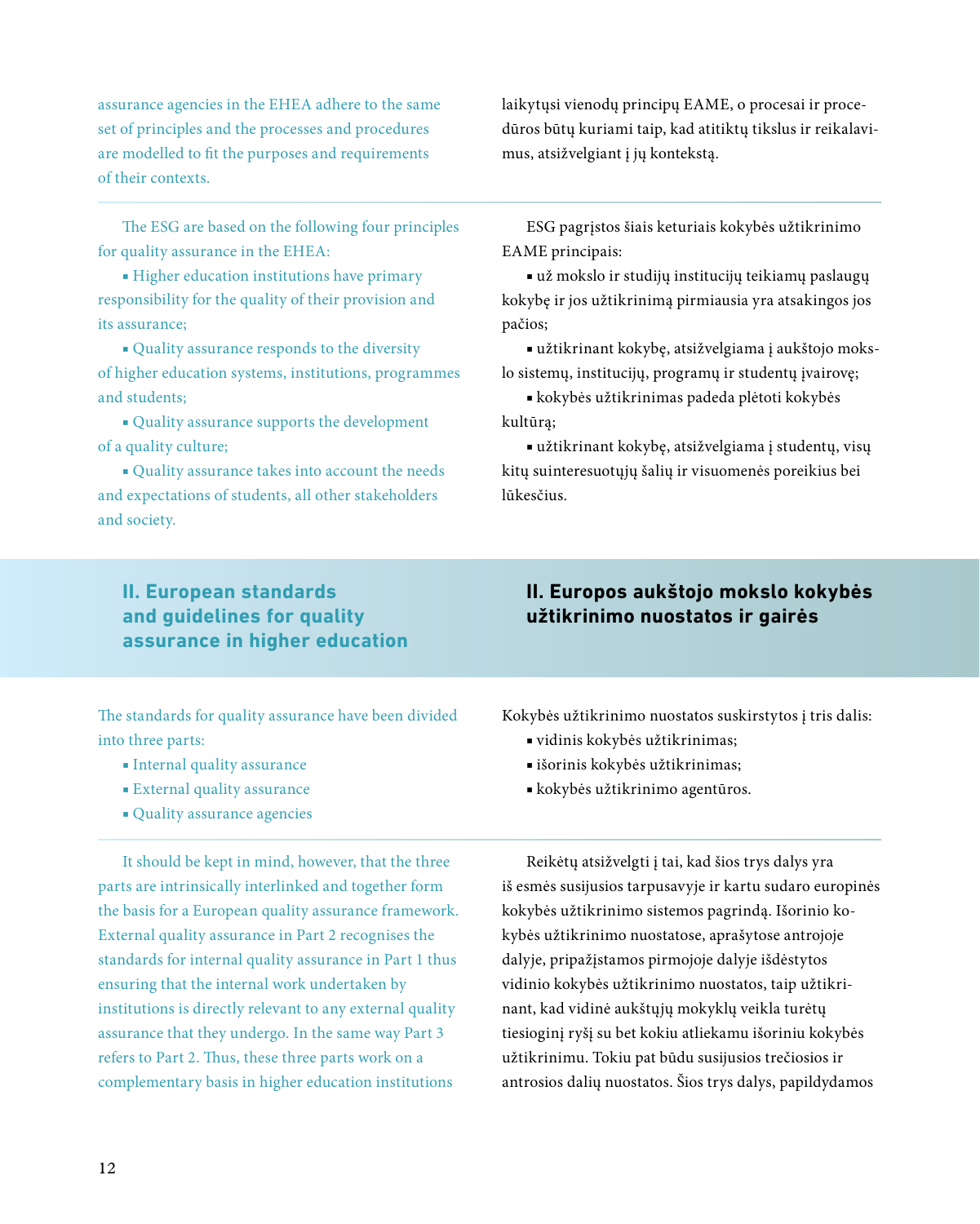as well as in agencies and also work on the understanding that other stakeholders contribute to the framework. As a consequence, the three parts should be read as a whole.

The *standards* set out agreed and accepted practice for quality assurance in higher education in the EHEA and should, therefore, be taken account of and adhered to by those concerned, in all types of higher education provision.5 The summary list of standards for quality assurance is placed in the annex for easy reference.

The *guidelines* explain why the standard is important and describe how standards might be implemented. They set out good practice in the relevant area for consideration by the actors involved in quality assurance. Implementation will vary depending on different contexts.

### Part 1. Standards and guidelines for internal quality assurance

#### **1.1 Policy for quality assurance**

### **Standard:**

**Institutions should have a policy for quality assurance that is made public and forms part of their strategic management. Internal stakeholders should develop and implement this policy through appropriate structures and processes, while involving external stakeholders.**

#### **Guidelines:**

Policies and processes are the main pillars of a coherent institutional quality assurance system that forms a cycle for continuous improvement and contributes to the accountability of the institution. It

5 The standards make use of the common English usage of "should" which has the connotation of prescription and compliance.

viena kitą, yra įgyvendinamos tiek aukštosiose mokyklose, tiek agentūrose, taip pat remiasi nuostata, kad kiti dalininkai irgi dalyvauja šioje sistemoje. Taigi visos trys dalys turi būti suprantamos ir taikomos kaip visuma.

*Nuostatose* apibūdinama suderinta ir priimta aukštojo mokslo kokybės užtikrinimo praktika EAME, todėl į jas turi atsižvelgti visos suinteresuotosios šalys, teikiančios įvairaus tipo aukštojo mokslo paslaugas<sup>5</sup>. Patogumo sumetimais priede pateikiama kokybės užtikrinimo nuostatų santrauka.

*Gairėse* paaiškinama, kodėl nuostatos yra svarbios, ir nurodoma, kaip jas būtų galima įgyvendinti. Gairėse aprašoma atitinkamos srities geroji praktika, kuria galėtų remtis kokybės užtikrinimo proceso dalyviai. Įgyvendinimas gali skirtis priklausomai nuo konteksto.

### 1 dalis. Vidinio kokybės užtikrinimo nuostatos ir gairės

#### **1.1 Kokybės užtikrinimo politika**

#### **Nuostata:**

**Mokslo ir studijų institucijos turi turėti kokybės užtikrinimo politiką, kuri būtų skelbiama viešai ir sudarytų dalį institucijos strateginio valdymo. Vidiniai aukštosios mokyklos dalininkai turėtų kurti ir įgyvendinti šią politiką per atitinkamas struktūras ir procesus, įtraukdami ir išorinius dalininkus.**

#### **Gairės**:

Politika ir procedūros yra pagrindiniai institucijos nuoseklios kokybės užtikrinimo sistemos principai, kuriais remiantis kuriamas nuolatinio tobulinimo ciklas ir skatinama institucijos atskaitomybė. Politika padeda

5 Nuostatose vartojama bendrinė angliško žodžio "should" ("turėtų") reikšmė, kurios konotacija yra "privalomumas" ir "atitiktis".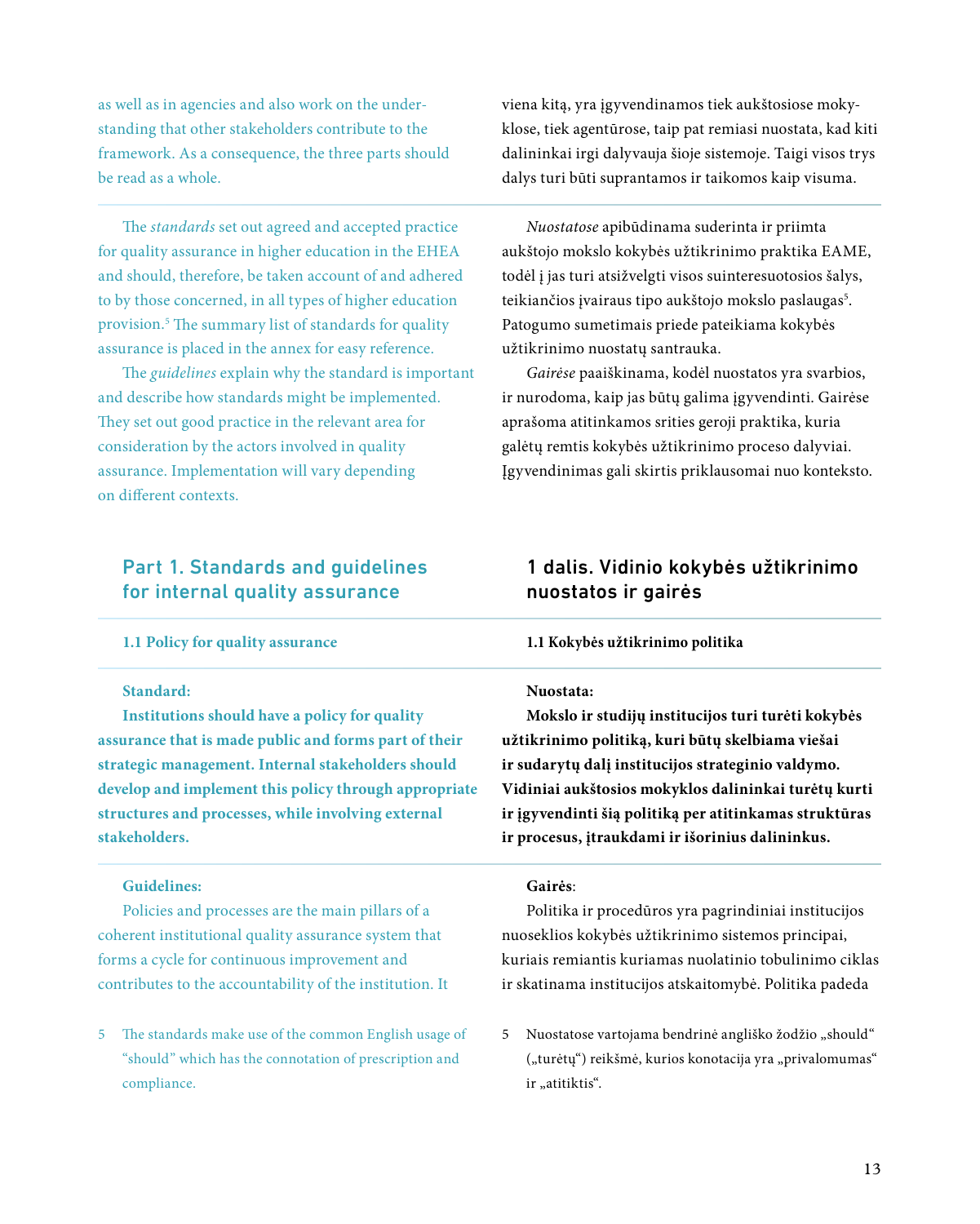supports the development of quality culture in which all internal stakeholders assume responsibility for quality and engage in quality assurance at all levels of the institution. In order to facilitate this, the policy has a formal status and is publicly available.

Quality assurance policies are most effective when they reflect the relationship between research and learning & teaching and take account of both the national context in which the institution operates, the institutional context and its strategic approach. Such a policy supports

■ the organisation of the quality assurance system;

■ departments, schools, faculties and other organisational units as well as those of institutional leadership, individual staff members and students to take on their responsibilities in quality assurance;

■ academic integrity and freedom and is vigilant against academic fraud;

■ guarding against intolerance of any kind or discrimination against the students or staff;

■ the involvement of external stakeholders in quality assurance.

The policy translates into practice through a variety of internal quality assurance processes that allow participation across the institution. How the policy is implemented, monitored and revised is the institution's decision.

The quality assurance policy also covers any elements of an institution's activities that are subcontracted to or carried out by other parties.

#### **1.2 Design and approval of programmes**

#### **Standard:**

**Institutions should have processes for the design and approval of their programmes. The programmes should be designed so that they meet the objectives set for them, including the intended learning outcomes. The qualification resulting from a programme should** 

plėtoti kokybės kultūrą, kai visi vidiniai dalininkai prisiima atsakomybę už kokybę ir dalyvauja kokybės užtikrinimo procese visuose institucijos lygmenyse. Siekiant tai paskatinti, politika turi būti įteisinta ir viešai skelbiama.

Kokybės užtikrinimo politika yra veiksmingiausia, kai ji atspindi mokslinės veiklos, mokymo bei mokymosi tarpusavio ryšį ir apima tiek nacionalinį kontekstą, kuriame veikia institucija, tiek institucinį kontekstą ir strateginį požiūrį. Tokia politika padeda:

**■** sukurti kokybės užtikrinimo sistemą;

**■** katedroms, mokykloms, fakultetams ir kitiems organizaciniams vienetams, įskaitant vadovaujančias institucijos struktūras, pavieniams personalo nariams ir studentams prisiimti atsakomybę už kokybės užtikrinimą;

**■** palaikyti akademinį sąžiningumą ir laisvę bei kovoti su akademiniu sukčiavimu;

**■** apsaugoti nuo bet kokio pobūdžio netolerancijos studentų ar personalo atžvilgiu ar jų diskriminavimo;

**■** įtraukti išorinius dalininkus į kokybės užtikrinimo procesą.

Politika praktiškai įgyvendinama taikant įvairius vidinio kokybės užtikrinimo procesus, kai gali įsitraukti visa institucija. Sprendimą, kaip įgyvendinti, stebėti ir peržiūrėti politiką, priima pati institucija.

Kokybės užtikrinimo politika taip pat apima visus institucijos veiklos, kuri yra vykdoma subrangovų ar kitų trečiųjų asmenų, elementus.

#### **1.2. Studijų programų kūrimas ir tvirtinimas**

#### **Nuostata:**

**Mokslo ir studijų institucijos turėtų turėti studijų programų kūrimo ir tvirtinimo procesus. Studijų programos turi būti kuriamos taip, kad atitiktų išsikeltus uždavinius, taip pat numatomus studijų rezultatus. Kvalifikacija, suteikiama sėkmingai baigus**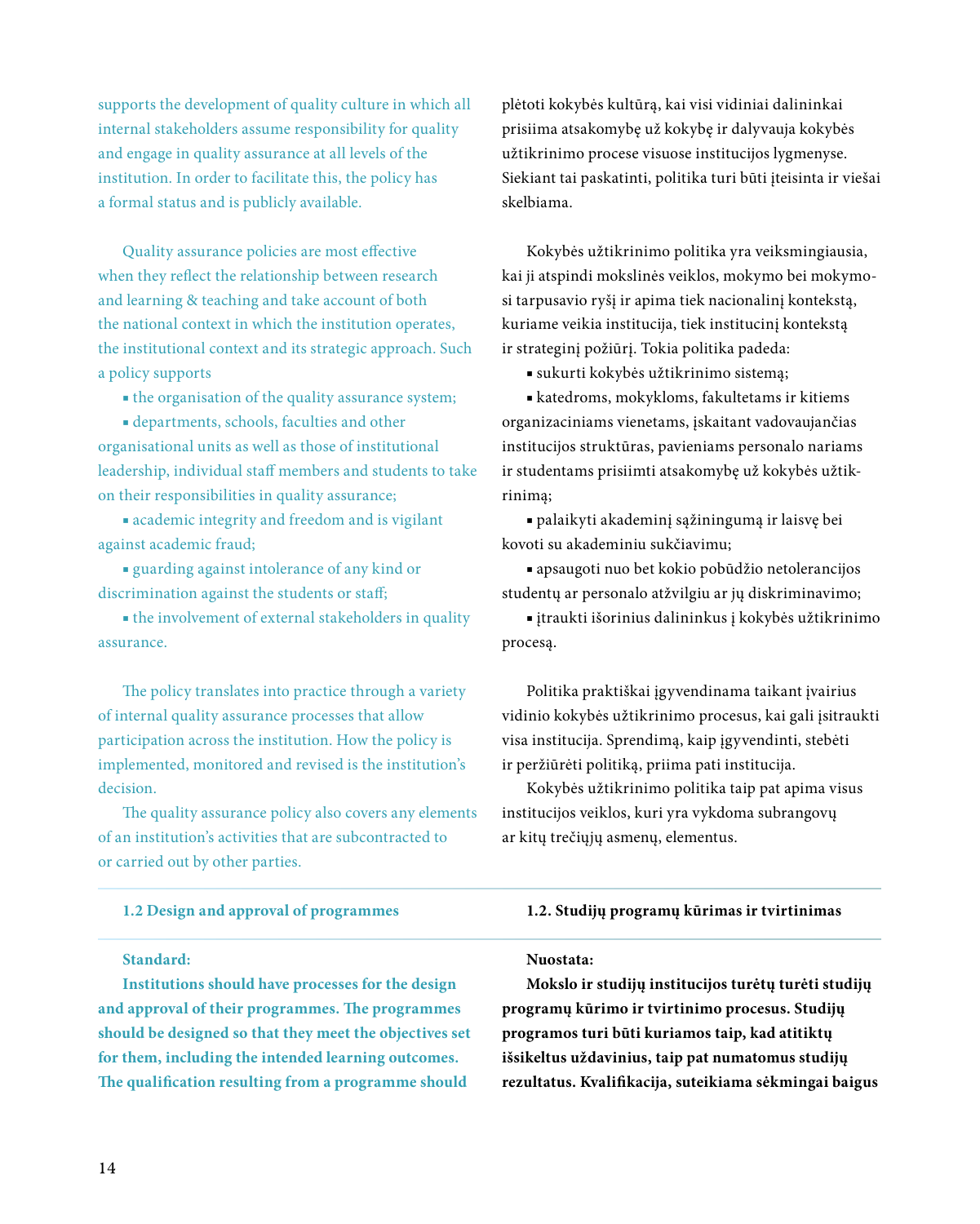**be clearly specified and communicated, and refer to the correct level of the national qualifications framework for higher education and, consequently, to the Framework for Qualifications of the European Higher Education Area.**

#### **Guidelines:**

Study programmes are at the core of the higher education institutions' teaching mission. They provide students with both academic knowledge and skills including those that are transferable, which may influence their personal development and may be applied in their future careers.

Programmes

■ are designed with overall programme objectives that are in line with the institutional strategy and have explicit intended learning outcomes;

■ are designed by involving students and other stakeholders in the work;

■ benefit from external expertise and reference points;

■ reflect the four purposes of higher education of the Council of Europe (cf. Scope and Concepts);

■ are designed so that they enable smooth student progression;

■ define the expected student workload, e.g. in ECTS;

■ include well-structured placement opportunities where appropriate;<sup>6</sup>

 ■ are subject to a formal institutional approval process.

**studijų programą, turi būti aiškiai apibrėžta ir pristatyta, susieta su atitinkamu nacionalinės aukštojo mokslo kvalifikacijų sąrangos bei Europos aukštojo mokslo kvalifikacijų sąrangos lygmeniu.**

#### **Gairės**:

Studijų programos yra aukštųjų mokyklų misijos mokyti pagrindas. Studijų metu studentai įgyja akademinių žinių ir įgūdžių, įskaitant perduodamuosius, kurie gali paveikti asmeninę raidą ir būti panaudoti būsimoje jų karjeroje.

Programos:

**■** sukurtos atsižvelgiant į bendrus programos uždavinius, kurie atitinka institucijos strategiją ir orientuoti į aiškius numatomus studijų rezultatus;

**■** sukurtos įtraukiant studentus ir kitus dalininkus;

**■** tobulinamos atliekant išorinį vertinimą ir atsižvelgiant į įvairias rekomendacijas;

**■** atspindi keturis Europos Tarybos nustatytus aukštojo mokslo tikslus (žr. skyrelį "Aprėptis ir sąvokos");

**■** parengtos taip, kad užtikrintų sklandų studento tobulėjimą siekiant studijų tikslų;

**■** apibrėžia numatomą studento darbo krūvį, pavyzdžiui, ECTS kreditais;

**■** atitinkamais atvejais numato aiškiai apibrėžtas praktinių įgūdžių įgijimo galimybes';

**■** tvirtinamos pagal formalias institucines procedūras.

6 Placements include traineeships, internships and other periods of the programme that are not spent in the institution but allow the student to gain experience in an area related to their studies.

6 Praktinių įgūdžių įgijimas apima praktiką, stažuotes ir kitus programoje numatytus studijų laikotarpius ne aukštojoje mokykloje, kai studentas gali įgyti su jo studijomis susijusios patirties.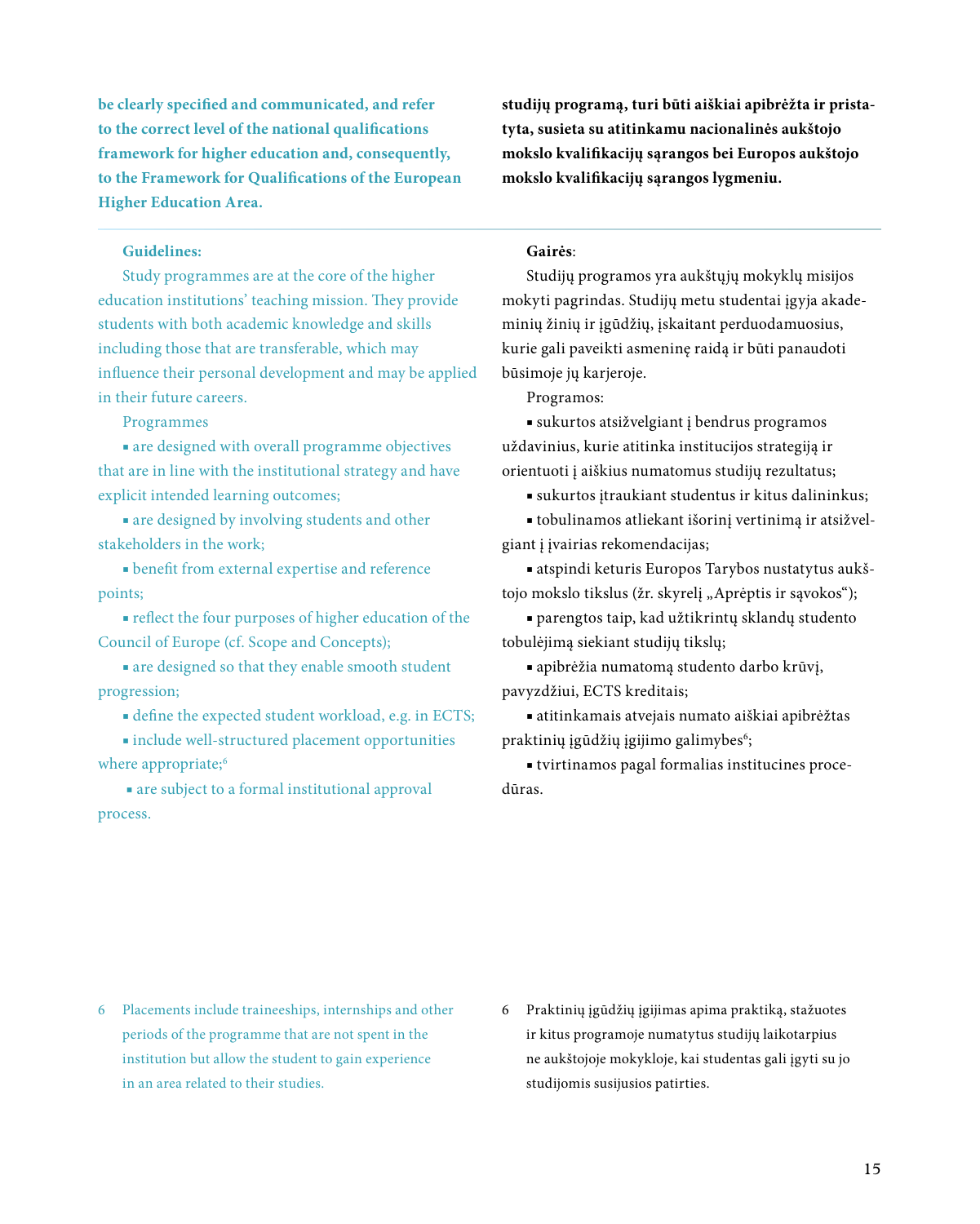**1.3 Student-centred learning, teaching and assessment** 

#### **Standard**:

**Institutions should ensure that the programmes are delivered in a way that encourages students to take an active role in creating the learning process, and that the assessment of students reflects this approach.** 

#### **Guidelines**:

Student-centred learning and teaching plays an important role in stimulating students' motivation, self-reflection and engagement in the learning process. This means careful consideration of the design and delivery of study programmes and the assessment of outcomes.

The implementation of student-centred learning and teaching

■ respects and attends to the diversity of students and their needs, enabling flexible learning paths;

■ considers and uses different modes of delivery, where appropriate;

■ flexibly uses a variety of pedagogical methods;

■ regularly evaluates and adjusts the modes of delivery and pedagogical methods;

■ encourages a sense of autonomy in the learner, while ensuring adequate guidance and support from the teacher;

■ promotes mutual respect within the learner-teacher relationship;

■ has appropriate procedures for dealing with students' complaints.

Considering the importance of assessment for the students' progression and their future careers, quality assurance processes for assessment take into account the following:

■ Assessors are familiar with existing testing and examination methods and receive support in developing their own skills in this field;

**1.3. Į studentus orientuotas mokymasis, mokymas ir vertinimas**

### **Nuostata**:

**Mokslo ir studijų institucijos turėtų pasirūpinti, jog studijų programos būtų įgyvendinamos taip, kad skatintų studentus aktyviai dalyvauti studijų procese, o studentų vertinimas atspindėtų šį požiūrį.**

#### **Gairės**:

Į studentus orientuotas mokymasis ir mokymas yra svarbus skatinant studentų motyvaciją, savirefleksiją ir įsitraukimą į studijų procesą. Tai reiškia, jog turi būti kruopščiai rengiamos bei įgyvendinamos studijų programos ir vertinami pasiekti rezultatai.

Įgyvendinant į studentus orientuotą mokymąsi ir mokymą:

**■** atsižvelgiama į studentų įvairovę bei jų poreikius, sudaromos sąlygos lanksčiai rinktis mokymosi galimybes;

**■** svarstomi ir taikomi įvairūs dėstymo būdai, atsižvelgiant į jų tinkamumą;

**■** lanksčiai naudojami įvairūs pedagoginiai metodai;

**■** reguliariai vertinami ir parenkami atitinkami dėstymo būdai bei pedagoginiai metodai;

**■** skatinamas studento savarankiškumas, kartu užtikrinant tinkamas dėstytojo konsultacijas bei pagalbą;

**■** skatinama studento ir dėstytojo tarpusavio pagarba;

**■** nustatomos atitinkamos procedūros studentų skundams spręsti.

Atsižvelgiant į studentų vertinimo svarbą dėl tolesnės jų pažangos ir būsimos karjeros, vertinimo procesų kokybė užtikrinama remiantis šiais principais:

**■** vertintojai yra susipažinę su taikomais vertinimo metodais, taip pat skatinami tobulinti savo gebėjimus šioje srityje;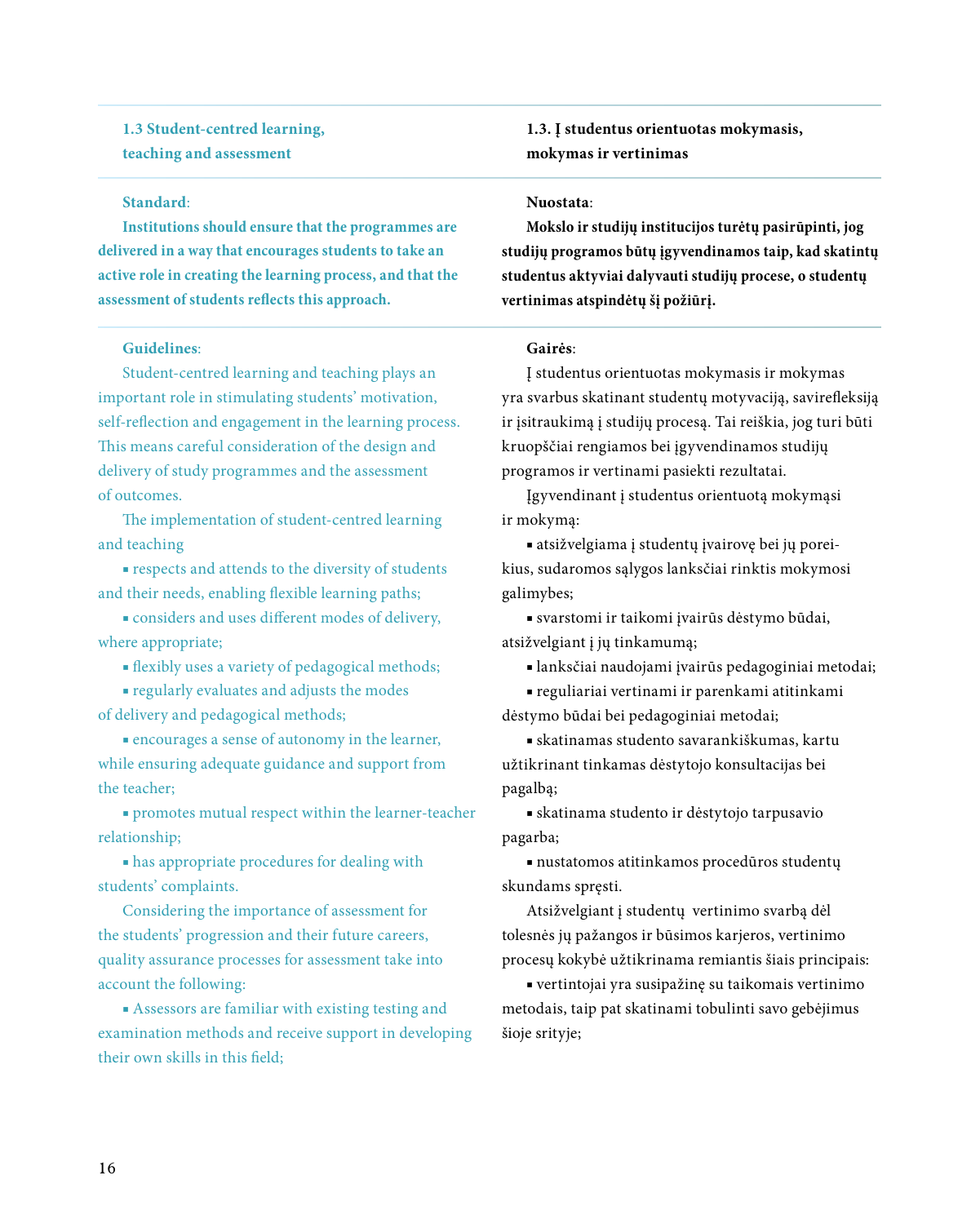■ The criteria for and method of assessment as well as criteria for marking are published in advance;

■ The assessment allows students to demonstrate the extent to which the intended learning outcomes have been achieved. Students are given feedback, which, if necessary, is linked to advice on the learning process;

■ Where possible, assessment is carried out by more than one examiner;

■ The regulations for assessment take into account mitigating circumstances;

■ Assessment is consistent, fairly applied to all students and carried out in accordance with the stated procedures;

■ A formal procedure for student appeals is in place.

### **1.4 Student admission, progression, recognition and certification**

#### **Standard:**

**Institutions should consistently apply pre-defined and published regulations covering all phases of the student "life cycle", e.g. student admission, progression, recognition and certification.**

#### **Guidelines:**

Providing conditions and support that are necessary for students to make progress in their academic career is in the best interest of the individual students, programmes, institutions and systems. It is vital to have fit-for-purpose admission, recognition and completion procedures, particularly when students are mobile within and across higher education systems.

It is important that access policies, admission processes and criteria are implemented consistently and in a transparent manner. Induction to the institution and the programme is provided.

Institutions need to put in place both processes and tools to collect, monitor and act on information on student progression.

**■** vertinimo kriterijai ir metodai, taip pat balų rašymo kriterijai yra iš anksto skelbiami viešai;

**■** vertinimas leidžia studentams parodyti, kokiu lygiu numatomi studijų rezultatai buvo pasiekti; studentams teikiamas grįžtamasis ryšys ir prireikus jie konsultuojami dėl mokymosi proceso;

**■** jei įmanoma, vertinimą atlieka daugiau nei vienas egzaminuotojas;

**■** vertinimo taisyklėse numatomos švelninančios aplinkybės;

**■** vertinimas yra nuoseklus, sąžiningai taikomas visiems studentams ir atliekamas laikantis nustatytų procedūrų;

**■** nustatyta formali studentų apeliavimo tvarka.

### **1.4 Studentų priėmimas, studijų eiga, pripažinimas ir diplomų išdavimas**

#### **Nuostata:**

**Mokslo ir studijų institucijos turėtų nuosekliai taikyti iš anksto apibrėžtas ir viešai skelbiamas taisykles, apimančias visą studijų ciklą, t. y. studentų priėmimą, studijų eigą, pripažinimą ir diplomų išdavimą.**

#### **Gairės:**

Vienas svarbiausių kiekvieno studento, studijų programos, institucijos ir aukštojo mokslo sistemos siekių yra sudaryti būtinas sąlygas ir suteikti paramą, kad studentai galėtų daryti akademinę pažangą. Itin svarbu turėti išsikeltą tikslą atitinkančias studentų priėmimo, studijų pripažinimo ir studijų baigimo procedūras, ypač kai studentai yra mobilūs tiek aukštojo mokslo sistemos viduje, tiek už jos ribų.

Svarbu, kad būtų nuosekliai ir skaidriai taikoma aukštojo mokslo prieinamumo politika, priėmimo į studijas procesai ir kriterijai, o priimtieji būtų tinkamai supažindinami su mokslo ir studijų institucija bei studijų programa.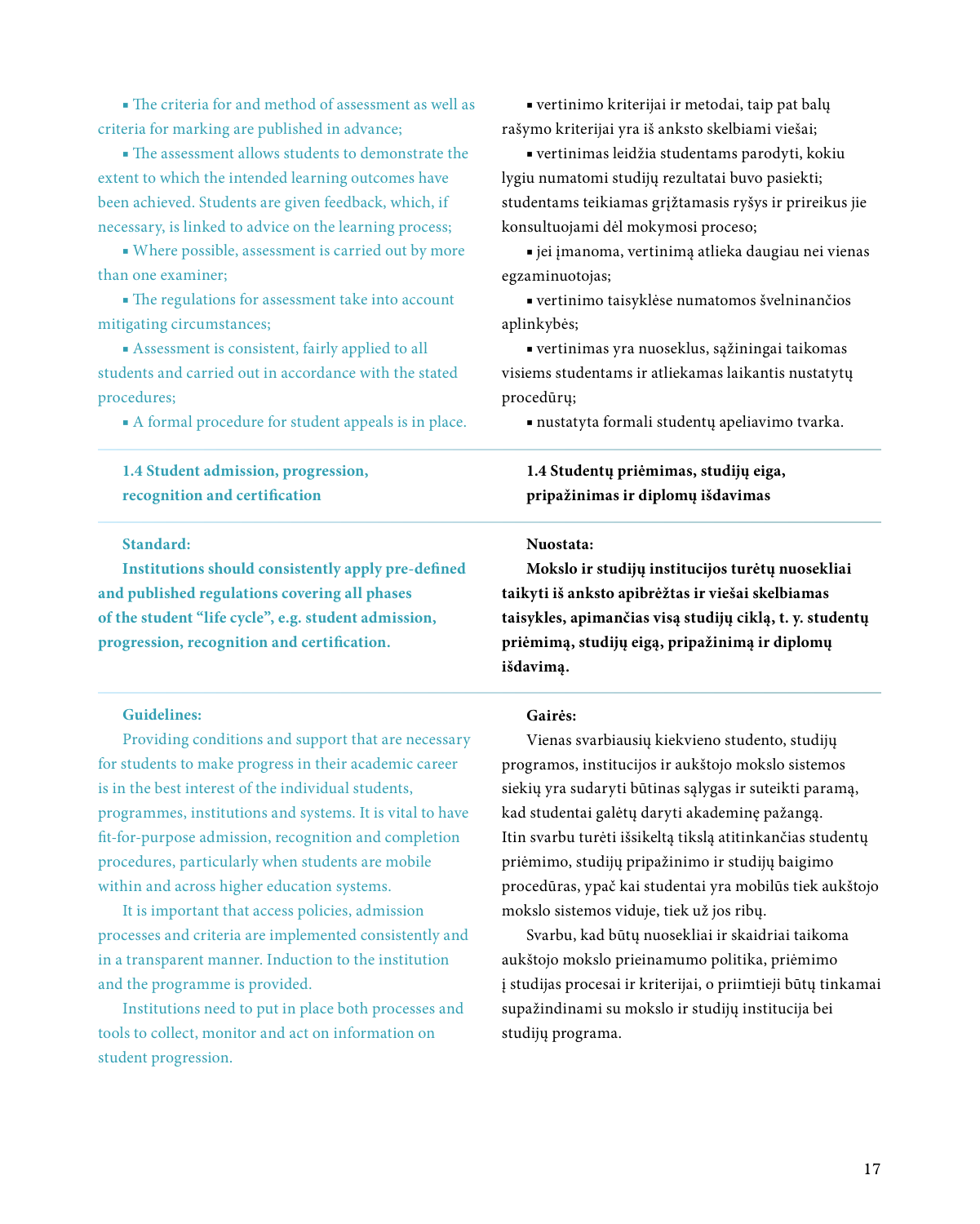Fair recognition of higher education qualifications, periods of study and prior learning, including the recognition of non-formal and informal learning, are essential components for ensuring the students' progress in their studies, while promoting mobility. Appropriate recognition procedures rely on

■ institutional practice for recognition being in line with the principles of the Lisbon Recognition Convention;

■ cooperation with other institutions, quality assurance agencies and the national ENIC/NARIC centre with a view to ensuring coherent recognition across the country.

Graduation represents the culmination of the students' period of study. Students need to receive documentation explaining the qualification gained, including achieved learning outcomes and the context, level, content and status of the studies that were pursued and successfully completed.

### Mokslo ir studijų institucijos turi turėti procesus ir priemones informacijai apie studijų eigą rinkti, stebėti ir ją panaudoti.

Pagrindiniai studentų pažangos užtikrinimo elementai, kartu skatinant judumą, yra aukštojo mokslo kvalifikacijų, dalinių studijų ir ankstesnio mokymosi, įskaitant neformalųjį ir savaiminį mokymąsi, pripažinimas. Tinkamos pripažinimo procedūros pagrįstos:

**■** institucine pripažinimo praktika, atitinkančia Lisabonos pripažinimo konvencijos principus;

**■** bendradarbiavimu su kitomis institucijomis, kokybės užtikrinimo agentūromis ir nacionaliniu ENIC / NARIC centru, siekiant pripažinimo nuoseklumo visos šalies mastu.

Studijų baigimas yra studijų proceso kulminacija. Studentams turi būti išduodami dokumentai, suteikiantys informaciją apie jų įgytą kvalifikaciją, įskaitant pasiektus studijų rezultatus, studijų kontekstą, lygmenį, studijų turinį, programos, pagal kurią mokėsi ir kurią sėkmingai baigė, statusą.

#### **1.5 Teaching staff**

#### **Standard:**

**Institutions should assure themselves of the competence of their teachers. They should apply fair and transparent processes for the recruitment and development of the staff.**

#### **Guidelines:**

The teacher's role is essential in creating a high quality student experience and enabling the acquisition of knowledge, competences and skills. The diversifying student population and stronger focus on learning outcomes require student-centred learning and teaching and the role of the teacher is, therefore, also changing (cf. Standard 1.3).

Higher education institutions have primary responsibility for the quality of their staff and for providing them with a supportive environment that allows them to carry out their work effectively.

#### **1.5 Dėstytojai**

#### **Nuostata:**

**Mokslo ir studijų institucijos turi būti tikros dėl savo dėstytojų kompetencijos. Jos turėtų taikyti teisingas ir skaidrias dėstytojų įdarbinimo bei kvalifikacijos tobulinimo procedūras.**

#### **Gairės:**

Dėstytojas atlieka pagrindinį vaidmenį kuriant kokybišką studijų patirtį ir sudarant sąlygas įgyti žinių, kompetencijų ir gebėjimų. Studentų įvairovė ir didesnis dėmesys studijų rezultatams reikalauja į studentą orientuoto mokymosi ir mokymo, tad dėstytojo vaidmuo taip pat kinta (žr. 1.3 nuostatą).

Už kvalifikuotus dėstytojus ir palankių sąlygų veiksmingam jų darbui užtikrinti sudarymą visų pirma yra atsakinga aukštoji mokykla.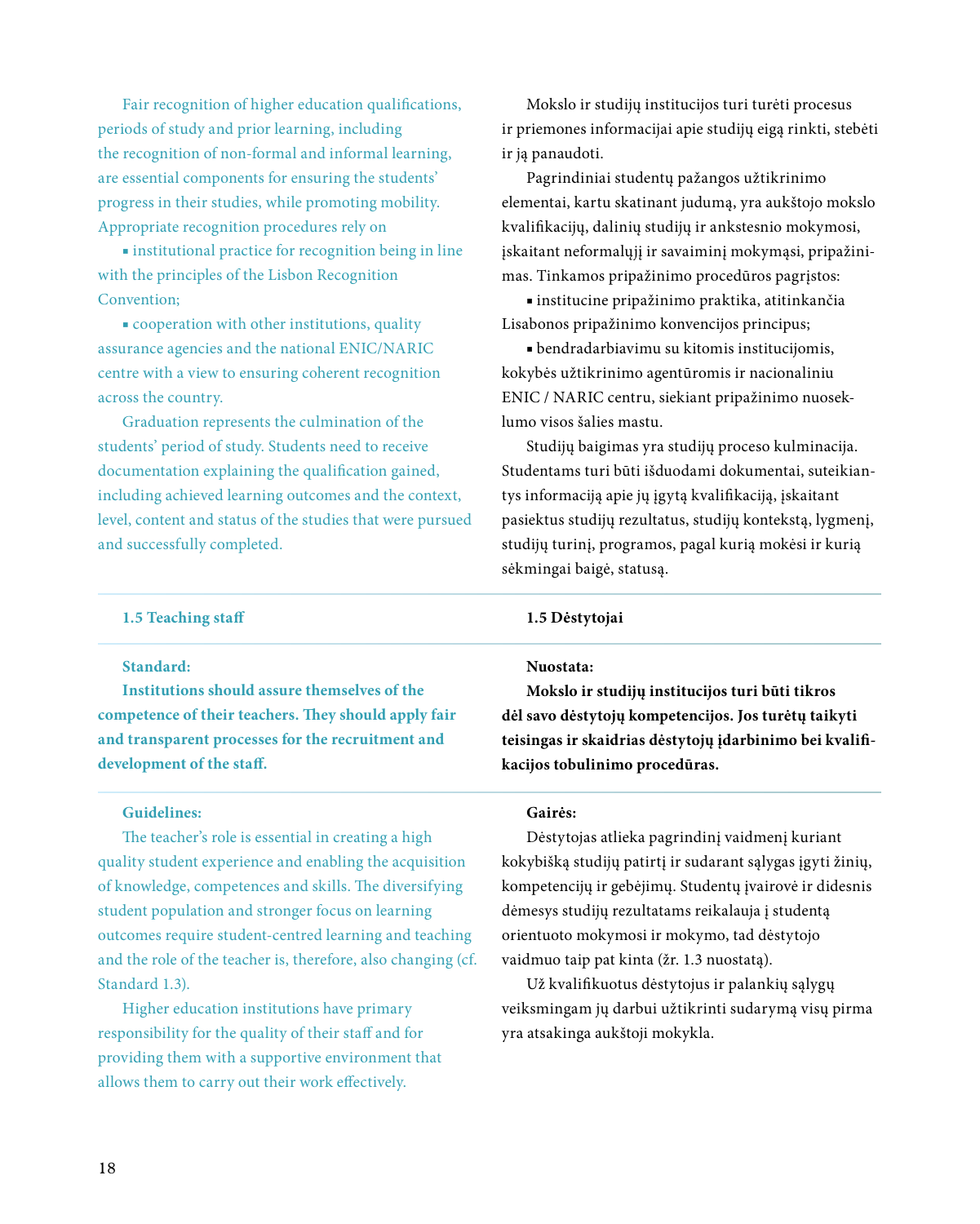### Such an environment

■ sets up and follows clear, transparent and fair processes for staff and conditions of employment that recognise the importance of teaching;

■ offers opportunities for and promotes the professional development of teaching staff;

■ encourages scholarly activity to strengthen the link between education and research;

■ encourages innovation in teaching methods and the use of new technologies.

#### **1.6 Learning resources and student support**

### Tokia aplinka:

**■** leidžia sukurti aiškias, skaidrias ir sąžiningas dėstytojų darbo procedūras bei įdarbinimo sąlygas, pripažįstant dėstymo svarbą, ir jas taikyti;

**■** atveria dėstytojams galimybes ir skatina tobulėti profesinėje veikloje;

**■** skatina akademinę veiklą, kad būtų pasiektas glaudesnis ryšys tarp studijų ir mokslinės veiklos;

**■** skatina mokymo metodų naujoves ir naujų technologijų naudojimą.

#### **1.6 Studijų ištekliai ir parama studentams**

#### **Standard:**

**Institutions should have appropriate funding for learning and teaching activities and ensure that adequate and readily accessible learning resources and student support are provided.**

#### **Guidelines**:

For a good higher education experience, institutions provide a range of resources to assist student learning. These vary from physical resources such as libraries, study facilities and IT infrastructure to human support in the form of tutors, counsellors and other advisers. The role of support services is of particular importance in facilitating the mobility of students within and across higher education systems.

The needs of a diverse student population (such as mature, part-time, employed and international students as well as students with disabilities), and the shift towards student-centred learning and flexible modes of learning and teaching, are taken into account when allocating, planning and providing the learning resources and student support.

Support activities and facilities may be organised in a variety of ways depending on the institutional context. However, the internal quality assurance ensures that all resources are fit for purpose, accessible, and that students are informed about the services available to them.

#### **Nuostata:**

**Mokslo ir studijų institucijos turi turėti tinkamą finansavimą mokymo ir mokymosi veiklai plėtoti ir pasirūpinti adekvačiais bei lengvai prieinamais studijų ištekliais ir parama studentams.**

#### **Gairės**:

Siekdamos užtikrinti kokybiškas studijas, institucijos parūpina studentams įvairių jiems mokytis padedančių išteklių. Tai apima tiek fizinius išteklius, tokius kaip biblioteka, studijų priemonės ir IT infrastruktūra, tiek žmogiškuosius išteklius – dėstytojų, konsultantų ir kitų patarėjų paramą. Teikiama parama ypač svarbi siekiant palengvinti studentų judumą aukštojo mokslo sistemos viduje ir už jos ribų.

Skirstant, planuojant ir teikiant studijų išteklius bei paramą studentams, atsižvelgiama į įvairių studentų (pavyzdžiui, brandaus amžiaus, pasirinkusių ištęstines studijas, dirbančių, užsienio šalių studentų bei studentų su negalia) poreikius, perėjimą prie į studentą orientuoto mokymosi ir lanksčius mokymo ir mokymosi būdus.

Parama ir ištekliai gali būti teikiami įvairiais būdais, priklausomai nuo institucinio konteksto. Tačiau vidinis kokybės užtikrinimas laiduoja, kad visi ištekliai atitinka tikslą, yra prieinami ir kad studentai yra informuoti apie jiems prieinamas paslaugas.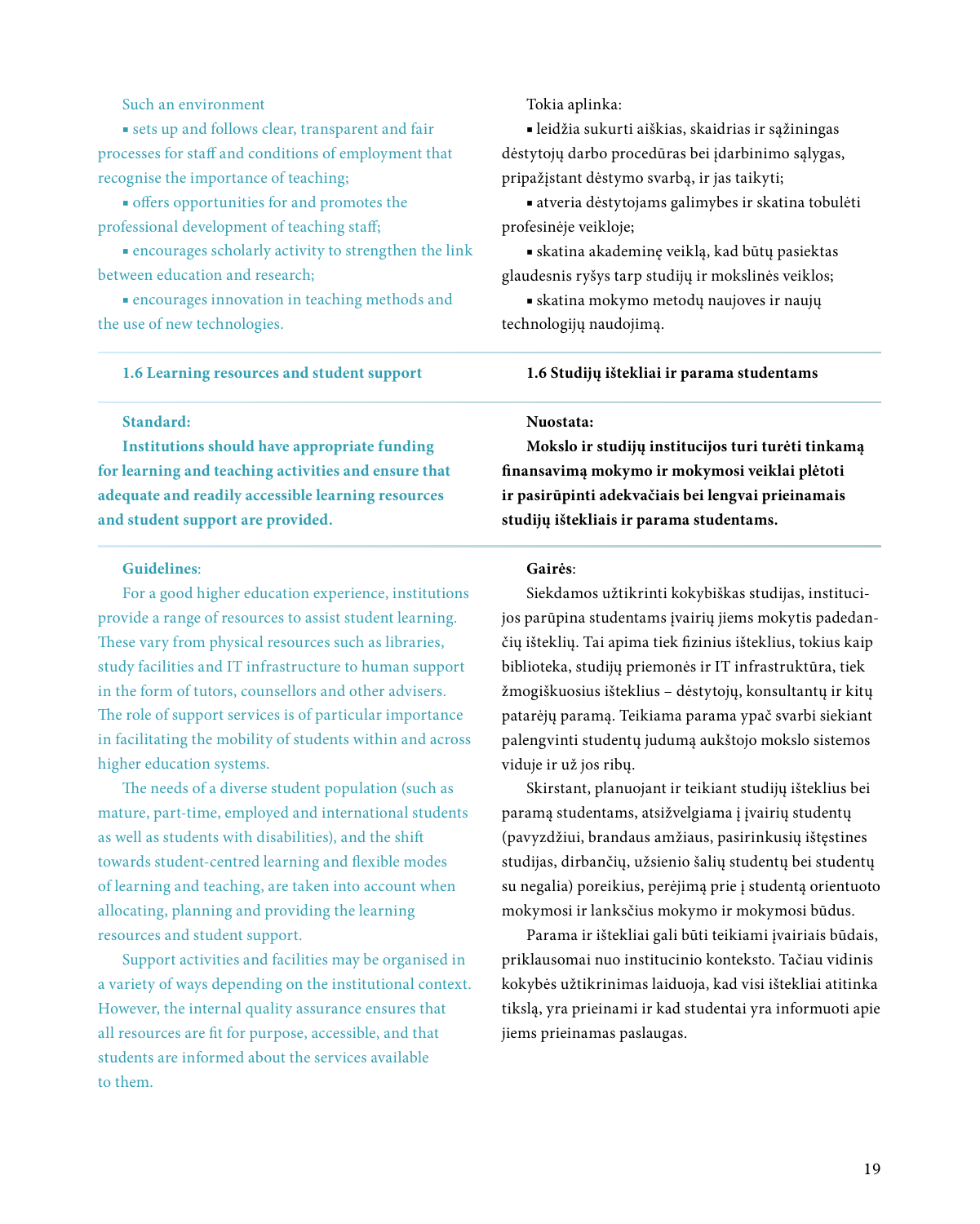In delivering support services the role of support and administrative staff is crucial and therefore they need to be qualified and have opportunities to develop their competences.

#### **1.7 Information management**

**Standard: Institutions should ensure that they collect, analyse and use relevant information for the effective management of their programmes and other activities.**

#### **Guidelines:**

Reliable data is crucial for informed decision-making and for knowing what is working well and what needs attention. Effective processes to collect and analyse information about study programmes and other activities feed into the internal quality assurance system.

The information gathered depends, to some extent, on the type and mission of the institution. The following are of interest:

- Key performance indicators;
- Profile of the student population;
- Student progression, success and drop-out rates;
- Students' satisfaction with their programmes;
- Learning resources and student support available;
- Career paths of graduates.

Various methods of collecting information may be used. It is important that students and staff are involved in providing and analysing information and planning follow-up activities.

Teikiant paramą, labai svarbią funkciją atlieka pagalbinis personalas ir administracijos darbuotojai, todėl jie privalo būti kompetentingi ir turėti galimybių tobulinti savo gebėjimus.

#### **1.7 Informacijos valdymas**

#### **Nuostata:**

**Mokslo ir studijų institucijos turi kaupti, analizuoti ir naudoti aktualią informaciją, padedančią veiksmingai valdyti studijų programas ir kitą veiklą.**

#### **Gairės:**

Patikimi duomenys yra labai svarbūs priimant pagrįstus sprendimus ir aiškinantis, kas veikia gerai, o kokioms sritims dar reikia skirti dėmesio. Vidinio kokybės užtikrinimo sistema apima efektyvius informacijos apie studijų programas ir kitą veiklą rinkimo bei analizavimo procesus.

Surinkta informacija iš dalies priklauso nuo institucijos tipo ir misijos. Svarbi yra ši informacija:

**■** pagrindiniai veiklos rodikliai;

**■** įvairūs duomenys apie studentus;

**■** studentų pažangos, sėkmingai studijas baigusių ir jų nebaigusių studentų rodikliai;

**■** studentų nuomonė apie programas;

**■** prieinami mokymosi ištekliai ir parama studentams;

**■** duomenys apie absolventų karjerą.

Renkant informaciją gali būti taikomi įvairūs metodai. Svarbu, kad studentai ir dėstytojai dalyvautų teikiant ir analizuojant informaciją bei planuojant tolesnę veiklą.

| 1.8 Public information                                  | 1.8 Informacijos skelbimas                           |
|---------------------------------------------------------|------------------------------------------------------|
| Standard:                                               | Nuostata:                                            |
| Institutions should publish information about           | Mokslo ir studijų institucijos turi skelbti aiškią,  |
| their activities, including programmes, which is clear, | tikslią, nešališką, naujausią ir lengvai prieinamą   |
| accurate, objective, up-to date and readily accessible. | informacija apie savo veikla, iskaitant studiju pro- |
|                                                         | gramas.                                              |
|                                                         |                                                      |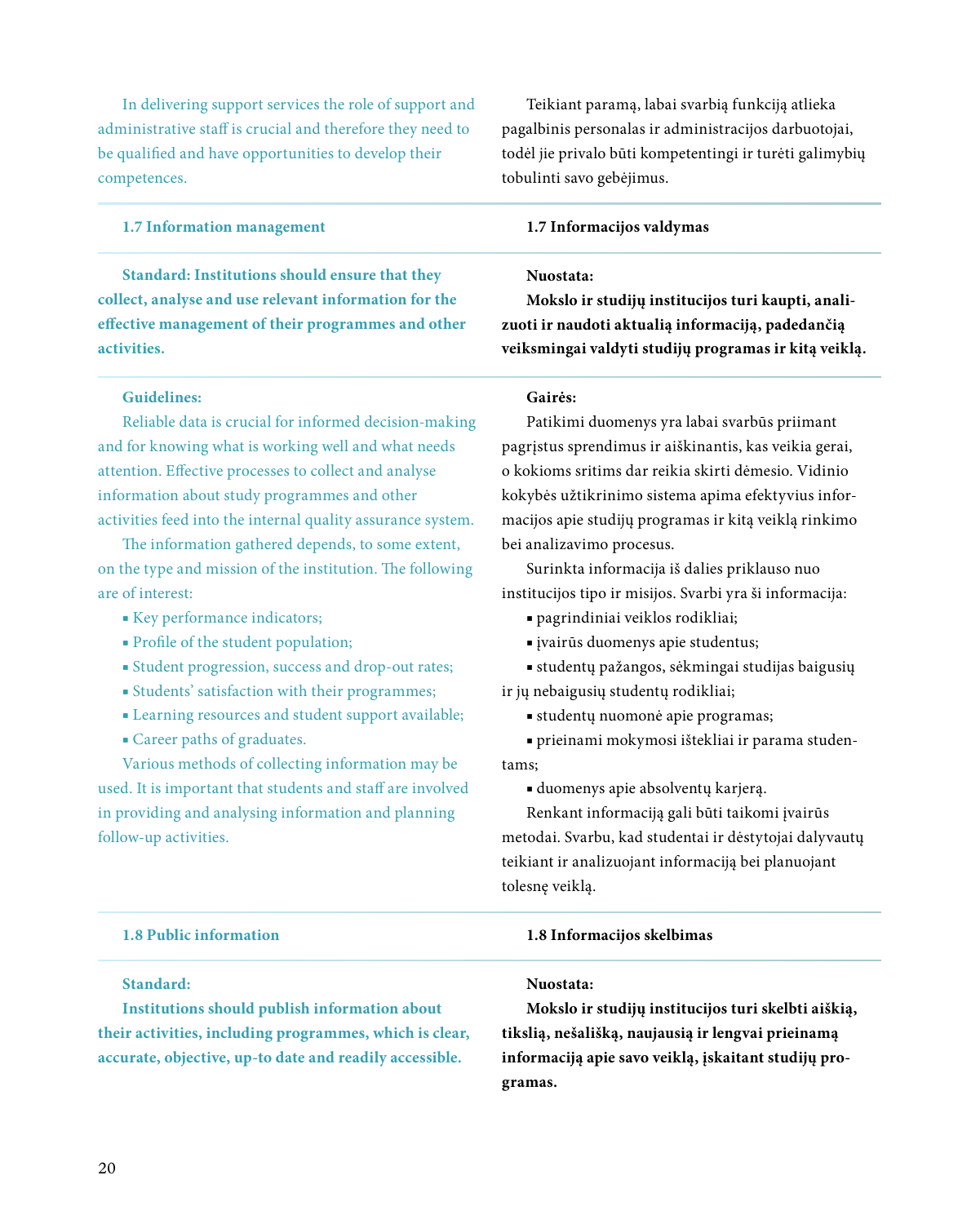#### **Guidelines:**

Information on institutions' activities is useful for prospective and current students as well as for graduates, other stakeholders and the public.

Therefore, institutions provide information about their activities, including the programmes they offer and the selection criteria for them, the intended learning outcomes of these programmes, the qualifications they award, the teaching, learning and assessment procedures used, the pass rates and the learning opportunities available to their students as well as graduate employment information.

**1.9 On-going monitoring and periodic review of programmes**

#### **Standard:**

**Institutions should monitor and periodically review their programmes to ensure that they achieve the objectives set for them and respond to the needs of students and society. These reviews should lead to continuous improvement of the programme. Any action planned or taken as a result should be communicated to all those concerned.**

#### **Guidelines:**

Regular monitoring, review and revision of study programmes aim to ensure that the provision remains appropriate and to create a supportive and effective learning environment for students.

They include the evaluation of:

■ The content of the programme in the light of the latest research in the given discipline thus ensuring that the programme is up to date;

■ The changing needs of society;

■ The students' workload, progression and completion;

■ The effectiveness of procedures for assessment of students;

#### **Gairės:**

Informacija apie mokslo ir studijų institucijų veiklą yra naudinga būsimiems ir esamiems studentams, taip pat absolventams, kitiems dalininkams bei visuomenei.

Taigi institucijos teikia informaciją apie savo veiklą, įskaitant siūlomas studijų programas ir priėmimo į jas kriterijus, numatomus šių programų studijų rezultatus, jas baigus įgyjamas kvalifikacijas, taikomas mokymo, mokymosi ir vertinimo procedūras, slenkstinius rodiklius ir studentams prieinamas mokymosi galimybes bei informaciją apie absolventų įsidarbinimą.

### **1.9 Nuolatinė studijų programų stebėsena ir periodiškas vertinimas**

#### **Nuostata:**

**Mokslo ir studijų institucijos turi stebėti ir reguliariai vertinti savo studijų programas, kad būtų įgyvendinti išsikelti tikslai ir patenkinti studentų bei visuomenės poreikiai. Šie vertinimai turėtų prisidėti prie nuolatinio studijų programų tobulinimo. Visi suinteresuoti asmenys turi būti supažindinti su bet kokiais po vertinimo planuojamais ar jau atliktais veiksmais.**

#### **Gairės:**

Nuolat stebint, vertinant ir peržiūrint studijų programas, siekiama išlaikyti tinkamą studijų lygį ir sukurti palankią bei veiksmingą mokymosi aplinką studentams.

Vertinant nustatoma:

**■** ar programos turinys atitinka naujausius konkrečios krypties mokslinių tyrimų pasiekimus, užtikrinant programos aktualumą;

**■** besikeičiantys visuomenės poreikiai;

**■** studentų darbo krūvis, pažanga ir baigimo rezultatai;

**■** studentų vertinimo procedūrų veiksmingumas;

#### 21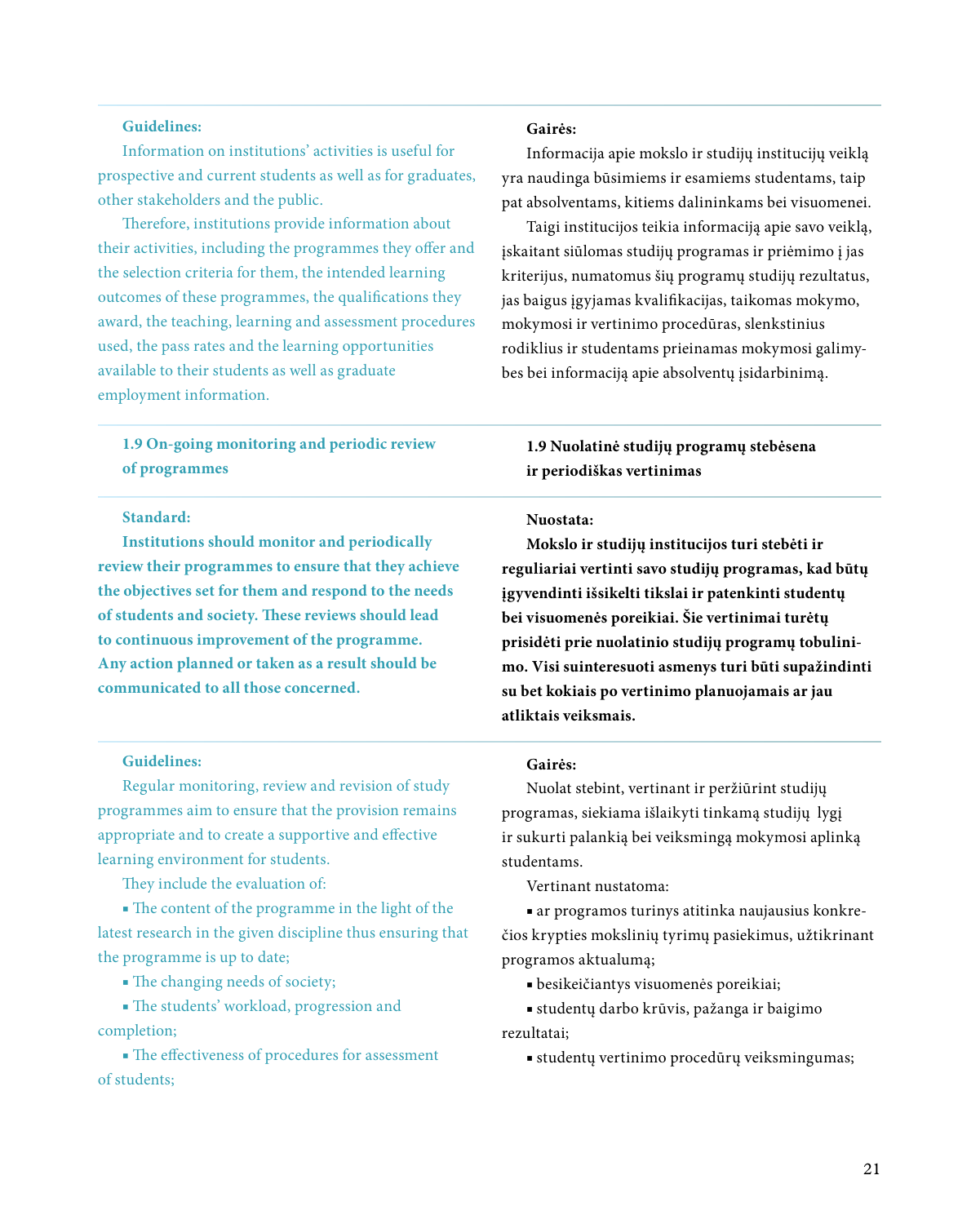■ The student expectations, needs and satisfaction in relation to the programme;

■ The learning environment and support services and their fitness for purpose for the programme.

Programmes are reviewed and revised regularly involving students and other stakeholders. The information collected is analysed and the programme is adapted to ensure that it is up-to-date. Revised programme specifications are published.

#### **1.10 Cyclical external quality assurance**

#### **Standard:**

**Institutions should undergo external quality assurance in line with the ESG on a cyclical basis.**

#### **Guidelines:**

External quality assurance in its various forms can verify the effectiveness of institutions' internal quality assurance, act as a catalyst for improvement and offer the institution new perspectives. It will also provide information to assure the institution and the public of the quality of the institution's activities.

Institutions participate in cyclical external quality assurance that takes account, where relevant, of the requirements of the legislative framework in which they operate. Therefore, depending on the framework, this external quality assurance may take different forms and focus at different organisational levels (such as programme, faculty or institution).

Quality assurance is a continuous process that does not end with the external feedback or report or its follow-up process within the institution. Therefore, institutions ensure that the progress made since the last external quality assurance activity is taken into consideration when preparing for the next one.

**■** studentų lūkesčiai, poreikiai ir nuomonė apie studijų programą;

**■** mokymosi aplinka bei parama studentams ir tai, kaip ji atitinka programos paskirtį.

Studijų programos yra reguliariai vertinamos ir peržiūrimos įtraukiant studentus ir kitus socialinius dalininkus. Surinkta informacija išanalizuojama ir atitinkamai adaptuojama programa, kad atitiktų naujausias tendencijas. Peržiūrėtų studijų programų aprašai skelbiami viešai.

#### **1.10 Periodiškas išorinis kokybės užtikrinimas**

#### **Nuostata:**

**Mokslo ir studijų institucijos turi periodiškai dalyvauti išorinio kokybės užtikrinimo procedūrose, kaip numatyta ESG.**

#### **Gairės:**

Išorinis kokybės užtikrinimas įvairiomis formomis leidžia patikrinti mokslo ir studijų institucijų vidinio kokybės užtikrinimo veiksmingumą, skatinti pažangą ir atverti institucijai naujų perspektyvų. Be to, institucijai ir visuomenei tai suteikia informacijos apie institucijos veiklos kokybę.

Mokslo ir studijų institucijos dalyvauja periodiškai vykdant išorinį kokybės vertinimą, kai, esant būtinybei, atsižvelgiama į teisinės aplinkos, kurioje veikia institucijos, reikalavimus. Todėl, priklausomai nuo sistemos, toks išorinis vertinimas gali skirtis savo formomis ir būti orientuotas į skirtingus organizacinius lygmenis (tokius kaip programos, fakultetai ar institucijos).

Kokybės užtikrinimas yra tęstinis procesas, kuris nesibaigia išoriniu grįžtamuoju ryšiu, vertinimo išvadomis ar tolesne veikla institucijos viduje. Todėl institucijos pasirūpina, kad rengiantis kitam išoriniam vertinimui būtų atsižvelgta į padarytą pažangą po paskutinio išorinio vertinimo.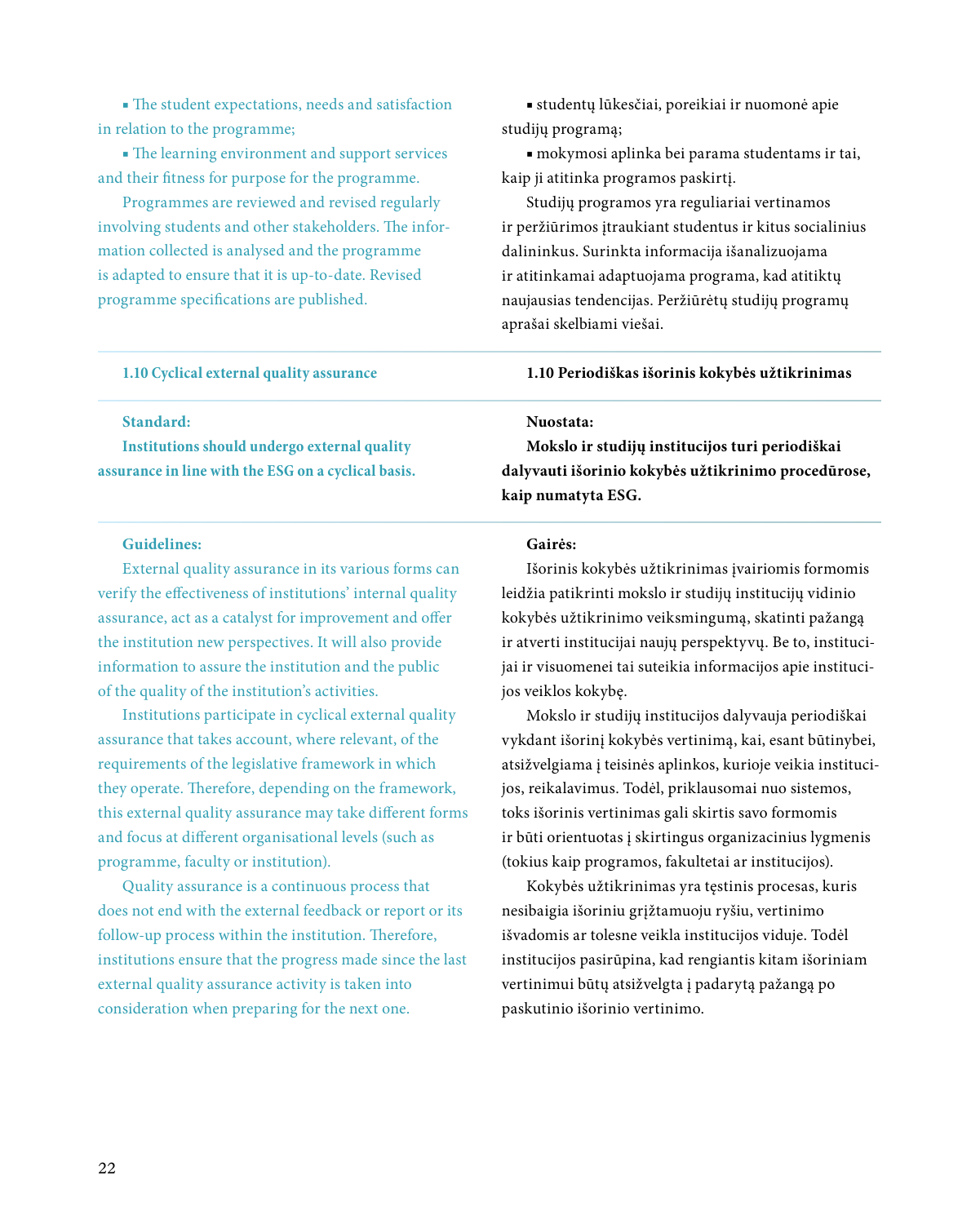### Part 2: Standards and guidelines for external quality assurance

#### **2.1 Consideration of internal quality assurance**

#### **Standard:**

**External quality assurance should address the effectiveness of the internal quality assurance processes described in Part 1 of the ESG.** 

#### **Guidelines**:

Quality assurance in higher education is based on the institutions' responsibility for the quality of their programmes and other provision; therefore it is important that external quality assurance recognises and supports institutional responsibility for quality assurance. To ensure the link between internal and external quality assurance, external quality assurance includes consideration of the standards of Part 1. These may be addressed differently, depending on the type of external quality assurance.

#### **2.2 Designing methodologies fit for purpose**

#### **Standard:**

**External quality assurance should be defined and designed specifically to ensure its fitness to achieve the aims and objectives set for it, while taking into account relevant regulations. Stakeholders should be involved in its design and continuous improvement.**

#### **Guidelines:**

In order to ensure effectiveness and objectivity it is vital for external quality assurance to have clear aims agreed by stakeholders.

The aims, objectives and implementation of the processes will

■ bear in mind the level of workload and cost that they will place on institutions;

### 2 dalis. Išorinio kokybės užtikrinimo nuostatos ir gairės

**2.1 Atsižvelgimas į vidinį kokybės užtikrinimą**

#### **Nuostata:**

**Išorinis kokybės užtikrinimas turi būti orientuotas į vidinių kokybės užtikrinimo procesų, aprašytų pirmoje ESG dalyje, efektyvumą.**

#### **Gairės**:

Aukštojo mokslo kokybės užtikrinimas yra grįstas institucijos atsakomybe už savo studijų programų ir kitos veiklos kokybę. Todėl yra svarbu, kad siekiant išorinio kokybės užtikrinimo būtų pripažįstama ir skatinama institucijos atsakomybė už kokybės užtikrinimą. Norint susieti vidinio ir išorinio kokybės užtikrinimo procesus, išorinis kokybės užtikrinimas turi apimti pirmojoje dalyje pateiktas nuostatas. Atsižvelgiama gali būti įvairiai, priklausomai nuo išorinio kokybės vertinimo tipo.

### **2.2 Nustatytus tikslus atitinkančių metodikų kūrimas**

#### **Nuostata:**

**Išorinio kokybės užtikrinimo procesai turėtų būti apibrėžiami ir kuriami taip, kad būtų tinkami įgyvendinti iškeltus tikslus ir uždavinius, kartu atsižvelgiant į atitinkamas teisės aktų nuostatas. Visi dalininkai turėtų būti įtraukti į išorinio kokybės užtikrinimo sistemos kūrimą ir nuolatinį jos tobulinimą.**

### **Gairės:**

Siekiant išorinio kokybės užtikrinimo veiksmingumo ir objektyvumo, būtina nustatyti aiškius jo tikslus, suderintus su visais dalininkais.

Nustatant kokybės užtikrinimo procesų tikslus bei uždavinius ir juos įgyvendinant, siekiama:

**■** atsižvelgti į darbo krūvį ir išlaidas, kurias dėl sistemos veikimo patirs mokslo ir studijų institucijos;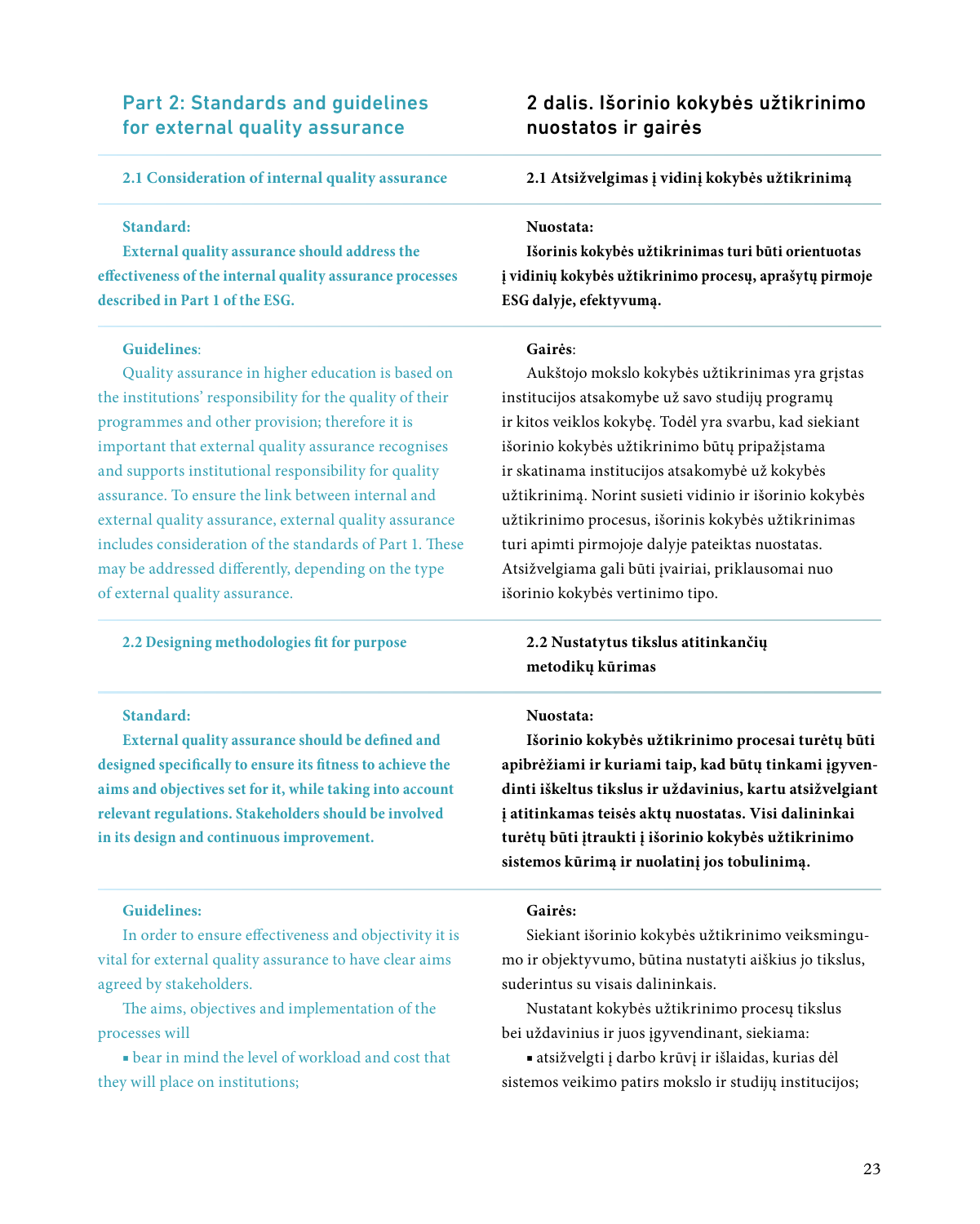■ take into account the need to support institutions to improve quality;

■ allow institutions to demonstrate this improvement;

■ result in clear information on the outcomes and the follow-up.

The system for external quality assurance might operate in a more flexible way if institutions are able to demonstrate the effectiveness of their own internal quality assurance.

#### **2.3 Implementing processes**

**■** atsižvelgti į būtinybę padėti mokslo ir studijų institucijoms gerinti kokybę;

**■** leisti mokslo ir studijų institucijoms pademonstruoti minėto kokybės tobulinimo galimybes;

**■** pateikti aiškią informaciją apie išorinio kokybės užtikrinimo rezultatus bei tolesnę veiklą.

Kai mokslo ir studijų institucijos yra pajėgios įrodyti savo vidinės kokybės užtikrinimo sistemos veiksmingumą, išorinio kokybės užtikrinimo sistemos gali veikti lanksčiau.

#### **2.3 Įgyvendinimo procesai**

#### **Standard:**

**External quality assurance processes should be reliable, useful, pre-defined, implemented consistently and published. They include**

■ **a self-assessment or equivalent;**

■ **an external assessment normally including a site visit;**

■ **a report resulting from the external assessment;**

■ **a consistent follow-up.**

#### **Guidelines:**

External quality assurance carried out professionally, consistently and transparently ensures its acceptance and impact.

Depending on the design of the external quality assurance system, the institution provides the basis for the external quality assurance through a self-assessment or by collecting other material including supporting evidence. The written documentation is normally complemented by interviews with stakeholders during a site visit. The findings of the assessment are summarised in a report (cf. Standard 2.5) written by a group of external experts (cf. Standard 2.4).

External quality assurance does not end with the report by the experts. The report provides clear guidance for institutional action. Agencies have a consistent follow-up process for considering the action taken by the institution. The nature of the follow-up will depend on the design of the external quality assurance.

#### **Nuostata:**

**Išorinio kokybės vertinimo procesai turėtų būti patikimi, naudingi, iš anksto apibrėžti, nuosekliai įgyvendinami ir viešai skelbiami. Jie apima:**

**■ savianalizę ar jos atitikmenį;**

**■ išorinį vertinimą, kurį paprastai sudaro vizitas į aukštąją mokyklą;**

- **išvadas, kaip išorinio vertinimo rezultatą;**
- **nuoseklią tolesnę veiklą.**

#### **Gairės:**

Profesionalus, nuoseklus ir skaidrus išorinis kokybės užtikrinimas yra pripažįstamas ir turi poveikį.

Priklausomai nuo išorinio kokybės užtikrinimo sistemos modelio, mokslo ir studijų institucija suteikia išorinio kokybės užtikrinimo pagrindą atlikdama savianalizę ar surinkdama kitą medžiagą, paremtą įrodymais. Rašytinė dokumentacija paprastai papildoma vizito metu per pokalbius su įvairiais socialiniais dalininkais gauta informacija. Vertinimo duomenys apibendrinami išvadose (plg. 2.5 nuostatą), kurias parengia išoriniai ekspertai (plg. 2.4 nuostatą).

Išorinis kokybės užtikrinimas nesibaigia ekspertų parengtomis vertinimo išvadomis. Išvadose pateikiamos aiškios gairės dėl tolesnių aukštosios mokyklos veiksmų. Agentūros nuosekliai vykdo tolesnės veiklos procesą, apsvarstydamos veiksmus, kurių ėmėsi aukštoji mokykla. Tolesnės veiklos pobūdis priklauso nuo išorinio kokybės užtikrinimo modelio.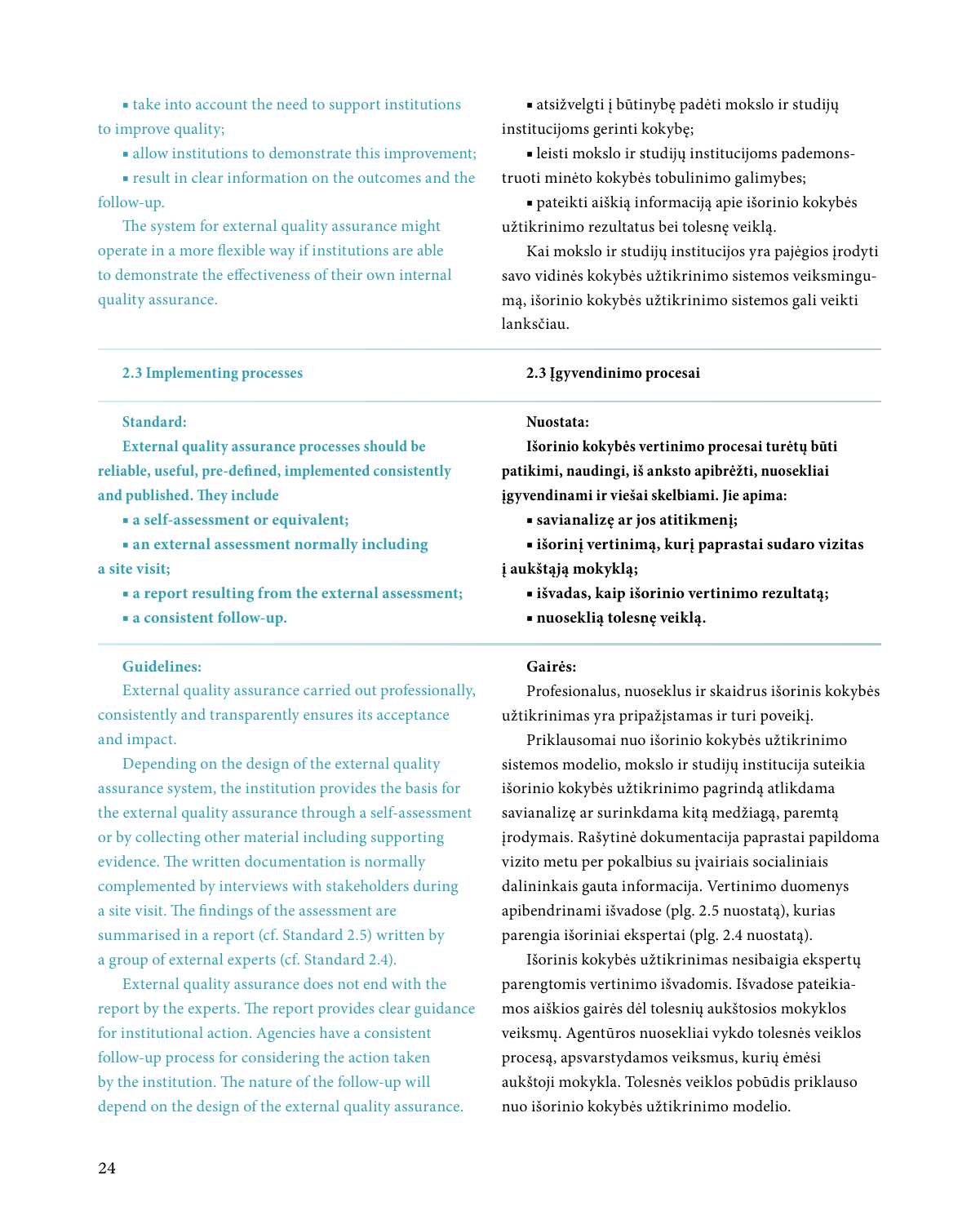#### **2.4 Peer-review experts**

### **Standard:**

**External quality assurance should be carried out by groups of external experts that include (a) student member(s).**

#### **Guidelines:**

At the core of external quality assurance is the wide range of expertise provided by peer experts, who contribute to the work of the agency through input from various perspectives, including those of institutions, academics, students and employers/professional practitioners.

In order to ensure the value and consistency of the work of the experts, they

■ are carefully selected;

■ have appropriate skills and are competent to perform their task;

■ are supported by appropriate training and/or briefing.

The agency ensures the independence of the experts by implementing a mechanism of no-conflict-of-interest.

The involvement of international experts in external quality assurance, for example as members of peer panels, is desirable as it adds a further dimension to the development and implementation of processes.

#### **2.5 Criteria for outcomes**

#### **Standard:**

Any outcomes or judgements made as the result of external quality assurance should be based on explicit and published criteria that are applied consistently, irrespective of whether the process leads to a formal decision.

#### **Guidelines:**

External quality assurance and in particular its outcomes have a significant impact on institutions and programmes that are evaluated and judged.

#### **2.4 Ekspertai**

#### **Nuostata:**

**Išorinį kokybės užtikrinimą turi atlikti išorinių ekspertų grupės, į kurias būtų įtraukti studentai.**

#### **Gairės:**

Išorinio kokybės užtikrinimo pagrindą sudaro įvairialypė ekspertų kompetencija. Ekspertai prisideda prie agentūros darbo, žvelgdami iš įvairių perspektyvų – mokslo ir studijų institucijų, akademikų, studentų ir darbdavių ar praktikų profesionalų.

Siekiant užtikrinti ekspertų darbo vertę bei nuoseklumą, jie:

**■** yra kruopščiai atrenkami;

**■** turi turėti atitinkamų įgūdžių ir būti kompetentingi atlikti savo darbą;

**■** yra atitinkamai parengiami ir / arba instruktuojami.

Agentūra užtikrina ekspertų nepriklausomumą, taikydama interesų konfliktui išvengti skirtą mechanizmą.

Į išorinį kokybės užtikrinimą pageidautina įtraukti tarptautinius ekspertus, pavyzdžiui, kaip ekspertų grupės narius, nes tai suteikia papildomą vertę plėtojamiems ir įgyvendinamiems procesams.

#### **2.5 Vertinimo kriterijai**

#### **Nuostata:**

**Bet kokios išvados ar sprendimai, priimami kaip išorinio kokybės užtikrinimo rezultatas, turi būti pagrįsti aiškiais ir viešai skelbiamais kriterijais, kurie būtų taikomi nuosekliai, neatsižvelgiant į tai, ar procesas orientuotas į formalių sprendimų priėmimą.**

#### **Gairės:**

Išorinis kokybės užtikrinimas, ypač jo rezultatai, turi ženklų poveikį institucijoms ar jų programoms, kurios yra vertinamos ir dėl kurių priimami sprendimai.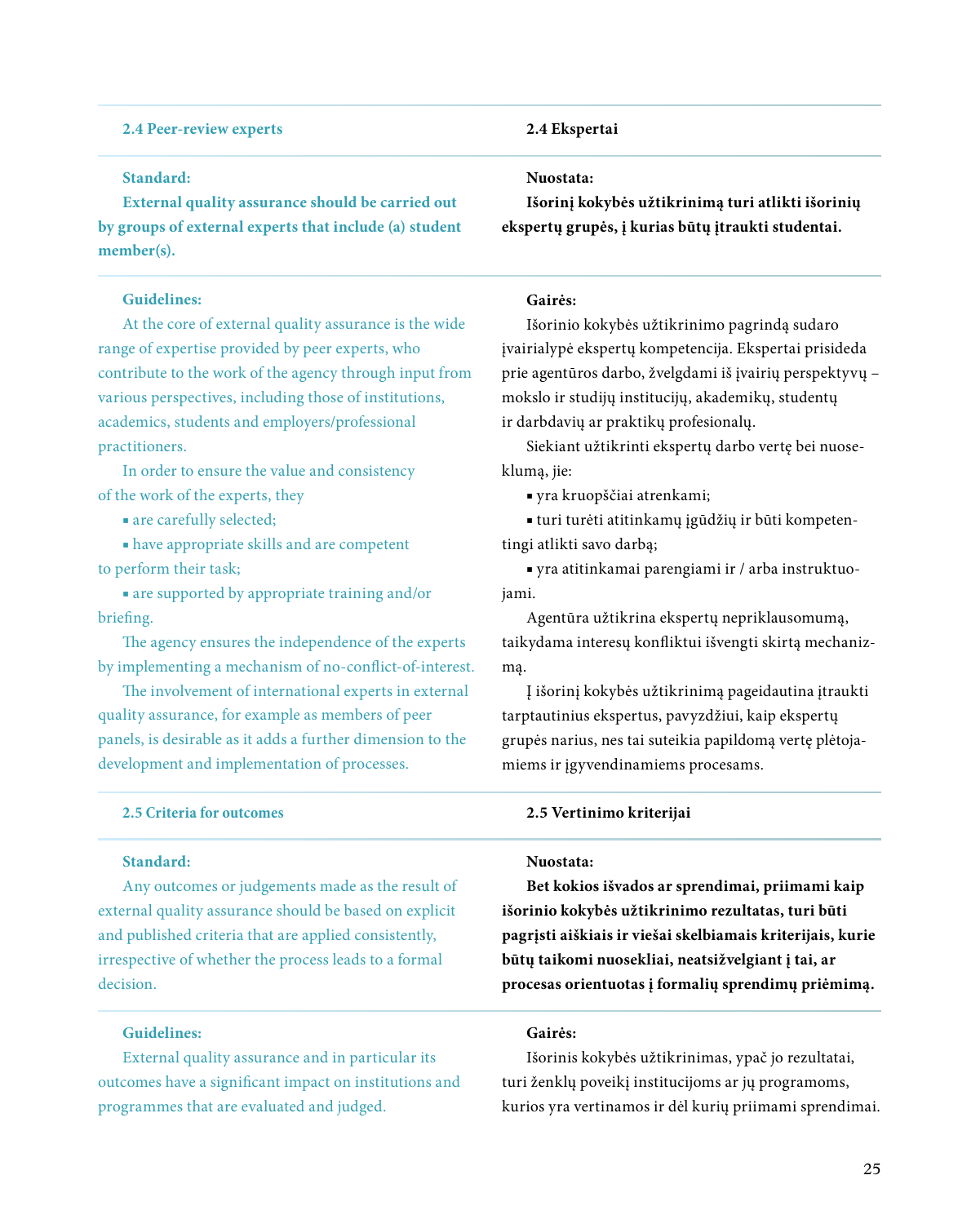In the interests of equity and reliability, outcomes of external quality assurance are based on pre-defined and published criteria, which are interpreted consistently and are evidence-based. Depending on the external quality assurance system, outcomes may take different forms, for example, recommendations, judgements or formal decisions.

#### **2.6 Reporting**

#### **Standard:**

**Full reports by the experts should be published, clear and accessible to the academic community, external partners and other interested individuals. If the agency takes any formal decision based on the reports, the decision should be published together with the report.**

#### **Guidelines:**

The report by the experts is the basis for the institution's follow-up action of the external evaluation and it provides information to society regarding the activities of an institution. In order for the report to be used as the basis for action to be taken, it needs to be clear and concise in its structure and language and to cover

■ context description (to help locate the higher education institution in its specific context);

■ description of the individual procedure, including experts involved;

- evidence, analysis and findings;
- conclusions;

■ features of good practice, demonstrated by the institution;

■ recommendations for follow-up action.

The preparation of a summary report may be useful.

The factual accuracy of a report is improved if the institution is given the opportunity to point out errors of fact before the report is finalised.

Dėl nešališkumo ir patikimumo išorinio kokybės užtikrinimo rezultatai yra grindžiami iš anksto apibrėžtais ir viešai skelbiamais kriterijais, kurie taikomi nuosekliai ir yra pagrįsti įrodymais. Priklausomai nuo išorinio kokybės užtikrinimo sistemos, rezultatai gali būti pateikiami įvairia forma, pavyzdžiui, kaip rekomendacijos, įvertinimai arba formalūs sprendimai.

#### **2.6 Vertinimo išvados**

#### **Nuostata:**

**Visos ekspertų parengtos vertinimo išvados turėtų būti viešai skelbiamos, aiškios ir prieinamos akademinei bendruomenei, išoriniams partneriams bei kitiems suinteresuotiems asmenims. Jei agentūra priima vertinimo išvadomis pagrįstą formalų sprendimą, šis sprendimas turi būti viešai skelbiamas kartu su vertinimo išvadomis.**

#### **Gairės:**

Ekspertų parengtos vertinimo išvados yra pagrindas institucijai imtis tolesnės veiklos atlikus išorinį vertinimą. Be to, jos informuoja visuomenę apie institucijos veiklą. Siekiant užtikrinti, kad išvados taptų tolesnės veiklos veiksmų pagrindu, jos turi būti aiškios ir glaustos struktūros bei kalbos požiūriu ir apimti:

**■** konteksto aprašymą (kad būtų galima lokalizuoti instituciją konkrečiame kontekste);

**■** atitinkamos procedūros, taip pat ekspertų grupės aprašymą;

- įrodymus, analizę ir rezultatus;
- išvadas;

**■** gerosios patirties pavyzdžius, pastebėtus aukštojoje mokykloje;

**■** rekomendacijas dėl tolesnės veiklos.

Gali būti naudinga parengti vertinimo išvadų santraukas.

Vertinimas pasieks didesnį faktinį tikslumą, jei mokslo ir studijų institucijai bus leidžiama prieš parengiant galutines vertinimo išvadas nurodyti faktines klaidas.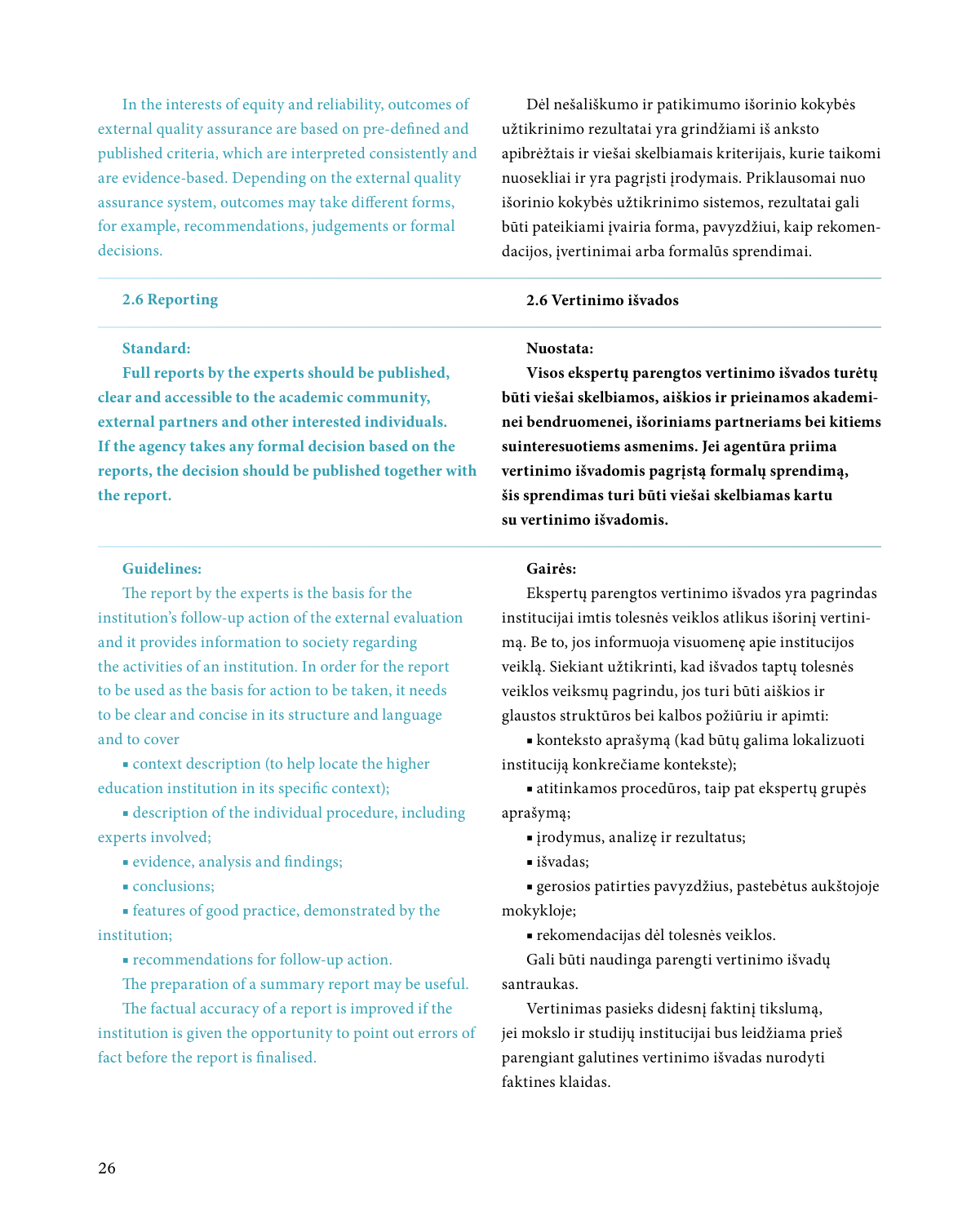### **2.7 Complaints and appeals**

**Standard: Complaints and appeals processes should be clearly defined as part of the design of external quality assurance processes and communicated to the institutions.**

#### **Guidelines:**

In order to safeguard the rights of the institutions and ensure fair decision-making, external quality assurance is operated in an open and accountable way. Nevertheless, there may be misapprehensions or instances of dissatisfaction about the process or formal outcomes.

Institutions need to have access to processes that allow them to raise issues of concern with the agency; the agencies, need to handle such issues in a professional way by means of a clearly defined process that is consistently applied.

A complaints procedure allows an institution to state its dissatisfaction about the conduct of the process or those carrying it out.

In an appeals procedure, the institution questions the formal outcomes of the process, where it can demonstrate that the outcome is not based on sound evidence, that criteria have not been correctly applied or that the processes have not been consistently implemented.

#### **2.7 Skundai ir apeliacijos**

#### **Nuostata:**

**Skundų ir apeliacijų teikimo bei nagrinėjimo procedūros turi būti aiškiai apibrėžtos kaip išorinio kokybės užtikrinimo procesų modelio dalis ir apie jas turi būti pranešta mokslo ir studijų institucijoms.**

#### **Gairės:**

Siekiant apsaugoti mokslo ir studijų institucijų teises bei užtikrinti teisingą sprendimų priėmimą, išorinis kokybės užtikrinimas vykdomas laikantis atvirumo ir atskaitingumo principų. Nepaisant to, vertinimo metu gali kilti nesusipratimų ar būti išreikštas nepasitenkinimas dėl procedūros ar formalių rezultatų.

Mokslo ir studijų institucijoms turi būti leidžiama pasinaudoti procedūromis, iškeliant joms rūpimus klausimus ir pateikiant juos agentūrai. Agentūros šiuos klausimus turi spręsti profesionaliai, laikydamosi aiškiai apibrėžtų ir nuosekliai taikomų procedūrų.

Skundų pateikimo procedūra leidžia mokslo ir studijų institucijai išsakyti savo nepasitenkinimą dėl vertinimo proceso ar jo dalyvių.

Taikant apeliavimo procedūrą, mokslo ir studijų institucija gali ginčyti formalius vertinimo rezultatus, kai ji gali įrodyti, kad rezultatai nėra pagrįsti tvirtais įrodymais, kad buvo netinkamai taikomi kriterijai arba nenuosekliai įgyvendinamos procedūros.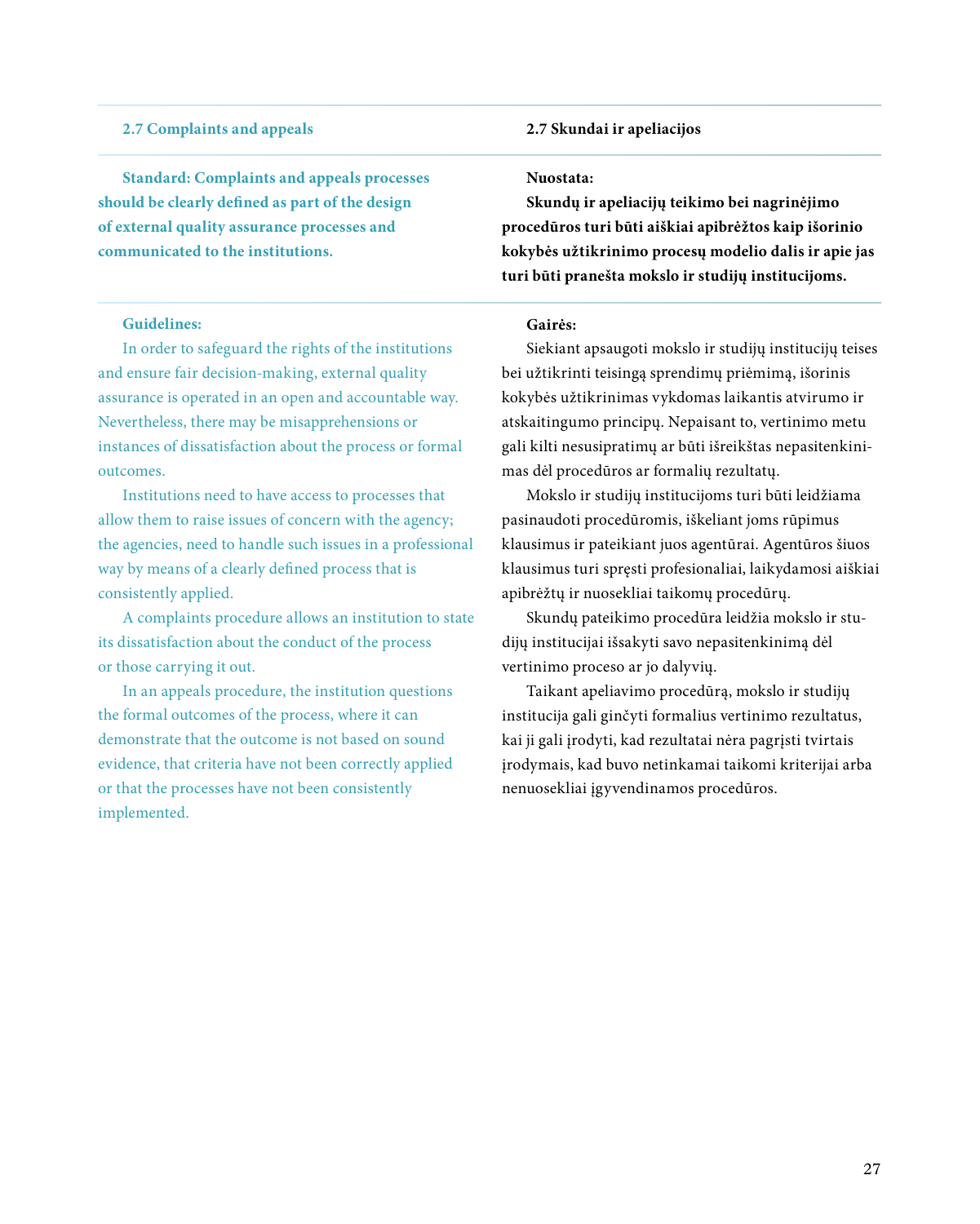### **Part 3: Standards and guidelines for quality assurance agencies**

**3.1 Activities, policy and processes for quality assurance**

#### **Standard:**

**Agencies should undertake external quality assurance activities as defined in Part 2 of the ESG on a regular basis. They should have clear and explicit goals and objectives that are part of their publicly available mission statement. These should translate into the daily work of the agency. Agencies should ensure the involvement of stakeholders in their governance and work.**

#### **Guidelines:**

To ensure the meaningfulness of external quality assurance, it is important that institutions and the public trust agencies.

Therefore, the goals and objectives of the quality assurance activities are described and published along with the nature of interaction between the agencies and relevant stakeholders in higher education, especially the higher education institutions, and the scope of the agencies' work. The expertise in the agency may be increased by including international members in agency committees.

A variety of external quality assurance activities are carried out by agencies to achieve different objectives. Among them are evaluation, review, audit, assessment, accreditation or other similar activities at programme or institutional level that may be carried out differently. When the agencies also carry out other activities, a clear distinction between external quality assurance and their other fields of work is needed.

### 3 dalis. Nuostatos ir gairės kokybės užtikrinimo agentūroms

**3.1 Kokybės užtikrinimo veikla, politika ir procedūros** 

#### **Nuostata:**

**Agentūros turi reguliariai vykdyti išorinio kokybės užtikrinimo veiklą, aprašytą antrojoje ESG dalyje. Jos turi turėti aiškius ir tiksliai suformuluotus tikslus bei uždavinius, sudarančius dalį jų viešai skelbiamos misijos. Tikslai ir uždaviniai turėtų atsispindėti kasdieniame agentūros darbe. Agentūros turi užtikrinti, kad į jų valdymą ir darbą būtų įtraukti socialiniai dalininkai.**

#### **Gairės:**

Norint, kad išorinis kokybės užtikrinimas būtų prasmingas, svarbu, jog mokslo ir studijų institucijos ir visuomenė pasitikėtų agentūromis.

Todėl kokybės užtikrinimo veiklos tikslai ir uždaviniai yra apibrėžti ir viešai skelbiami atsižvelgiant į aukštojo mokslo agentūrų ir atitinkamų socialinių dalininkų, ypač mokslo ir studijų institucijų, bendradarbiavimo pobūdį, taip pat į agentūrų darbo apimtį. Į agentūros komitetus įtraukus tarptautinio masto narius, agentūros profesionalumo lygis išaugtų.

Siekdamos įvairių uždavinių, agentūros vykdo įvairaus pobūdžio išorinio kokybės užtikrinimo veiklą, tokią kaip vertinimas, apžvalga, auditas, tikrinimas, akreditavimas ir kita panaši veikla, atliekama pagal programą ar instituciniu lygmeniu ir skirtingais būdais. Agentūroms vykdant kitą veiklą, būtina aiškiai atskirti išorinį kokybės užtikrinimą nuo kitų veiklos krypčių.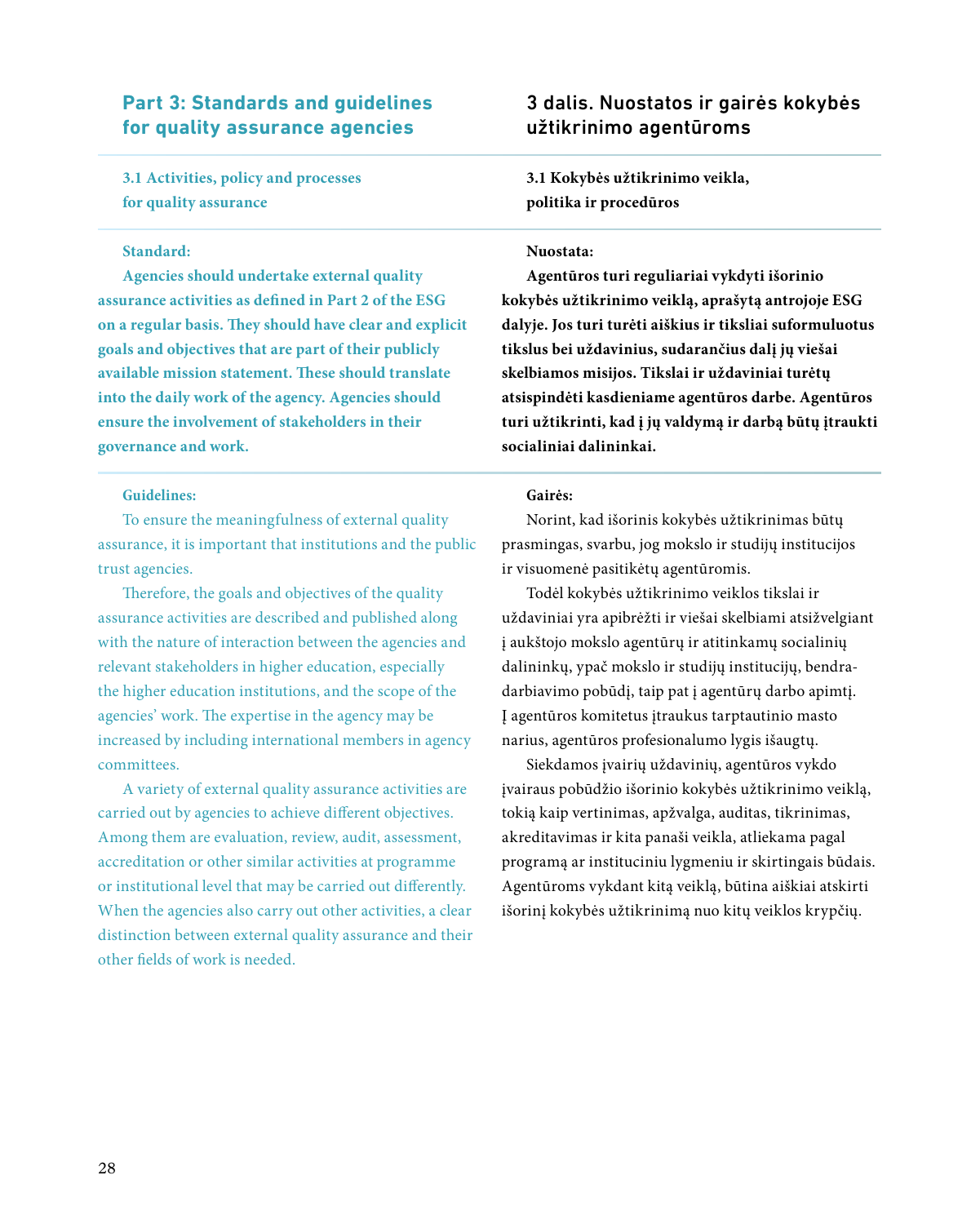#### **3.2 Official status**

#### **Standard:**

**Agencies should have an established legal basis and should be formally recognised as quality assurance agencies by competent public authorities.**

#### **Guidelines:**

In particular when external quality assurance is carried out for regulatory purposes, institutions need to have the security that the outcomes of this process are accepted within their higher education system, by the state, the stakeholders and the public.

#### **3.3 Independence**

#### **Standard:**

**Agencies should be independent and act autonomously. They should have full responsibility for their operations and the outcomes of those operations without third party influence.**

#### **Guidelines:**

Autonomous institutions need independent agencies as counterparts.

In considering the independence of an agency the following are important:

■ Organisational independence, demonstrated by official documentation (e.g. instruments of government, legislative acts or statutes of the organisation) that stipulates the independence of the agency's work from third parties, such as higher education institutions, governments and other stakeholder organisations;

■ Operational independence: the definition and operation of the agency's procedures and methods as well as the nomination and appointment of external experts are undertaken independently from third parties such as higher education institutions, governments and other stakeholders;

#### **3.2 Oficialus statusas**

#### **Nuostata:**

**Agentūros turi turėti nustatytą teisinį pagrindą, o kompetentingos valstybės institucijos turi būti jas oficialiai pripažinusios kaip kokybės užtikrinimo agentūras.**

#### **Gairės:**

Ypač tais atvejais, kai išorinio kokybės užtikrinimo veikla atliekama priežiūros tikslais, mokslo ir studijų institucijos turi būti tikros, kad šio vertinimo rezultatai yra pripažįstami šalies aukštojo mokslo sistemoje valstybės, socialinių dalininkų ir visuomenės.

#### **3.3 Nepriklausomumas**

#### **Nuostata:**

**Agentūros turėtų būti nepriklausomos ir veikti autonomiškai. Jos turi prisiimti visą atsakomybę už savo vykdomą veiklą ir jos rezultatus. Trečiosios šalys negali turėti įtakos jų priimamiems sprendimams.**

#### **Gairės:**

Autonomiškoms mokslo ir studijų institucijoms reikia nepriklausomų agentūrų kaip partnerių.

Svarstant agentūros nepriklausomumo klausimą, svarbūs šie aspektai:

**■** organizacinė nepriklausomybė, kuri pasireiškia per oficialius dokumentus (pavyzdžiui, valstybinius dokumentus, teisės aktus ar organizacijos įstatus), įtvirtinančius agentūros veiklos nepriklausomumą nuo trečiųjų šalių, tokių kaip mokslo ir studijų institucijos, vyriausybės ir kitos dalininkų organizacijos;

**■** veiklos nepriklausomumas: agentūros procedūrų ir metodų apibrėžimas ir jų įgyvendinimas, taip pat išorinių ekspertų nominavimas ir paskyrimas nepriklauso nuo trečiųjų šalių, tokių kaip mokslo ir studijų institucijos, vyriausybės ir kiti dalininkai;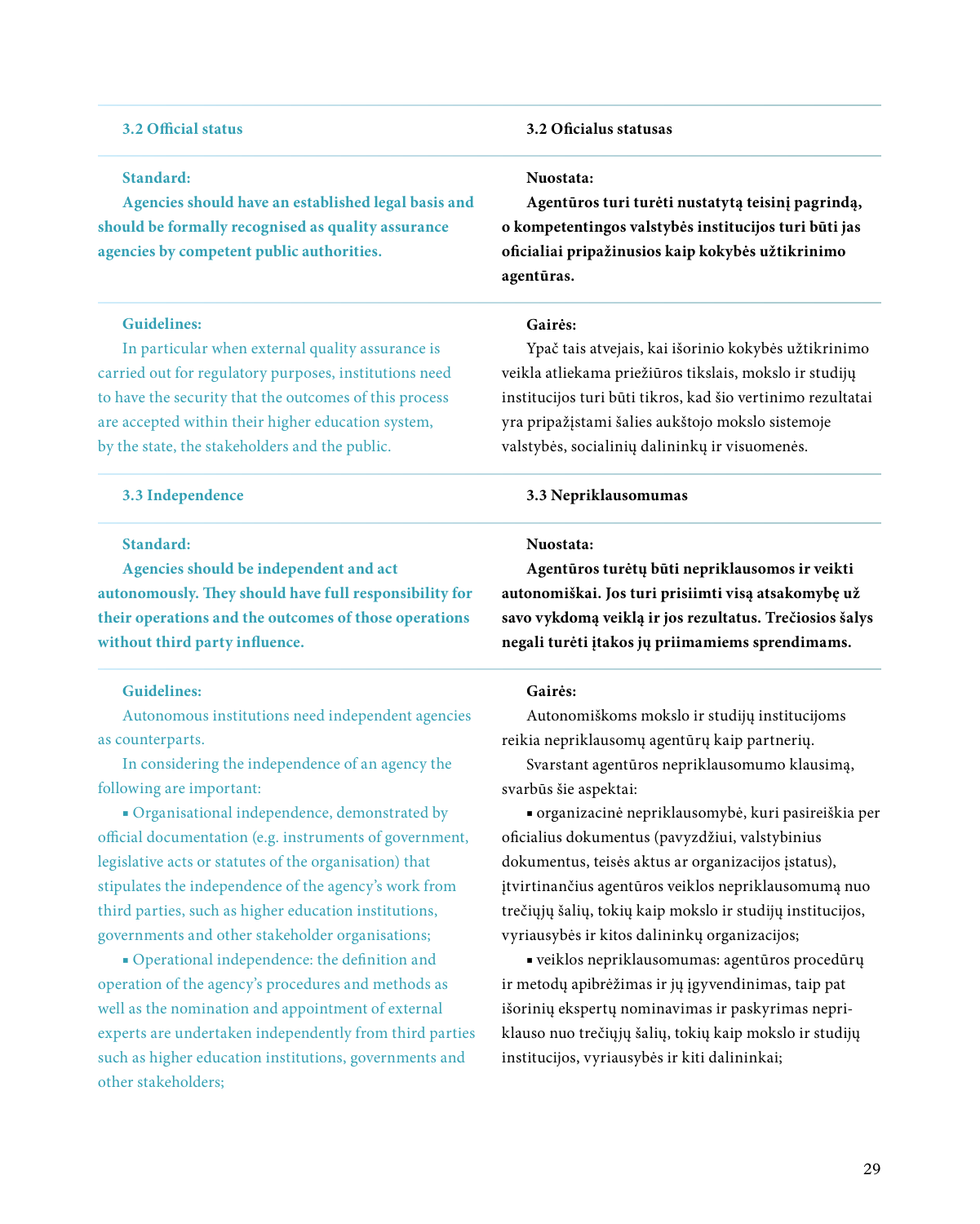■ Independence of formal outcomes: while experts from relevant stakeholder backgrounds, particularly students, take part in quality assurance processes, the final outcomes of the quality assurance processes remain the responsibility of the agency.

Anyone contributing to external quality assurance activities of an agency (e.g. as expert) is informed that while they may be nominated by a third party, they are acting in a personal capacity and not representing their constituent organisations when working for the agency. Independence is important to ensure that any procedures and decisions are solely based on expertise.

**■** formalių rezultatų nepriklausomumas: kai ekspertai, atstovaujantys atitinkamiems dalininkams, ypač studentai, dalyvauja kokybės užtikrinimo procesuose, už galutinius kokybės užtikrinimo procesų sprendimus lieka atsakinga agentūra.

Kiekvienas, dalyvaujantis agentūros išorinio kokybės užtikrinimo veikloje (pavyzdžiui, kaip ekspertas), yra informuotas, kad jis, nors ir gali būti nominuotas trečiosios šalies, agentūrai dirba kaip individualus asmuo ir neatstovauja jį nominavusiai organizacijai. Nepriklausomumas yra svarbus veiksnys, siekiant, kad visos procedūros ir sprendimai būtų pagrįsti tik kompetencija.

**Agentūros turėtų reguliariai skelbti ataskaitas, kuriose būtų pateikiami jų atliekamos išorinio kokybės užtikrinimo veiklos pagrindiniai rezultatai ir jų** 

#### **3.4 Thematic analysis**

#### **Standard**:

**Agencies should regularly publish reports that describe and analyse the general findings of their external quality assurance activities.**

#### **Guidelines**:

 In the course of their work, agencies gain information on programmes and institutions that can be useful beyond the scope of a single process, providing material for structured analyses across the higher education system. These findings can contribute to the reflection on and the improvement of quality assurance policies and processes in institutional, national and international contexts. A thorough and careful analysis of this information will show developments, trends and areas of good practice or persistent difficulty.

#### **Gairės**:

**analizė.**

**Nuostata:**

**3.4 Teminės analizės**

Vykdydamos savo veiklą, agentūros prieina prie informacijos apie studijų programas ir institucijas, kuri gali būti naudojama ne tik vertinimo tikslams, bet ir kaip medžiaga struktūrinei visos aukštojo mokslo sistemos analizei atlikti. Duomenys gali padėti analizuojant ir tobulinant kokybės užtikrinimo politiką ir procesus institucijos, šalies bei tarptautiniame kontekste. Išsami ir tiksli šios informacijos analizė gali atskleisti raidos kryptis, gerosios praktikos tendencijas ir sritis arba pasikartojančius sunkumus.

| <b>3.5 Resources</b>                                       | 3.5 Ištekliai                                           |
|------------------------------------------------------------|---------------------------------------------------------|
| Standard:<br>Agencies should have adequate and appropriate | Nuostata:<br>Agentūros turi turėti adekvačių ir tinkamų |
| resources, both human and financial, to carry out their    | žmogiškųjų bei finansinių išteklių savo veiklai         |
| work.                                                      | vykdyti.                                                |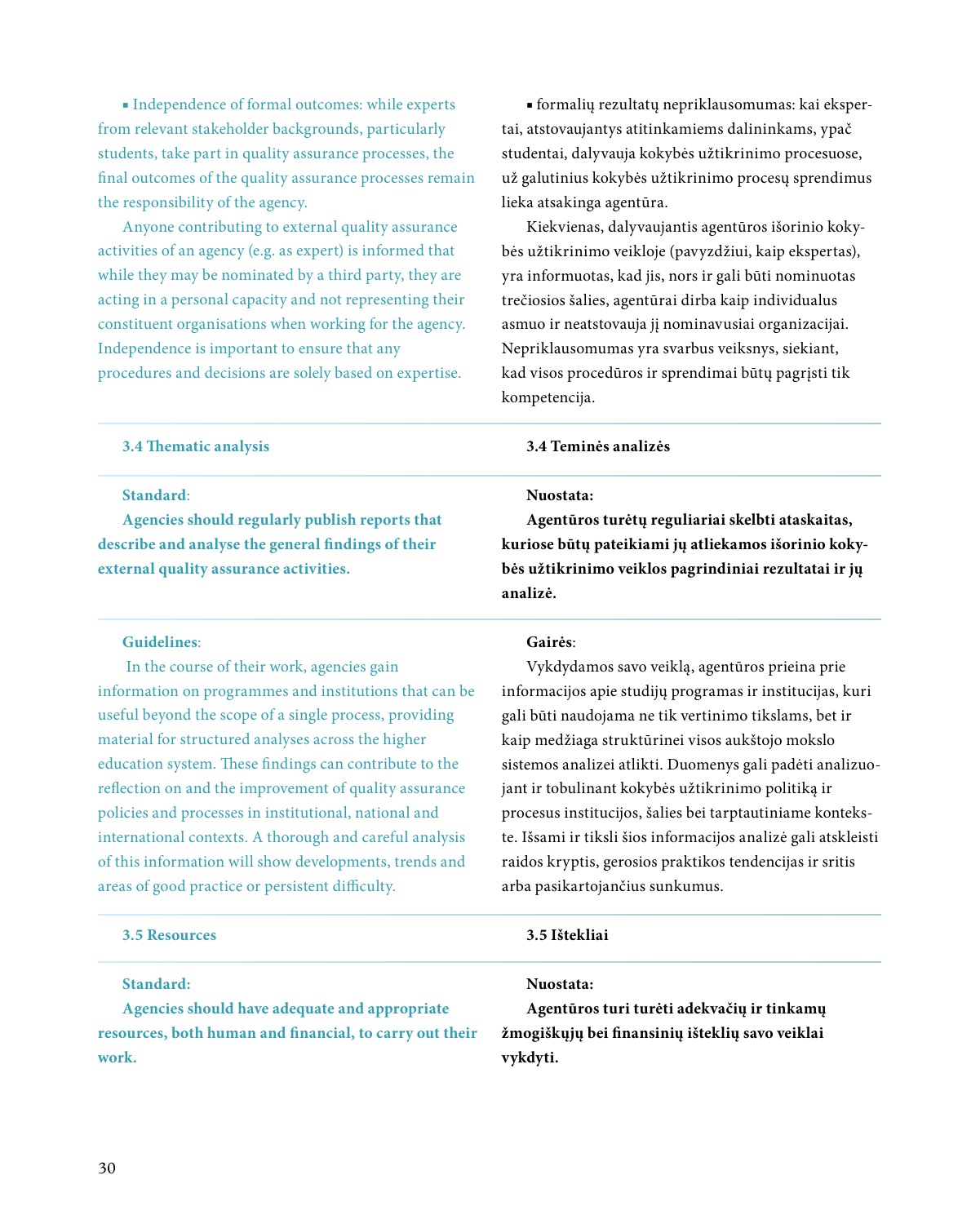#### **Guidelines:**

It is in the public interest that agencies are adequately and appropriately funded, given higher education's important impact on the development of societies and individuals. The resources of the agencies enable them to organise and run their external quality assurance activities in an effective and efficient manner. Furthermore, the resources enable the agencies to improve, to reflect on their practice and to inform the public about their activities.

### **3.6 Internal quality assurance and professional conduct**

### **Standard:**

**Agencies should have in place processes for internal quality assurance related to defining, assuring and enhancing the quality and integrity of their activities.**

#### **Guidelines:**

Agencies need to be accountable to their stakeholders. Therefore, high professional standards and integrity in the agency's work are indispensable. The review and improvement of their activities are on-going so as to ensure that their services to institutions and society are optimal.

Agencies apply an internal quality assurance policy which is available on its website. This policy

■ ensures that all persons involved in its activities are competent and act professionally and ethically;

■ includes internal and external feedback mechanisms that lead to a continuous improvement within the agency;

■ guards against intolerance of any kind or discrimination;

■ outlines the appropriate communication with the relevant authorities of those jurisdictions where they operate;

■ ensures that any activities carried out and material produced by subcontractors are in line with the ESG,

#### **Gairės:**

Visuomenė yra suinteresuota, jog agentūros būtų adekvačiai ir tinkamai finansuojamos, atsižvelgiant į tai, kad aukštasis mokslas daro svarbią įtaką visuomenės ir asmens raidai. Agentūrų ištekliai leidžia joms efektyviai ir rezultatyviai organizuoti bei vykdyti išorinio kokybės užtikrinimo veiklą. Be to, ištekliai įgalina agentūras keistis, analizuoti savo darbą ir informuoti visuomenę apie savo veiklą.

### **3.6 Vidinis kokybės užtikrinimas ir profesionalumas**

#### **Nuostata:**

**Agentūros turi turėti nustatytus vidinio kokybės užtikrinimo procesus, susijusius su jų veiklos kokybės ir vientisumo apibrėžimu, užtikrinimu ir gerinimu.**

#### **Gairės:**

Agentūros turi būti atskaitingos savo dalininkams. Todėl agentūros darbas turi būti pagrįstas aukštais profesiniais standartais ir principingumu. Agentūros veiklos vertinimas ir tobulinimas yra nuolatinis procesas, siekiant, kad jos teikiamos paslaugos institucijoms ir visuomenei būtų optimalios.

Agentūros laikosi vidinio kokybės užtikrinimo politikos, kuri yra viešai skelbiama jų tinklapiuose. Ši politika:

**■** užtikrina, kad visi darbuotojai, vykdantys šią veiklą, yra kompetentingi, profesionaliai dirba ir laikosi etikos taisyklių;

**■** apima vidinio ir išorinio grįžtamojo ryšio mechanizmus, orientuotus į nuolatinį agentūros tobulėjimą;

**■** saugo nuo bet kokio pobūdžio netolerancijos ir diskriminacijos;

**■** nustato tinkamus komunikavimo su svarbiausiomis tos valstybės, kuriose jos veikia, institucijomis būdus;

**■** užtikrina, kad visa subrangovų atlikta veikla ir parengta medžiaga atitinka ESG, jei dalis ar visa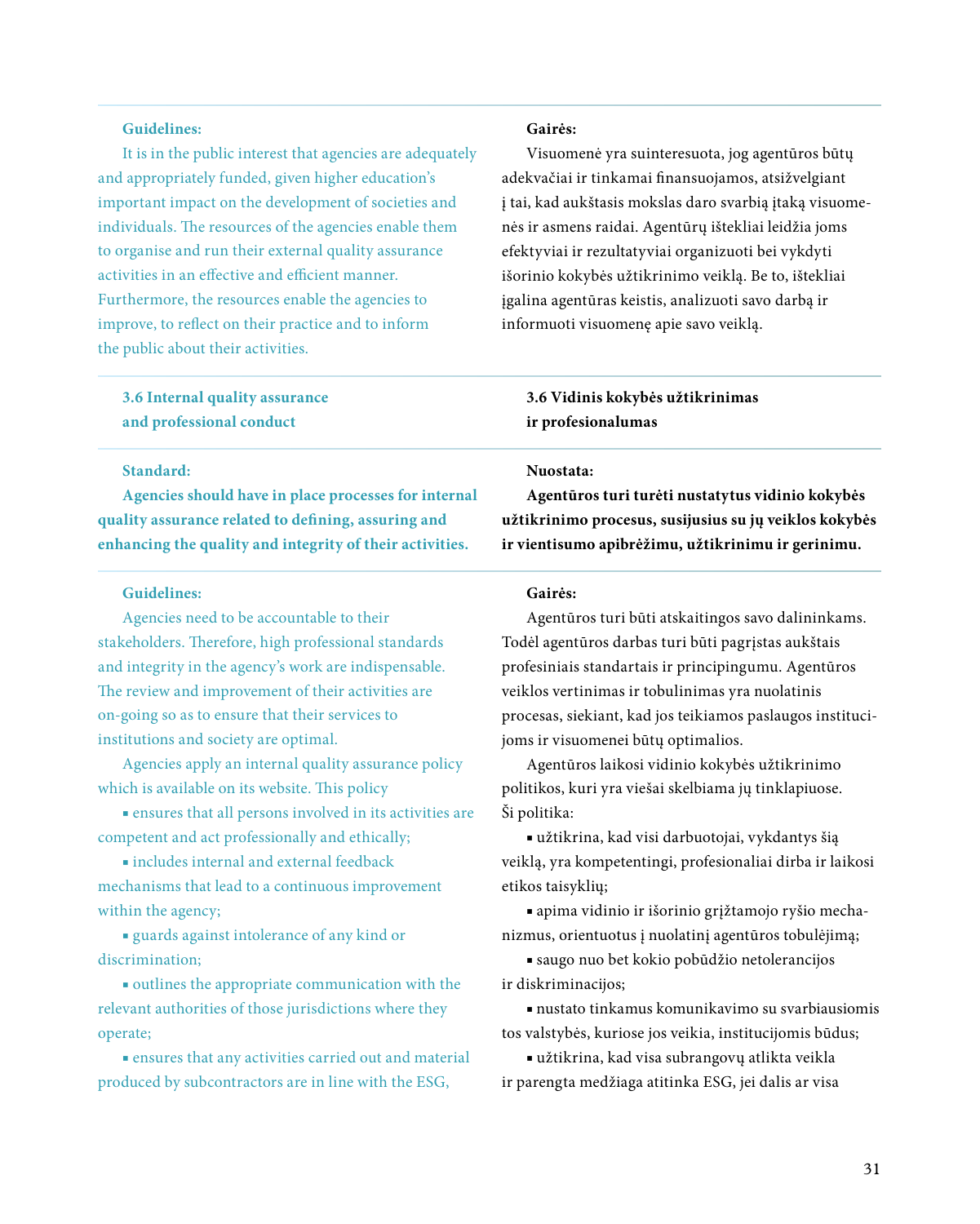if some or all of the elements in its quality assurance activities are subcontracted to other parties;

■ allows the agency to establish the status and recognition of the institutions with which it conducts external quality assurance.

#### **3.7 Cyclical external review of agencies**

#### **Standard:**

**Agencies should undergo an external review at least once every five years in order to demonstrate their compliance with the ESG.**

#### **Guidelines:**

A periodic external review will help the agency to reflect on its policies and activities. It provides a means for assuring the agency and its stakeholders that it continues to adhere to the principles enshrined in the ESG.

### **III. Annex: Sumamry list of standards**

### Part 1: Standards for internal quality assurance

#### **1.1 Policy for quality assurance**

Institutions should have a policy for quality assurance that is made public and forms part of their strategic management. Internal stakeholders should develop and implement this policy through appropriate structures and processes, while involving external stakeholders<sup>7</sup>.

7 Unless otherwise specified, in the document stakeholders are understood to cover all actors within an institution, including students and staff, as well as external stakeholders such as employers and external partners of an institution.

kokybės užtikrinimo veikla perduodama vykdyti kitoms šalims;

**■** leidžia agentūrai nustatyti mokslo ir studijų institucijų, su kuriomis ji vykdo išorinio kokybės užtikrinimo veiklą, statusą ir teisinę būklę.

#### **3.7. Periodiškas išorinis agentūrų vertinimas**

#### **Nuostata:**

**Agentūros bent kartą per penkerius metus turi būti įvertintos išoriškai, kad būtų patvirtinta, jog jos atitinka ESG.**

#### **Gairės:**

Periodiškas išorinis vertinimas padės agentūrai apsvarstyti savo politiką ir veiklą. Tai priemonė agentūrai ir jos socialiniams dalininkams užtikrinti, kad agentūra ir toliau tvirtai laikosi ESG puoselėjamų principų.

### **III priedas. Nuostatų santrauka**

### 1 dalis. Vidinio kokybės užtikrinimo nuostatos ir gairės

#### **1.1 Kokybės užtikrinimo politika**

Mokslo ir studijų institucijos turi turėti kokybės užtikrinimo politiką, kuri būtų skelbiama viešai ir sudarytų dalį institucijos strateginio valdymo. Vidiniai aukštosios mokyklos dalininkai turėtų kurti ir įgyvendinti šią politiką per atitinkamas struktūras ir procesus, įtraukdami ir išorinius dalininkus<sup>7</sup>.

7 Jei nenurodyta kitaip, šiame dokumente "dalininkai" yra suprantami kaip visi institucijos viduje veikiantys asmenys, įskaitant studentus ir personalą bei išorinius socialinius dalininkus, tokius kaip darbdaviai ir kiti institucijos partneriai.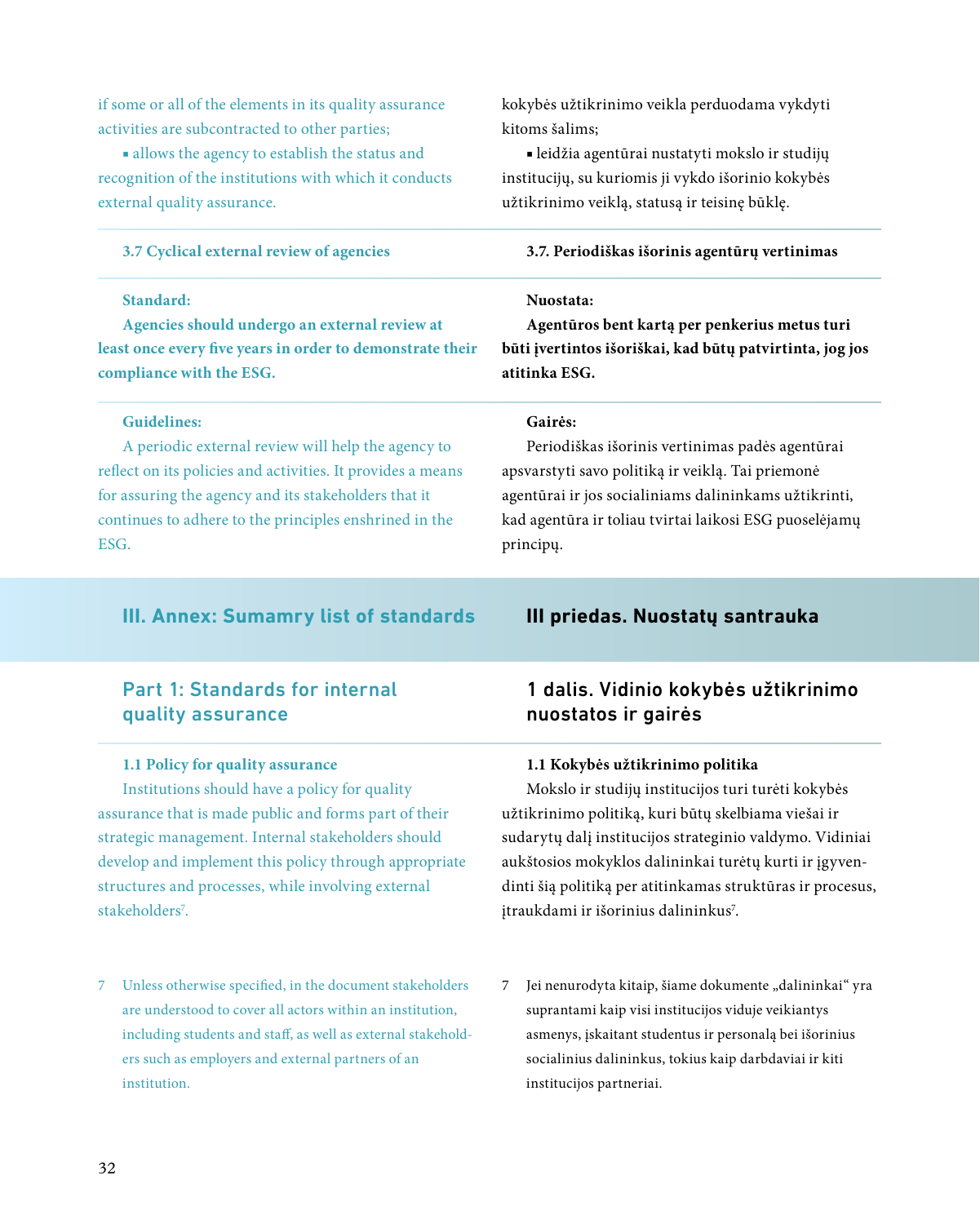#### **1.2 Design and approval of programmes**<sup>8</sup>

Institutions should have processes for the design and approval of their programmes. The programmes should be designed so that they meet the objectives set for them, including the intended learning outcomes. The qualification resulting from a programme should be clearly specified and communicated, and refer to the correct level of the national qualifications framework for higher education and, consequently, to the Framework for Qualifications of the European HigherEducation Area.

### **1.3 Student-centred learning, teaching and assessment**

Institutions should ensure that the programmes are delivered in a way that encourages students to take an active role in creating the learning process, and that the assessment of students reflects this approach.

### **1.4 Student admission, progression, recognition and certification**

Institutions should consistently apply pre-defined and published regulations covering all phases of the student "life cycle", e.g. student admission, progression, recognition and certification.

#### **1.5 Teaching staff**

Institutions should assure themselves of the competence of their teachers. They should apply fairand transparent processes for the recruitment and development of the staff.

#### **1.6 Learning resources and student support**

Institutions should have appropriate funding for learning and teaching activities and ensure that adequate and readily accessible learning resources and student support are provided.

8 The term "programme" in these standards refers to higher education provision in its broadest sense, including provision that is not part of a programme leading to a formal degree.

#### **1.2. Studijų programų**<sup>8</sup>  **kūrimas ir tvirtinimas**

Mokslo ir studijų institucijos turėtų turėti studijų programų kūrimo ir tvirtinimo procesus. Studijų programos turi būti kuriamos taip, kad atitiktų išsikeltus uždavinius, taip pat numatomus studijų rezultatus. Kvalifikacija, suteikiama sėkmingai baigus studijų programą, turi būti aiškiai apibrėžta ir pristatyta, susieta su atitinkamu nacionalinės aukštojo mokslo kvalifikacijų sąrangos bei Europos aukštojo mokslo kvalifikacijų sąrangos lygmeniu.

### **1.3. Į studentus orientuotas mokymasis, mokymas ir vertinimas**

Mokslo ir studijų institucijos turėtų pasirūpinti, jog studijų programos būtų įgyvendinamos taip, kad skatintų studentus aktyviai dalyvauti studijų procese, o studentų vertinimas atspindėtų šį požiūrį.

### **1.4 Studentų priėmimas, studijų eiga, pripažinimas ir diplomų išdavimas**

Mokslo ir studijų institucijos turėtų nuosekliai taikyti iš anksto apibrėžtas ir viešai skelbiamas taisykles, apimančias visą studijų ciklą, t. y. studentų priėmimą, studijų eigą, pripažinimą ir diplomų išdavimą.

#### **1.5 Dėstytojai**

Mokslo ir studijų institucijos turi būti tikros dėl savo dėstytojų kompetencijos. Jos turėtų taikyti teisingas ir skaidrias dėstytojų įdarbinimo bei kvalifikacijos tobulinimo procedūras.

#### **1.6 Studijų ištekliai ir parama studentams**

Mokslo ir studijų institucijos turi turėti tinkamą finansavimą mokymo ir mokymosi veiklai plėtoti ir pasirūpinti adekvačiais bei lengvai prieinamais studijų ištekliais ir parama studentams.

8 Terminas "programa" šiose nuostatose reiškia aukštojo mokslo studijas plačiąja prasme, įskaitant ir tas, kurios nėra įtrauktos į programą formaliam laipsniui įgyti.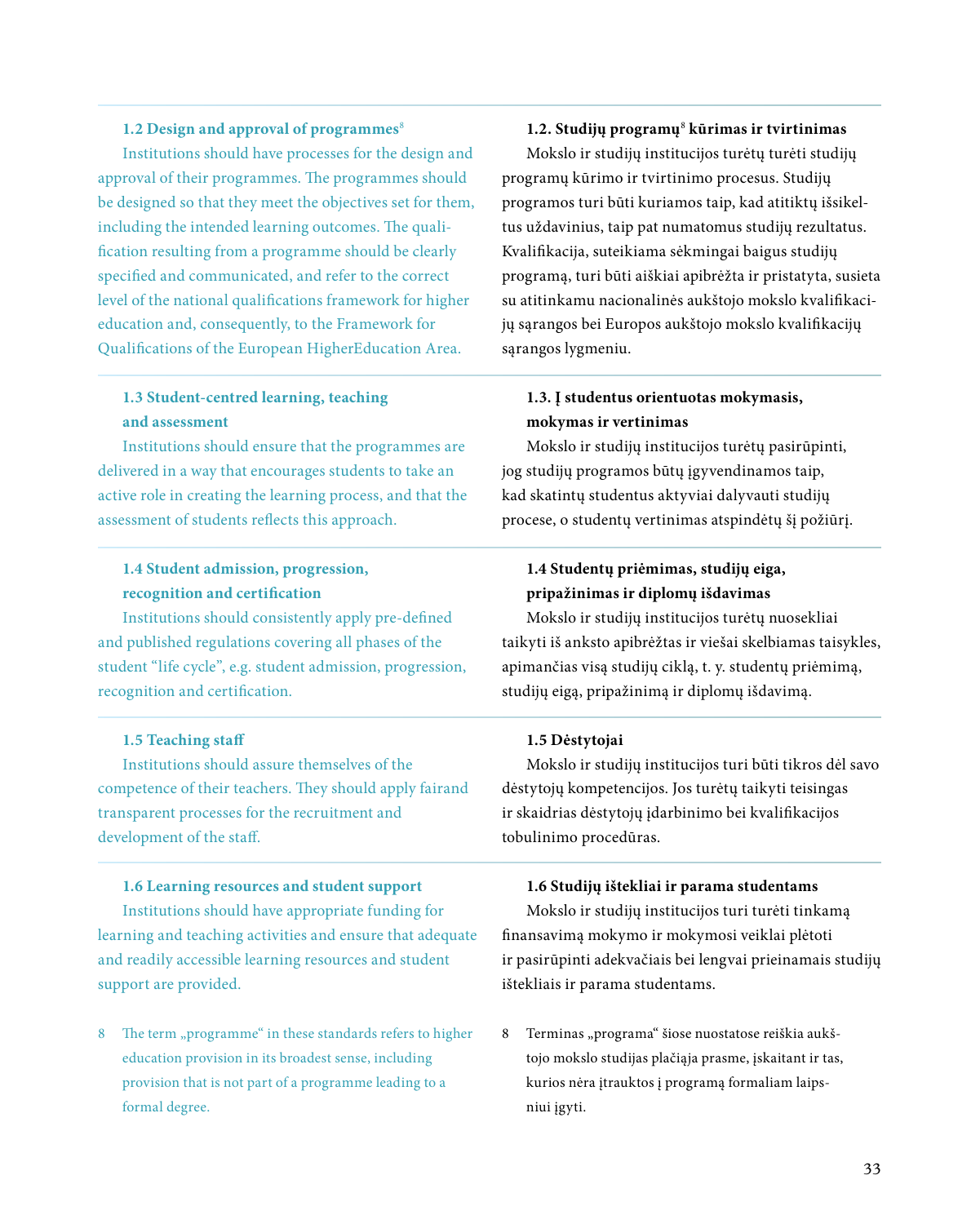#### **1.7 Information management**

Institutions should ensure that they collect, analyse and use relevant information for the effective management of their programmes and other activities.

#### **1.8 Public information**

Institutions should publish information about their activities, including programmes, which is clear, accurate, objective, up-to date and readily accessible.

### **1.9 On-going monitoring and periodic review of programmes**

Institutions should monitor and periodically review their programmes to ensure that they achievethe objectives set for them and respond to the needs of students and society. These reviews shouldlead to continuous improvement of the programme. Any action planned or taken as a result shouldbe communicated to all those concerned.

### **1.10 Cyclical external quality assurance**

Institutions should undergo external quality assurance in line with the ESG on a cyclical basis.

## Part 2: Standards for external quality assurance

#### **2.1 Consideration of internal quality assurance**

External quality assurance should address the effectiveness of the internal quality assurance described in Part 1 of the ESG.

#### **2.2 Designing methodologies fit for purpose**

External quality assurance should be defined and designed specifically to ensure its fitness to achieve the aims and objectives set for it, while taking into account relevant regulations. Stakeholders should be involved in its design and continuous improvement.

#### **1.7. Informacijos valdymas**

Mokslo ir studijų institucijos turi kaupti, analizuoti ir naudoti aktualią informaciją, padedančią veiksmingai valdyti studijų programas ir kitą veiklą.

#### **1.8 Informacijos skelbimas**

Mokslo ir studijų institucijos turi skelbti aiškią, tikslią, nešališką, naujausią ir lengvai prieinamą informaciją apie savo veiklą, įskaitant studijų programas.

### **1.9. Nuolatinė studijų programų stebėsena ir periodiškas vertinimas**

Mokslo ir studijų institucijos turi stebėti ir reguliariai vertinti savo studijų programas, kad būtų įgyvendinti išsikelti tikslai ir patenkinti studentų bei visuomenės poreikiai. Šie vertinimai turėtų prisidėti prie nuolatinio studijų programų tobulinimo. Visi suinteresuoti asmenys turi būti supažindinti su bet kokiais po vertinimo planuojamais ar jau atliktais veiksmais.

#### **1.10 Periodiškas išorinis kokybės užtikrinimas**

Mokslo ir studijų institucijos turi periodiškai dalyvauti išorinio kokybės užtikrinimo procedūrose, kaip numatyta ESG.

### 2 dalis. Išorinio kokybės užtikrinimo nuostatos ir gairės

#### **2.1 Atsižvelgimas į vidinį kokybės užtikrinimą**

Išorinis kokybės užtikrinimas turi būti orientuotas į vidinių kokybės užtikrinimo procesų, aprašytų pirmoje ESG dalyje, efektyvumą.

### **2.2 Nustatytus tikslus atitinkančių metodikų kūrimas**

Išorinio kokybės užtikrinimo procesai turėtų būti apibrėžiami ir kuriami taip, kad būtų tinkami įgyvendinti iškeltus tikslus ir uždavinius, kartu atsižvelgiant į atitinkamas teisės aktų nuostatas. Visi socialiniai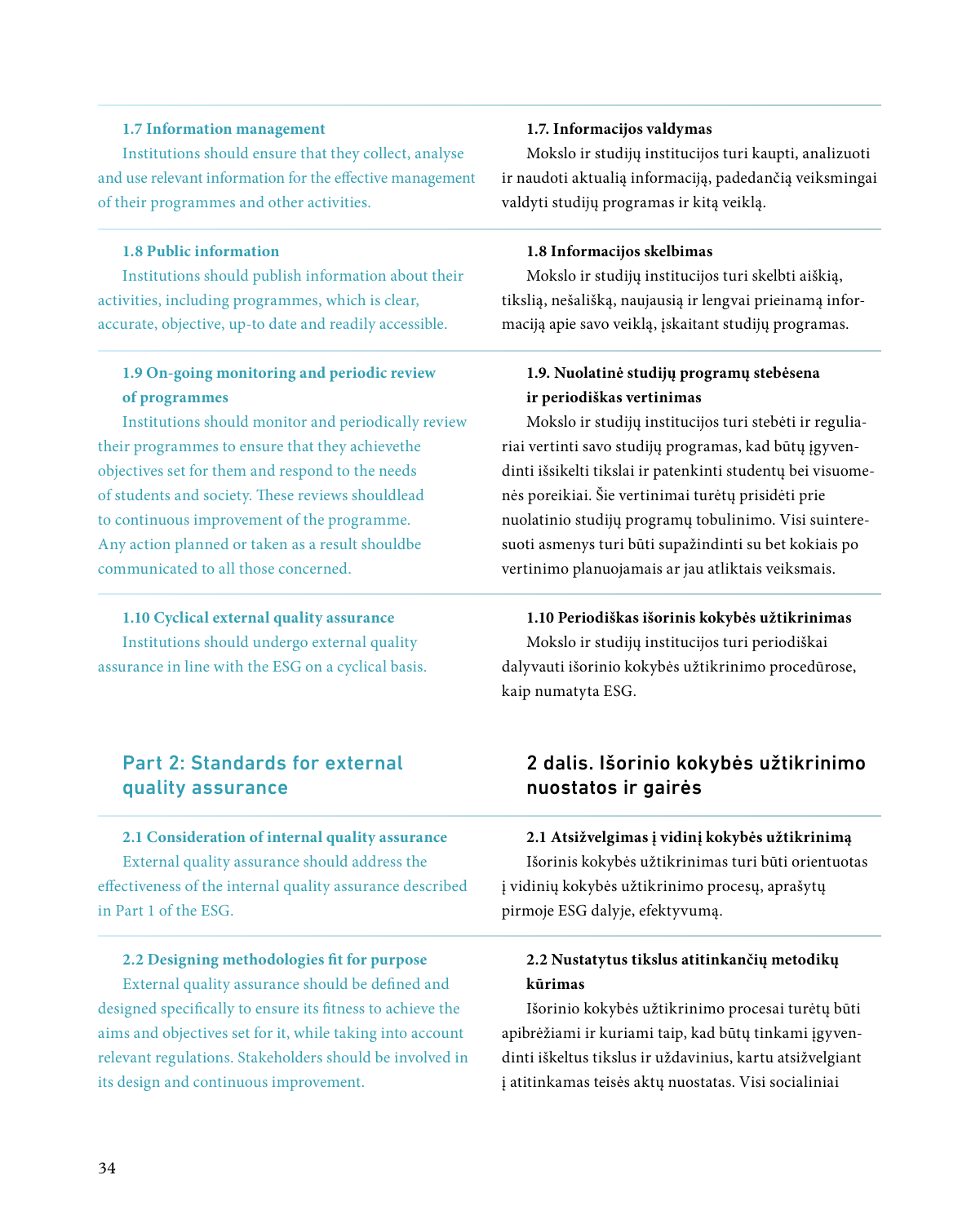dalininkai turėtų būti įtraukti į išorinio kokybės užtikrinimo sistemos kūrimą ir nuolatinį jos tobulinimą.

#### **2.3 Implementing processes**

External quality assurance processes should be reliable, useful, pre-defined, implemented consistently and published. They include

■ a self-assessment or equivalent;

■ an external assessment normally including a site visit;

- a report resulting from the external assessment;
- a consistent follow-up.

#### **2.4 Peer-review experts**

External quality assurance should be carried out by groups of external experts that include (a) student member(s).

#### **2.5 Criteria for outcomes**

Any outcomes or judgements made as the result of external quality assurance should be based on explicit and published criteria that are applied consistently, irrespective of whether the process leads to a formal decision.

#### **2.6 Reporting**

Full reports by the experts should be published, clear and accessible to the academic community, external partners and other interested individuals. If the agency takes any formal decision based on the reports, the decision should be published together with the report.

#### **2.7 Complaints and appeals**

Complaints and appeals processes should be clearly defined as part of the design of external quality assurance processes and communicated to the institutions.

#### **2.3 Įgyvendinimo procesai**

Išorinio kokybės vertinimo procesai turėtų būti patikimi, naudingi, iš anksto apibrėžti, nuosekliai įgyvendinami ir viešai skelbiami. Jie apima:

**■** savianalizę ar jos atitikmenį;

**■** išorinį vertinimą, kurį paprastai sudaro vizitas į aukštąją mokyklą;

- išvadas, kaip išorinio vertinimo rezultatą;
- nuoseklią tolesnę veiklą.

#### **2.4 Ekspertai**

Išorinį kokybės užtikrinimą turi atlikti išorinių ekspertų grupės, į kurias būtų įtraukti studentai.

#### **2.5 Vertinimo kriterijai**

Bet kokios išvados ar sprendimai, priimami kaip išorinio kokybės užtikrinimo rezultatas, turi būti pagrįsti aiškiais ir viešai skelbiamais kriterijais, kurie būtų taikomi nuosekliai, neatsižvelgiant į tai, ar procesas orientuotas į formalių sprendimų priėmimą.

#### **2.6 Vertinimo išvados**

Visos ekspertų parengtos vertinimo išvados turėtų būti viešai skelbiamos, aiškios ir prieinamos akademinei bendruomenei, išoriniams partneriams bei kitiems suinteresuotiems asmenims. Jei agentūra priima vertinimo išvadomis pagrįstą formalų sprendimą, šis sprendimas turi būti viešai skelbiamas kartu su vertinimo išvadomis.

#### **2.7 Skundai ir apeliacijos**

Skundų ir apeliacijų teikimo bei nagrinėjimo procedūros turi būti aiškiai apibrėžtos kaip išorinio kokybės užtikrinimo procesų modelio dalis ir apie jas turi būti pranešta mokslo ir studijų institucijoms.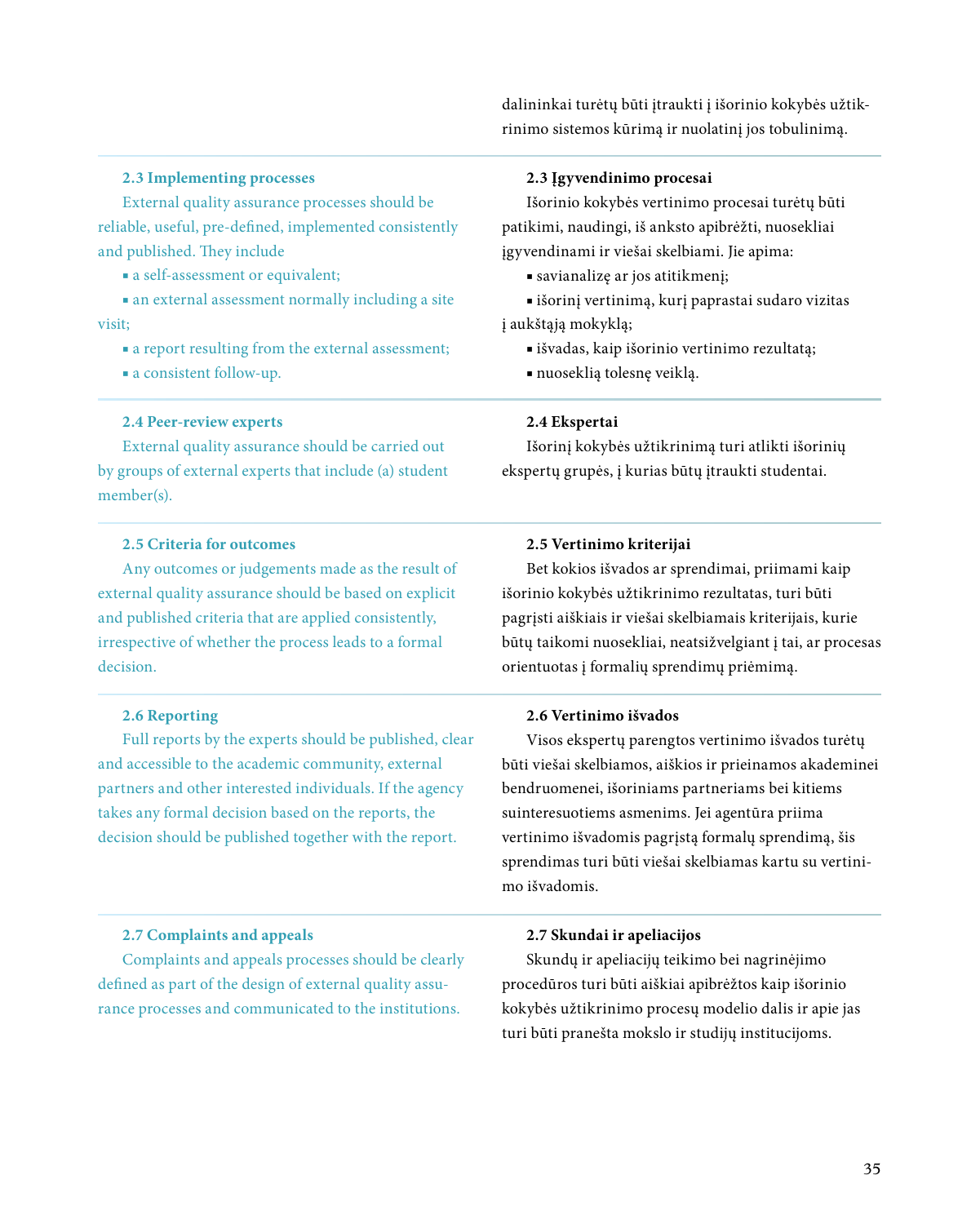### Part 3: Standards for quality assurance agencies

### **3.1 Acti vities, policy and processes for quality assurance**

Agencies should undertake external quality assurance activities as defined in Part 2 of the ESG on a regular basis. They should have clear and explicit goals and objectives that are part of their publicly available mission statement. These should translate into the daily work of the agency. Agencies should ensure the involvement of stakeholders in their governance and work.

#### **3.2 Official status**

Agencies should have an established legal basis and should be formally recognised as quality assurance agencies by competent public authorities.

#### **3.3 Independence**

Agencies should be independent and act autonomously. They should have full responsibility for their operations and the outcomes of those operations without third party influence.

#### **3.4 Thematic analysis**

Agencies should regularly publish reports that describe and analyse the general findings of their external quality assurance activities.

#### **3.5 Resources**

Agencies should have adequate and appropriate resources, both human and financial, to carry out their work.

### **3.6 Internal quality assurance and professional conduct**

Agencies should have in place processes for internal quality assurance related to defining, assuring and enhancing the quality and integrity of their activities.

### 3 dalis. Nuostatos ir gairės kokybės užtikrinimo agentūroms

### **3.1 Kokybės užtikrinimo veikla, politika ir procedūros**

Agentūros turi reguliariai vykdyti išorinio kokybės užtikrinimo veiklą, aprašytą antrojoje ESG dalyje. Jos turi turėti aiškius ir tiksliai suformuluotus tikslus bei uždavinius, sudarančius dalį jų viešai skelbiamos misijos. Tikslai ir uždaviniai turėtų atsispindėti kasdieniame agentūros darbe. Agentūros turi užtikrinti, kad į jų valdymą ir darbą būtų įtraukti socialiniai dalininkai.

#### **3.2 Oficialus statusas**

Agentūros turi turėti nustatytą teisinį pagrindą, o kompetentingos valstybės institucijos turi būti jas oficialiai pripažinusios kaip kokybės užtikrinimo agentūras.

#### **3.3 Nepriklausomumas**

Agentūros turėtų būti nepriklausomos ir veikti autonomiškai. Jos turėtų prisiimti visą atsakomybę už savo vykdomą veiklą ir jos rezultatus. Trečiosios šalys negali turėti įtakos jų priimamiems sprendimams.

#### **3.4 Teminės analizės**

Agentūros turėtų reguliariai skelbti ataskaitas, kuriose būtų pateikiami jų atliekamos išorinio kokybės užtikrinimo veiklos pagrindiniai rezultatai ir jų analizė.

#### **3.5 Ištekliai**

Agentūros turi turėti adekvačių ir tinkamų žmogiškųjų bei finansinių išteklių savo veiklai vykdyti.

### **3.6 Vidinis kokybės užtikrinimas ir profesionalumas**

Agentūros turi turėti nustatytus vidinio kokybės užtikrinimo procesus, susijusius su jų veiklos kokybės ir vientisumo apibrėžimu, užtikrinimu ir gerinimu.